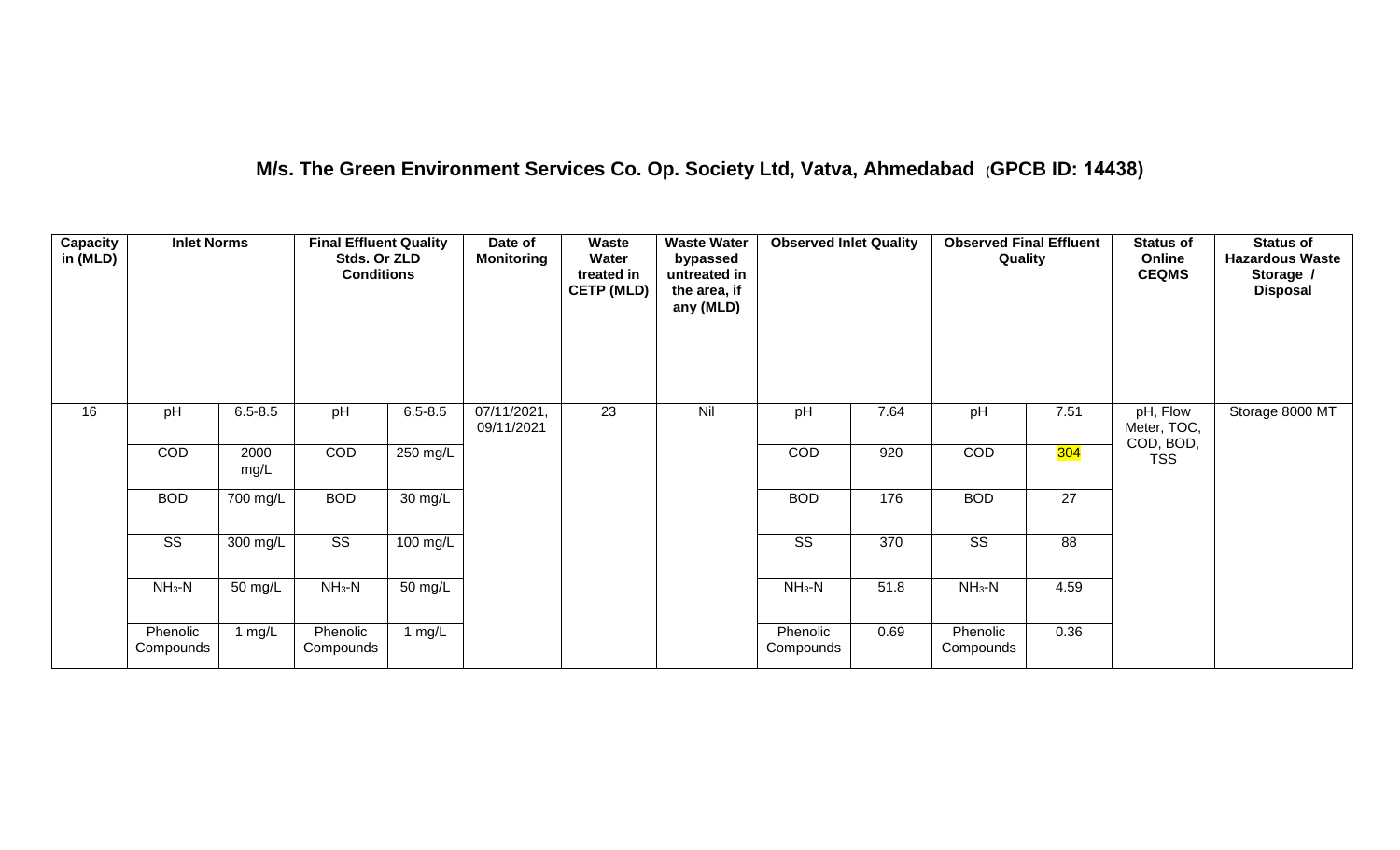## **M/s. Odhav Enviro Project Ltd., Odhav, Ahmedabad (GPCB ID: 12890 )**

| Capacity<br>in (MLD) | <b>Inlet Norms</b>     |              | <b>Final Effluent Quality</b><br>Stds. Or ZLD<br><b>Conditions</b> |             | Date of<br><b>Monitoring</b> | Waste<br>Water<br>treated in<br><b>CETP (MLD)</b> | <b>Waste Water</b><br>bypassed<br>untreated in<br>the area, if<br>any (MLD) | <b>Observed Inlet Quality</b> |       | <b>Observed Final Effluent</b><br>Quality |       | <b>Status of</b><br>Online<br><b>CEQMS</b> | <b>Status of</b><br><b>Hazardous Waste</b><br>Storage /<br><b>Disposal</b> |
|----------------------|------------------------|--------------|--------------------------------------------------------------------|-------------|------------------------------|---------------------------------------------------|-----------------------------------------------------------------------------|-------------------------------|-------|-------------------------------------------|-------|--------------------------------------------|----------------------------------------------------------------------------|
| 1.2                  | pH                     | $6.5 - 8.5$  | pH                                                                 | $6.5 - 8.5$ | 09/11/2021                   | 1.1                                               | Nil                                                                         | pH                            | 7.18  | pH                                        | 7.68  | Flow meter at<br>inlet & outlet,           | Storage 1650 MT,<br>Disposal 12.99 MT                                      |
|                      | COD                    | 2000<br>mg/L | COD                                                                | 250 mg/L    |                              |                                                   |                                                                             | COD                           | 457   | COD                                       | 282   | COD, pH,<br>TSS, BOD                       |                                                                            |
|                      | <b>BOD</b>             | 700 mg/L     | <b>BOD</b>                                                         | 30 mg/L     |                              |                                                   |                                                                             | <b>BOD</b>                    | 123   | <b>BOD</b>                                | 29    |                                            |                                                                            |
|                      | $\overline{\text{ss}}$ | 300 mg/L     | $\overline{\text{ss}}$                                             | 100 mg/L    |                              |                                                   |                                                                             | $\overline{\text{SS}}$        | 124   | $\overline{\text{ss}}$                    | 40    |                                            |                                                                            |
|                      | $NH3-N$                | 50 mg/L      | $NH3-N$                                                            | 50 mg/L     |                              |                                                   |                                                                             | $NH3-N$                       | 50.12 | $NH3-N$                                   | 24.02 |                                            |                                                                            |
|                      | Phenolic<br>Compounds  | 1 $mg/L$     | Phenolic<br>Compounds                                              | 1 $mg/L$    |                              |                                                   |                                                                             | Phenolic<br>Compounds         | 0.89  | Phenolic<br>Compounds                     | 0.31  |                                            |                                                                            |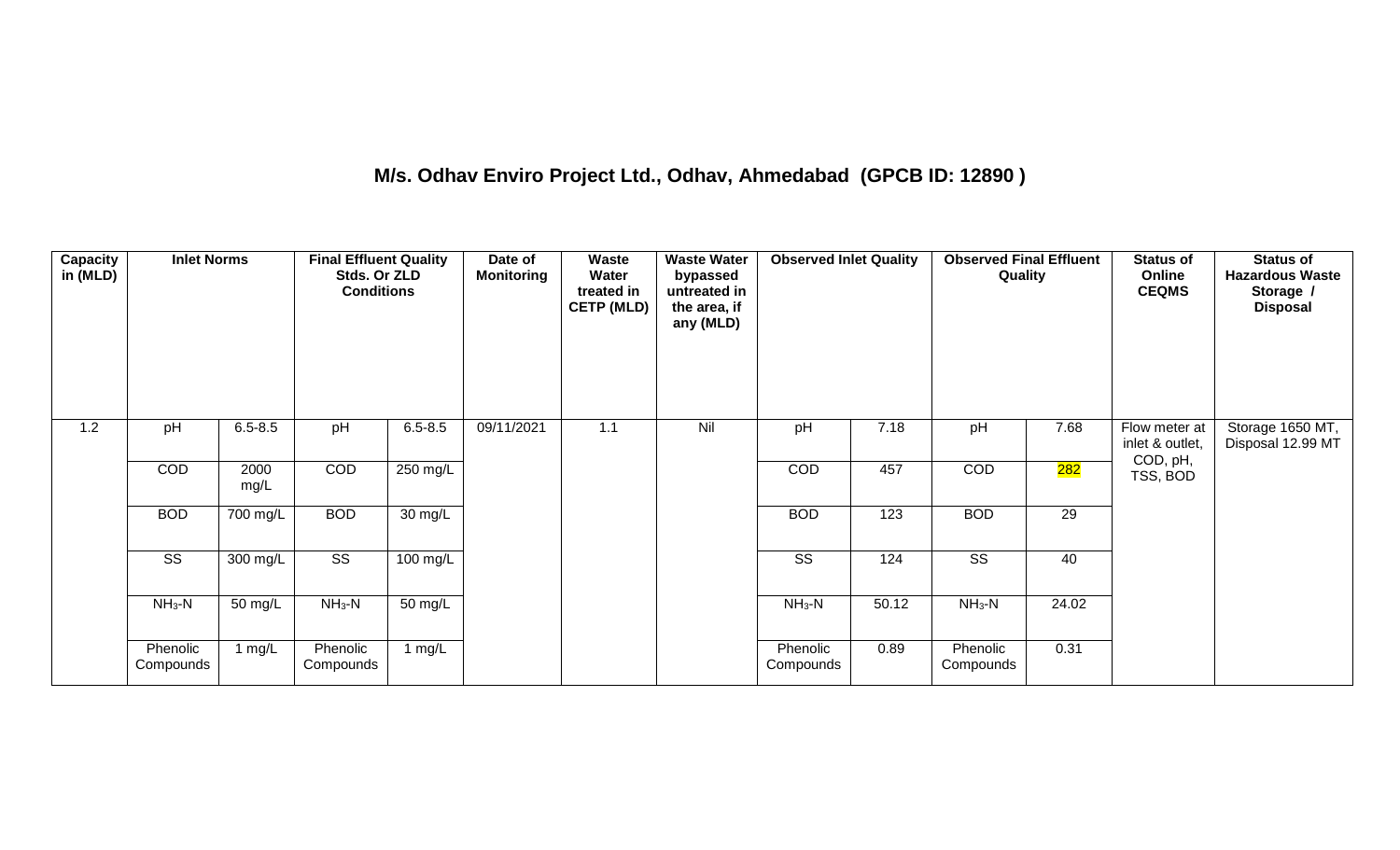#### **M/s. Gujarat Vepari Maha Mandal Sahkari Udhyogik Vasahat Ltd, Ahmedabad (GPCB ID: 11536)**

| <b>Capacity</b><br>in (MLD) | <b>Inlet Norms</b>     |              | <b>Final Effluent Quality</b><br>Stds. Or ZLD<br><b>Conditions</b> |                   | Date of<br><b>Monitoring</b> | <b>Waste</b><br>Water<br>treated in<br><b>CETP (MLD)</b> | <b>Waste Water</b><br>bypassed<br>untreated in<br>the area, if<br>any (MLD) | <b>Observed Inlet Quality</b> |       | <b>Observed Final Effluent</b><br>Quality |      | <b>Status of</b><br>Online<br><b>CEQMS</b> | <b>Status of</b><br><b>Hazardous Waste</b><br>Storage /<br><b>Disposal</b> |
|-----------------------------|------------------------|--------------|--------------------------------------------------------------------|-------------------|------------------------------|----------------------------------------------------------|-----------------------------------------------------------------------------|-------------------------------|-------|-------------------------------------------|------|--------------------------------------------|----------------------------------------------------------------------------|
| 0.45                        | pH                     | $6.5 - 8.5$  | pH                                                                 | $6.5 - 8.5$       | 09/11/2021                   | 0.7                                                      | Nil                                                                         | pH                            | 7.04  | pH                                        | 7.14 | <b>Flow Meter</b>                          | Storage 1500 MT                                                            |
|                             | COD                    | 2000<br>mg/L | COD                                                                | $250$ mg/L        |                              |                                                          |                                                                             | COD                           | 189   | COD                                       | 118  |                                            |                                                                            |
|                             | <b>BOD</b>             | 700 mg/L     | <b>BOD</b>                                                         | $30 \text{ mg/L}$ |                              |                                                          |                                                                             | <b>BOD</b>                    | 46    | <b>BOD</b>                                | 23   |                                            |                                                                            |
|                             | $\overline{\text{SS}}$ | 300 mg/L     | $\overline{\text{ss}}$                                             | $100$ mg/L        |                              |                                                          |                                                                             | $\overline{\text{SS}}$        | 300   | $\overline{\text{ss}}$                    | 62   |                                            |                                                                            |
|                             | $NH3-N$                | 50 mg/L      | $NH3-N$                                                            | 50 mg/L           |                              |                                                          |                                                                             | $NH3-N$                       | 96.04 | $NH3-N$                                   | 4.98 |                                            |                                                                            |
|                             | Phenolic<br>Compounds  | 1 $mg/L$     | Phenolic<br>Compounds                                              | 1 mg/L            |                              |                                                          |                                                                             | Phenolic<br>Compounds         | 0.84  | Phenolic<br>Compounds                     | 0.21 |                                            |                                                                            |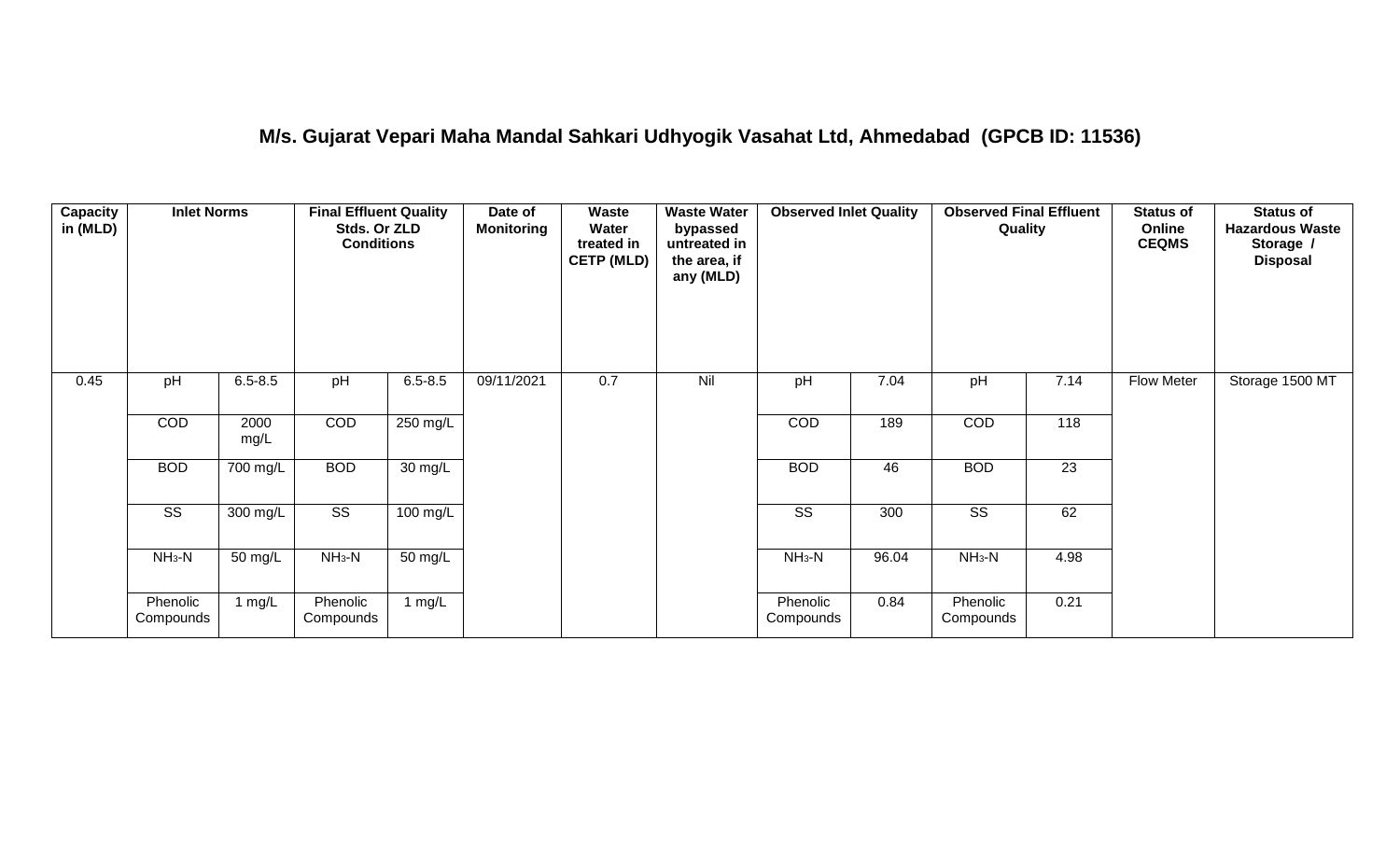## **M/s. Odhav Green Enviro Project Association,Odhav, Ahmedabad (GPCB ID: 12891)**

| <b>Capacity</b><br>in (MLD) | <b>Inlet Norms</b>     |              | <b>Final Effluent Quality</b><br>Stds. Or ZLD<br><b>Conditions</b> |             | Date of<br><b>Monitoring</b> | Waste<br>Water<br>treated in<br><b>CETP</b><br>(MLD) | <b>Waste Water</b><br>bypassed<br>untreated in<br>the area, if<br>any (MLD) | <b>Observed Inlet Quality</b> |       | <b>Observed Final Effluent</b><br>Quality |       | <b>Status of</b><br>Online<br><b>CEQMS</b> | <b>Status of</b><br><b>Hazardous Waste</b><br>Storage /<br><b>Disposal</b> |
|-----------------------------|------------------------|--------------|--------------------------------------------------------------------|-------------|------------------------------|------------------------------------------------------|-----------------------------------------------------------------------------|-------------------------------|-------|-------------------------------------------|-------|--------------------------------------------|----------------------------------------------------------------------------|
| 1.00                        | pH                     | $6.5 - 8.5$  | pH                                                                 | $6.5 - 8.5$ | 12/11/2021                   | 0.8                                                  | Nil                                                                         | pH                            | 7.17  | pH                                        | 7.44  | $\sim$                                     | Storage 10 MT                                                              |
|                             | COD                    | 2000<br>mg/L | COD                                                                | 250 mg/L    |                              |                                                      |                                                                             | COD                           | 210   | COD                                       | 268   |                                            |                                                                            |
|                             | <b>BOD</b>             | 700 mg/L     | <b>BOD</b>                                                         | 30 mg/L     |                              |                                                      |                                                                             | <b>BOD</b>                    | 50    | <b>BOD</b>                                | 37    |                                            |                                                                            |
|                             | $\overline{\text{SS}}$ | 300 mg/L     | $\overline{\text{SS}}$                                             | 100 mg/L    |                              |                                                      |                                                                             | $\overline{\text{ss}}$        | 186   | $\overline{\text{SS}}$                    | 88    |                                            |                                                                            |
|                             | $NH3-N$                | 50 mg/L      | $NH_3-N$                                                           | 50 mg/L     |                              |                                                      |                                                                             | $NH3-N$                       | 17.25 | $NH_3-N$                                  | 36.57 |                                            |                                                                            |
|                             | Phenolic<br>Compounds  | 1 mg/L       | Phenolic<br>Compounds                                              | 1 $mg/L$    |                              |                                                      |                                                                             | Phenolic<br>Compounds         | 0.74  | Phenolic<br>Compounds                     | 0.31  |                                            |                                                                            |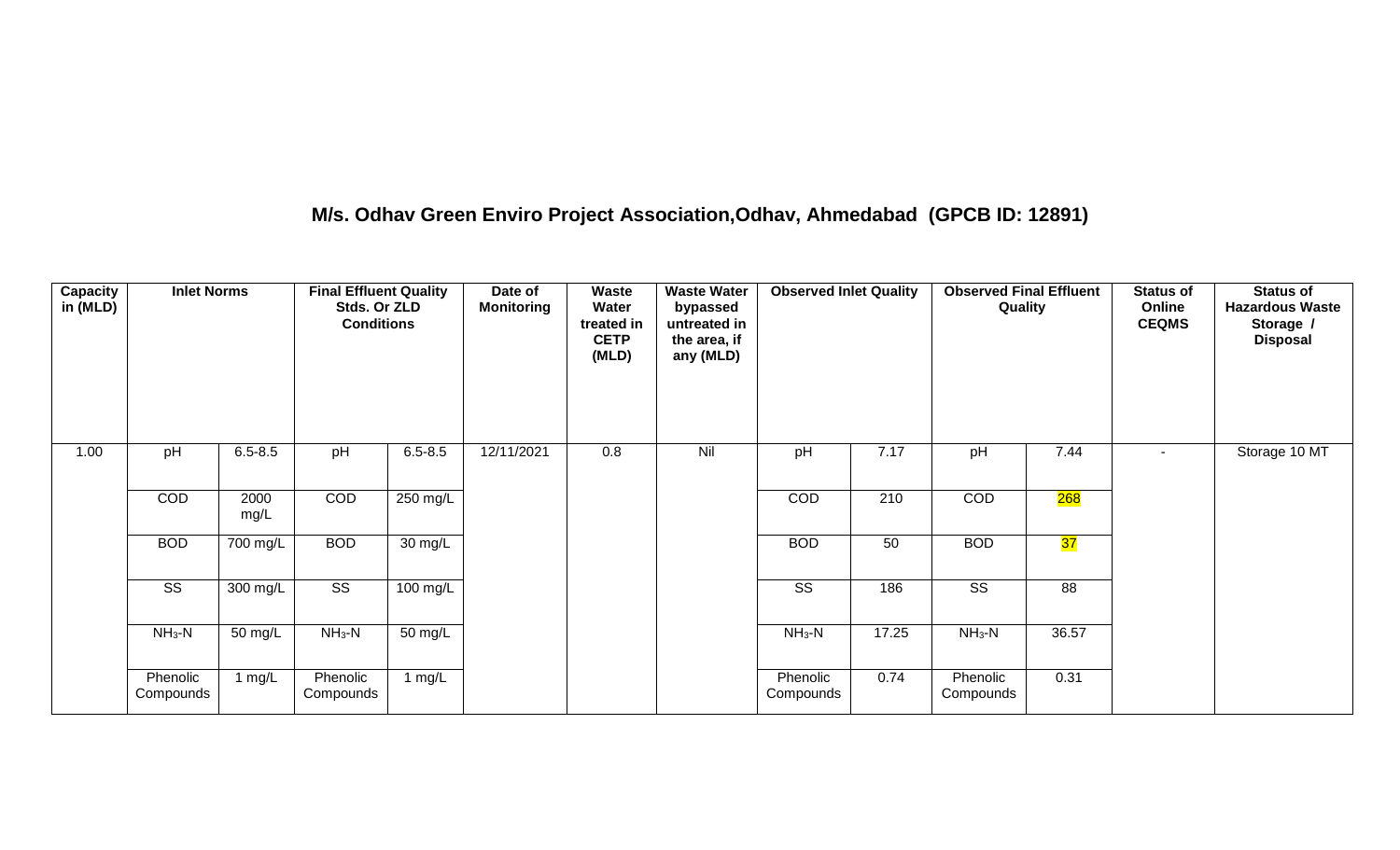#### **M/s. Naroda Enviro Project Ltd., Naroda, Ahmedabad (GPCB ID: 12718)**

| <b>Capacity</b><br>in (MLD) | <b>Inlet Norms</b>    |              | <b>Final Effluent Quality</b><br>Stds. Or ZLD<br><b>Conditions</b> |             | Date of<br><b>Monitoring</b> | Waste<br>Water<br>treated in<br><b>CETP (MLD)</b> | <b>Waste Water</b><br>bypassed<br>untreated in<br>the area, if<br>any (MLD) | <b>Observed Inlet Quality</b> |          | <b>Observed Final Effluent</b><br>Quality |       | <b>Status of</b><br>Online<br><b>CEQMS</b> | <b>Status of</b><br><b>Hazardous Waste</b><br>Storage /<br><b>Disposal</b> |
|-----------------------------|-----------------------|--------------|--------------------------------------------------------------------|-------------|------------------------------|---------------------------------------------------|-----------------------------------------------------------------------------|-------------------------------|----------|-------------------------------------------|-------|--------------------------------------------|----------------------------------------------------------------------------|
| 3.00                        | pH                    | $6.5 - 8.5$  | pH                                                                 | $6.5 - 8.5$ | 11/11/2021                   | 4.5                                               | Nil                                                                         | pH                            | 6.94     | pH                                        | 7.08  |                                            |                                                                            |
|                             | <b>COD</b>            | 2000<br>mg/L | <b>COD</b>                                                         | 250 mg/L    |                              |                                                   |                                                                             | COD                           | 2722.667 | COD                                       | 510   |                                            |                                                                            |
|                             | <b>BOD</b>            | 700 mg/L     | <b>BOD</b>                                                         | 30 mg/L     |                              |                                                   |                                                                             | <b>BOD</b>                    | 887.66   | <b>BOD</b>                                | 62    |                                            |                                                                            |
|                             | SS                    | 300 mg/L     | SS                                                                 | 100 mg/L    |                              |                                                   |                                                                             | SS                            | 1652     | SS                                        | 72    |                                            |                                                                            |
|                             | $NH3-N$               | 50 mg/L      | $NH3-N$                                                            | 50 mg/L     |                              |                                                   |                                                                             | $NH3-N$                       | 42.86    | $NH3-N$                                   | 58.18 |                                            |                                                                            |
|                             | Phenolic<br>Compounds | 1 mg/ $L$    | Phenolic<br>Compounds                                              | 1 $mg/L$    |                              |                                                   |                                                                             | Phenolic<br>Compounds         | 0.543    | Phenolic<br>Compounds                     | 0.68  |                                            |                                                                            |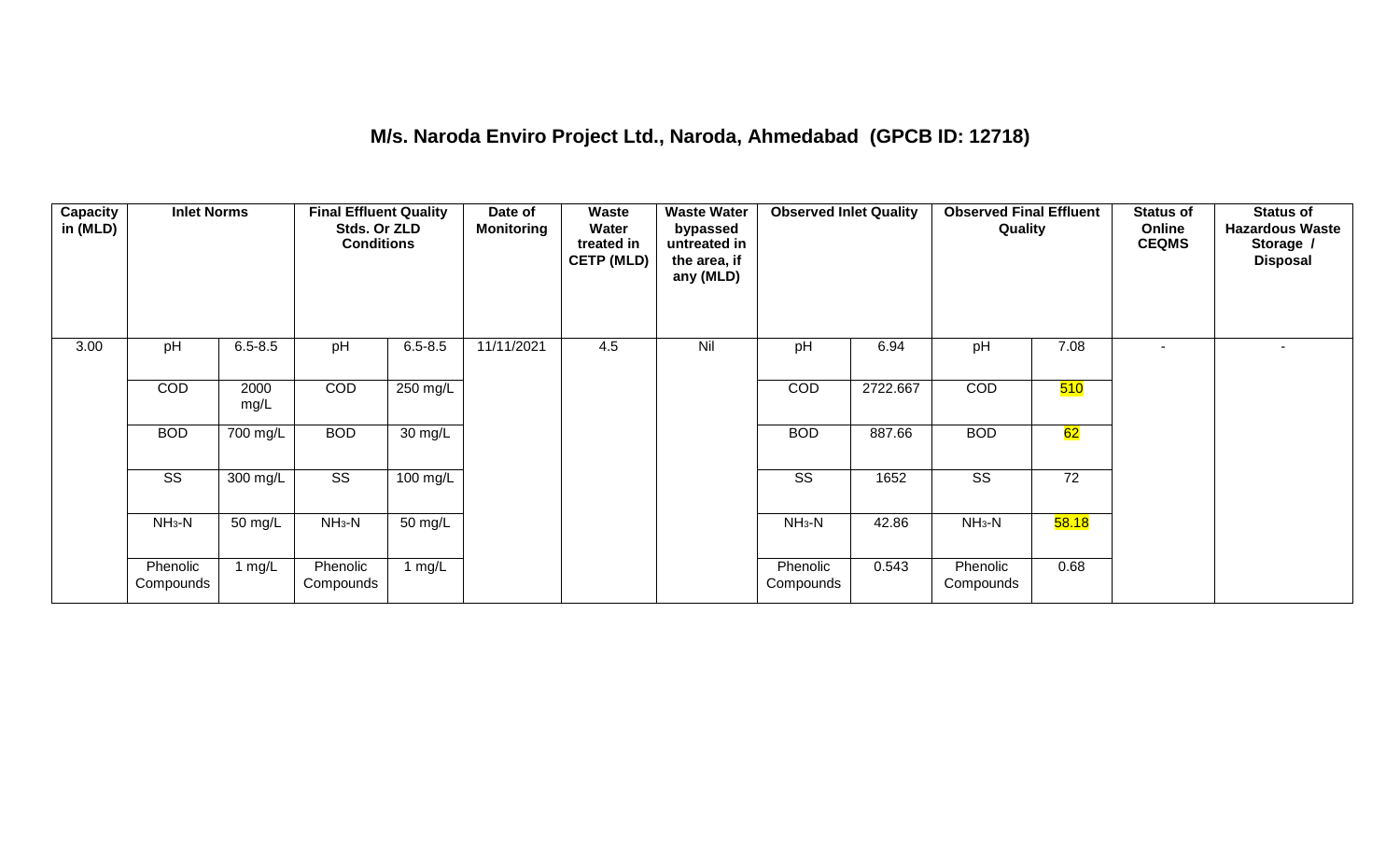## **M/s. Narol Dyestuff Enviro Society., Narol, Ahmedabad (GPCB ID: 12720)**

| <b>Capacity</b><br>in (MLD) | <b>Inlet Norms</b>     |              | <b>Final Effluent Quality</b><br>Stds. Or ZLD<br><b>Conditions</b> |                   | Date of<br><b>Monitoring</b> | <b>Waste</b><br>Water<br>treated in<br><b>CETP (MLD)</b> | <b>Waste Water</b><br>bypassed<br>untreated in<br>the area, if<br>any (MLD) | <b>Observed Inlet Quality</b> |       | <b>Observed Final Effluent</b><br>Quality |       | <b>Status of</b><br>Online<br><b>CEQMS</b> | <b>Status of</b><br><b>Hazardous Waste</b><br>Storage /<br><b>Disposal</b> |
|-----------------------------|------------------------|--------------|--------------------------------------------------------------------|-------------------|------------------------------|----------------------------------------------------------|-----------------------------------------------------------------------------|-------------------------------|-------|-------------------------------------------|-------|--------------------------------------------|----------------------------------------------------------------------------|
| 0.1                         | pH                     | $6.5 - 8.5$  | pH                                                                 | $6.5 - 8.5$       | 09/11/2021                   | 0.020                                                    | Nil                                                                         | pH                            | 7.79  | pH                                        | 7.68  | $\sim$                                     | Storage 18.20 MT                                                           |
|                             | COD                    | 2000<br>mg/L | COD                                                                | 250 mg/L          |                              |                                                          |                                                                             | COD                           | 1304  | COD                                       | 676   |                                            |                                                                            |
|                             | <b>BOD</b>             | 700 mg/L     | <b>BOD</b>                                                         | $30 \text{ mg/L}$ |                              |                                                          |                                                                             | <b>BOD</b>                    | 251   | <b>BOD</b>                                | 126   |                                            |                                                                            |
|                             | $\overline{\text{ss}}$ | 300 mg/L     | $\overline{\text{SS}}$                                             | $100$ mg/L        |                              |                                                          |                                                                             | $\overline{\text{ss}}$        | 8     | $\overline{\text{ss}}$                    | 116   |                                            |                                                                            |
|                             | $NH3-N$                | 50 mg/L      | $NH3-N$                                                            | $50 \text{ mg/L}$ |                              |                                                          |                                                                             | $NH3-N$                       | 39.09 | $NH3-N$                                   | 12.88 |                                            |                                                                            |
|                             | Phenolic<br>Compounds  | 1 $mg/L$     | Phenolic<br>Compounds                                              | 1 mg/L            |                              |                                                          |                                                                             | Phenolic<br>Compounds         | 1.12  | Phenolic<br>Compounds                     | 0.42  |                                            |                                                                            |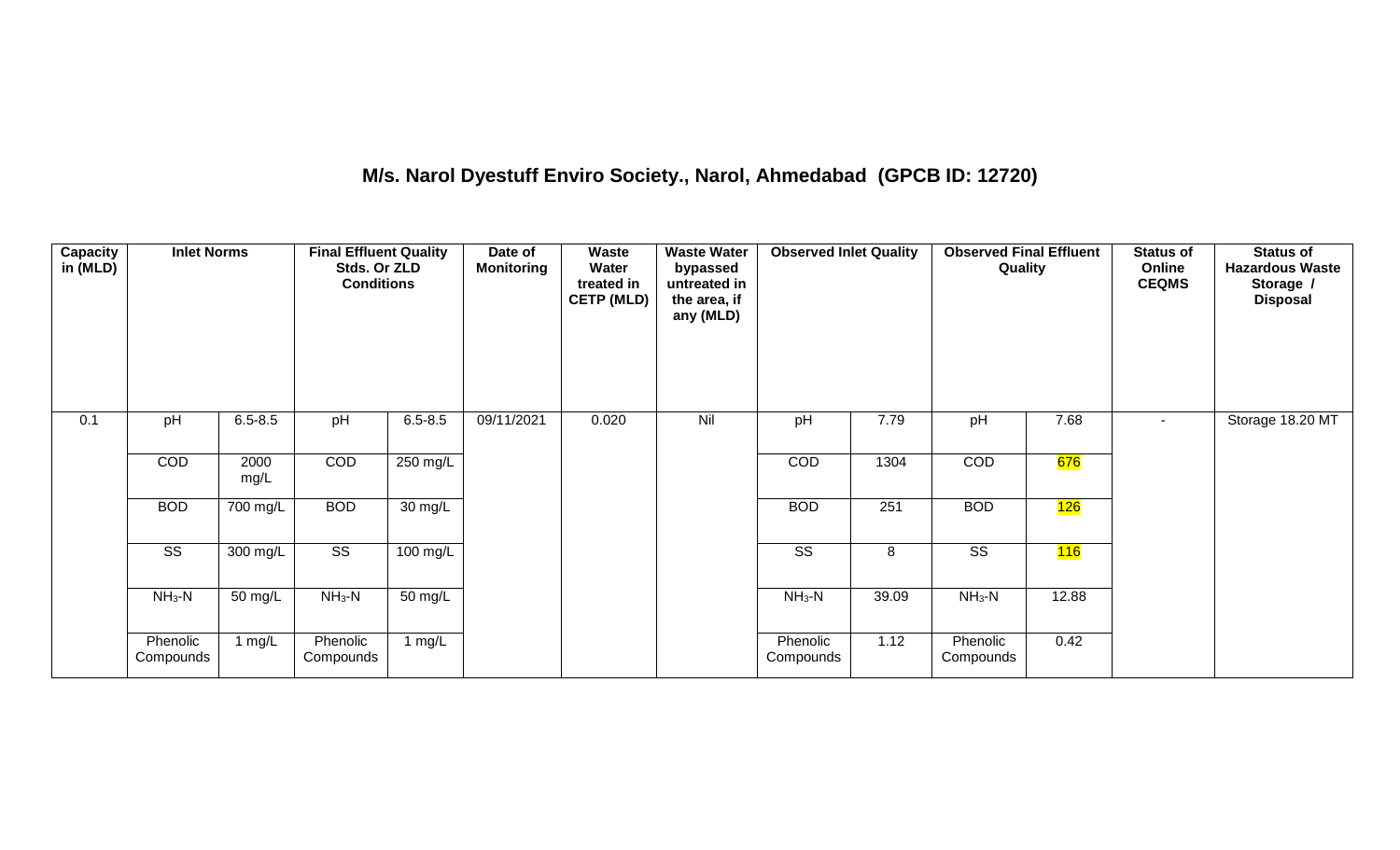## **M/s. Narol Textile Infrastructure & Enviro Management, (ATPA Swarnim Gujarat Enviro P. Ltd), Ahmedabad (GPCB ID: 34244)**

| Capacity<br>in (MLD) | <b>Inlet Norms</b>     |              | <b>Final Effluent Quality</b><br>Stds. Or ZLD<br><b>Conditions</b> |             | Date of<br><b>Monitoring</b>             | Waste<br>Water<br>treated in<br><b>CETP (MLD)</b> | <b>Waste Water</b><br>bypassed<br>untreated in<br>the area, if<br>any (MLD) | <b>Observed Inlet Quality</b> |        | <b>Observed Final Effluent</b><br>Quality |       | <b>Status of</b><br>Online<br><b>CEQMS</b> | <b>Status of</b><br><b>Hazardous Waste</b><br>Storage /<br><b>Disposal</b> |
|----------------------|------------------------|--------------|--------------------------------------------------------------------|-------------|------------------------------------------|---------------------------------------------------|-----------------------------------------------------------------------------|-------------------------------|--------|-------------------------------------------|-------|--------------------------------------------|----------------------------------------------------------------------------|
| 100                  | pH                     | $6.5 - 8.5$  | pH                                                                 | $6.5 - 8.5$ | 09/11/2021,<br>15/11/2021,<br>17/11/2021 | 100                                               | Nil                                                                         | pH                            | 7.56   | pH                                        | 7.75  | $\blacksquare$                             | Storage 9000-<br>950002 MT                                                 |
|                      | COD                    | 1200<br>mg/L | COD                                                                | 250 mg/L    |                                          |                                                   |                                                                             | COD                           | 1207.5 | COD                                       | 119   |                                            |                                                                            |
|                      | <b>BOD</b>             | 500 mg/L     | <b>BOD</b>                                                         | 30 mg/L     |                                          |                                                   |                                                                             | <b>BOD</b>                    | 343.5  | <b>BOD</b>                                | 18    |                                            |                                                                            |
|                      | $\overline{\text{ss}}$ | 300 mg/L     | $\overline{\text{ss}}$                                             | 100 mg/L    |                                          |                                                   |                                                                             | $\overline{\text{ss}}$        | 685    | $\overline{\text{SS}}$                    | 30    |                                            |                                                                            |
|                      | $NH3-N$                | 50 mg/L      | $NH3-N$                                                            |             |                                          |                                                   |                                                                             | $NH3-N$                       | 29.595 | $NH_3-N$                                  | 13.08 |                                            |                                                                            |
|                      | Phenolic<br>Compounds  | 1 $mg/L$     | Phenolic<br>Compounds                                              | 1 $mg/L$    |                                          |                                                   |                                                                             | Phenolic<br>Compounds         | 0.3    | Phenolic<br>Compounds                     | 0.235 |                                            |                                                                            |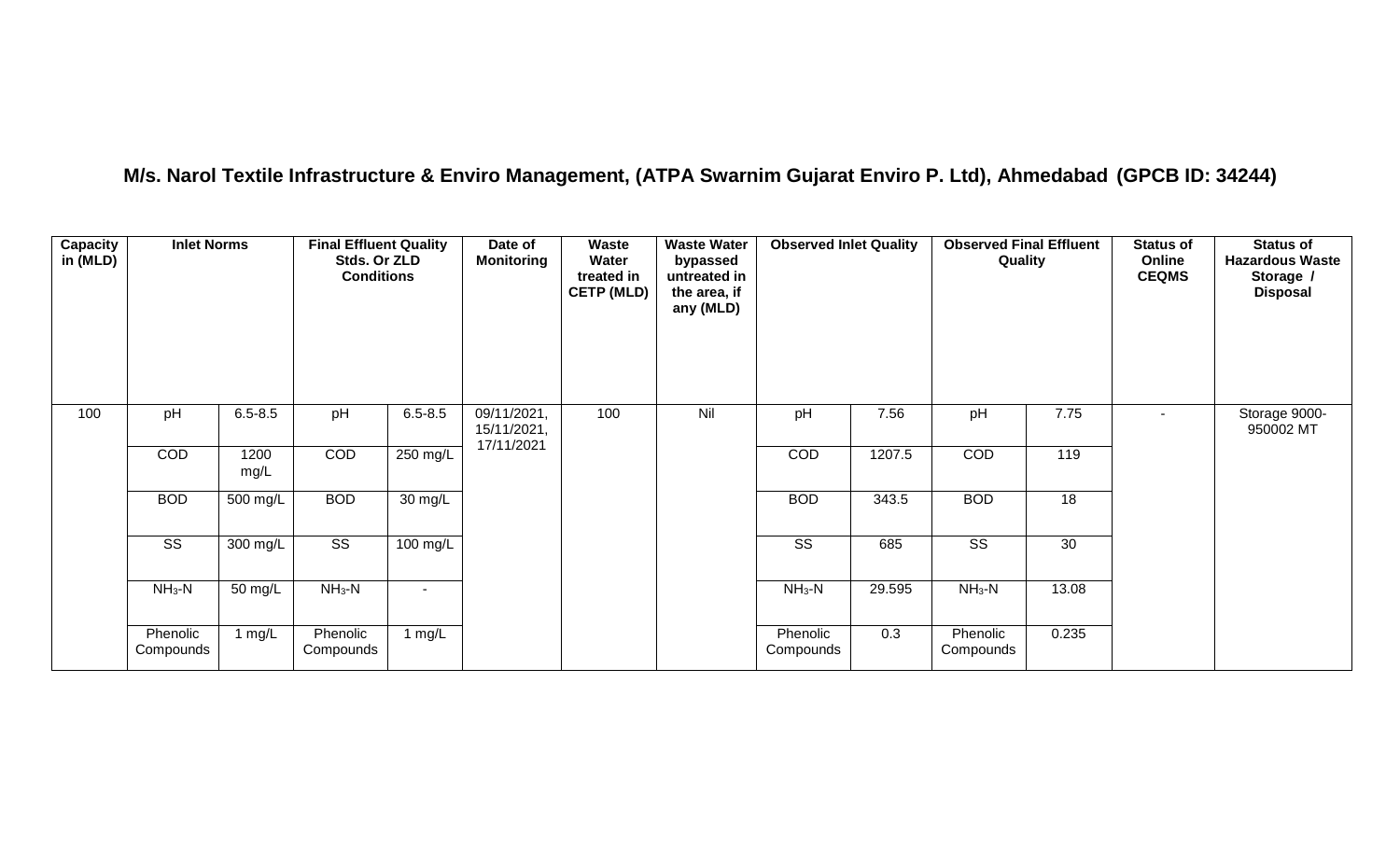## **M/s. Tata Motors Ltd Vendors Park, Sanand, Ahmedabad (GPCB ID: 13515)**

| Capacity<br>in (MLD) | <b>Inlet Norms</b>     |            | <b>Final Effluent Quality</b><br>Stds. Or ZLD<br><b>Conditions</b> |                      | Date of<br><b>Monitoring</b> | Waste<br>Water<br>treated in<br><b>CETP (MLD)</b> | <b>Waste Water</b><br>bypassed<br>untreated in<br>the area, if<br>any (MLD) | <b>Observed Inlet Quality</b> |        | <b>Observed Final Effluent</b><br>Quality |                 | <b>Status of</b><br>Online<br><b>CEQMS</b> | <b>Status of</b><br><b>Hazardous Waste</b><br>Storage /<br><b>Disposal</b> |
|----------------------|------------------------|------------|--------------------------------------------------------------------|----------------------|------------------------------|---------------------------------------------------|-----------------------------------------------------------------------------|-------------------------------|--------|-------------------------------------------|-----------------|--------------------------------------------|----------------------------------------------------------------------------|
| 1.5                  | pH                     | $6 - 10.5$ | pH                                                                 | $6.5 - 8.5$          | 02/11/2021                   | 0.10                                              | Nil                                                                         | pH                            |        | pH                                        | 7.87            | pH, DO<br>meter, TOC<br>meter, Flow        | Storage 15 MT                                                              |
|                      | COD                    | 900 mg/L   | COD                                                                | 100 mg/L             |                              |                                                   |                                                                             | COD                           |        | COD                                       | 39              | meter                                      |                                                                            |
|                      | <b>BOD</b>             | 250 mg/L   | <b>BOD</b>                                                         | $\overline{30}$ mg/L |                              |                                                   |                                                                             | <b>BOD</b>                    | $\sim$ | <b>BOD</b>                                | $<$ 5           |                                            |                                                                            |
|                      | $\overline{\text{ss}}$ | $100$ mg/L | $\overline{\text{ss}}$                                             | $100$ mg/L           |                              |                                                   |                                                                             | $\overline{\text{ss}}$        | $\sim$ | $\overline{\text{ss}}$                    | $\overline{48}$ |                                            |                                                                            |
|                      | $NH3-N$                |            | $NH3-N$                                                            | 50 mg/L              |                              |                                                   |                                                                             | $NH3-N$                       |        | $NH3-N$                                   | 2.02            |                                            |                                                                            |
|                      | Phenolic<br>Compounds  | $\sim$     | Phenolic<br>Compounds                                              | $\sim$               |                              |                                                   |                                                                             | Phenolic<br>Compounds         | $\sim$ | Phenolic<br>Compounds                     | <b>BDL</b>      |                                            |                                                                            |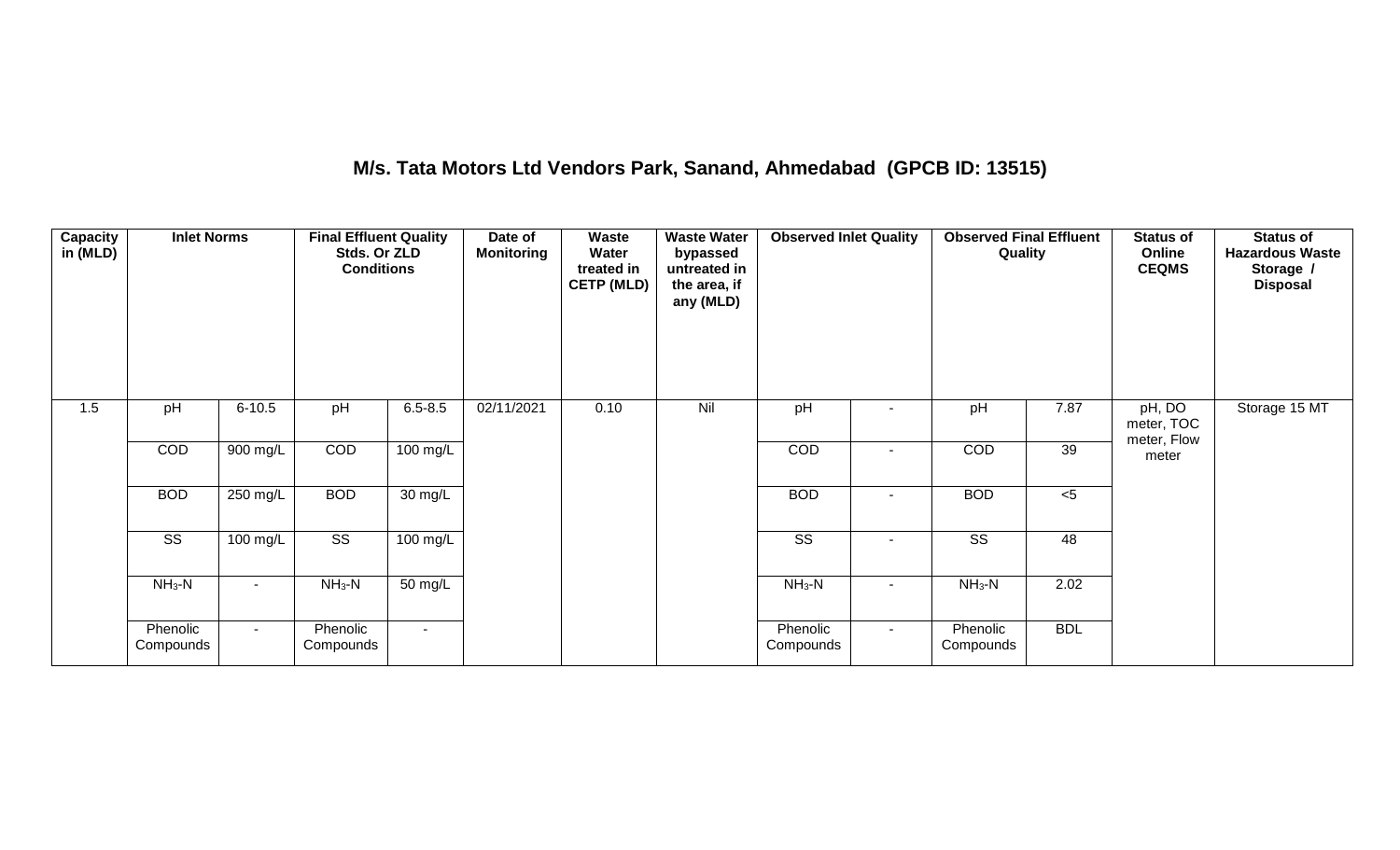## **M/s. Zydus Infrastructure Pvt.Ltd, Changodar, Ahmedabad (GPCB ID: 14802)**

| <b>Capacity</b><br>in (MLD) | <b>Inlet Norms</b>                              |                    | <b>Final Effluent Quality</b><br>Stds. Or ZLD<br><b>Conditions</b> |                           | Date of<br><b>Monitoring</b> | Waste<br>Water<br>treated in<br><b>CETP (MLD)</b> | <b>Waste Water</b><br>bypassed<br>untreated in<br>the area, if<br>any (MLD) | <b>Observed Inlet Quality</b>                   |            | <b>Observed Final Effluent</b><br>Quality       |            | <b>Status of</b><br>Online<br><b>CEQMS</b> | <b>Status of</b><br><b>Hazardous Waste</b><br>Storage /<br><b>Disposal</b> |
|-----------------------------|-------------------------------------------------|--------------------|--------------------------------------------------------------------|---------------------------|------------------------------|---------------------------------------------------|-----------------------------------------------------------------------------|-------------------------------------------------|------------|-------------------------------------------------|------------|--------------------------------------------|----------------------------------------------------------------------------|
| $\overline{3.5}$            | pH                                              | $6 - 8$            | pH                                                                 | No outlet<br>norms<br>are | 01/11/2021                   | 1.8                                               | Nil                                                                         | pH                                              | 8.56       | pH                                              | 7.00       | pH, TOC<br>meter                           | Storage 44 MT                                                              |
|                             | COD                                             | 850 mg/L           | COD                                                                | prescribe<br>d as it is   |                              |                                                   |                                                                             | COD                                             | 503        | COD                                             | 28         |                                            |                                                                            |
|                             | BOD <sub>(5</sub><br>days at<br>$20^{\circ}$ C) | 400 mg/L           | BOD <sub>(5</sub><br>days at<br>$20^{\circ}$ C)                    | a ZLD<br>based<br>CETP by |                              |                                                   |                                                                             | BOD <sub>(3</sub><br>days at<br>$27^{\circ}C$ ) | 133        | BOD <sub>(3</sub><br>days at<br>$27^{\circ}C$ ) | $<$ 5      |                                            |                                                                            |
|                             | SS                                              | 300 mg/L           | SS                                                                 | the<br>means of<br>MEE    |                              |                                                   |                                                                             | SS                                              | 104        | SS                                              | 4          |                                            |                                                                            |
|                             | $NH3-N$                                         | 50 mg/L            | $NH_3-N$                                                           |                           |                              |                                                   |                                                                             | $NH_3-N$                                        | 24.47      | $NH3-N$                                         | 2.41       |                                            |                                                                            |
|                             | Phenolic<br>Compounds                           | $0.3 \text{ mg/L}$ | Phenolic<br>Compounds                                              |                           |                              |                                                   |                                                                             | Phenolic<br>Compounds                           | <b>BDL</b> | Phenolic<br>Compounds                           | <b>BDL</b> |                                            |                                                                            |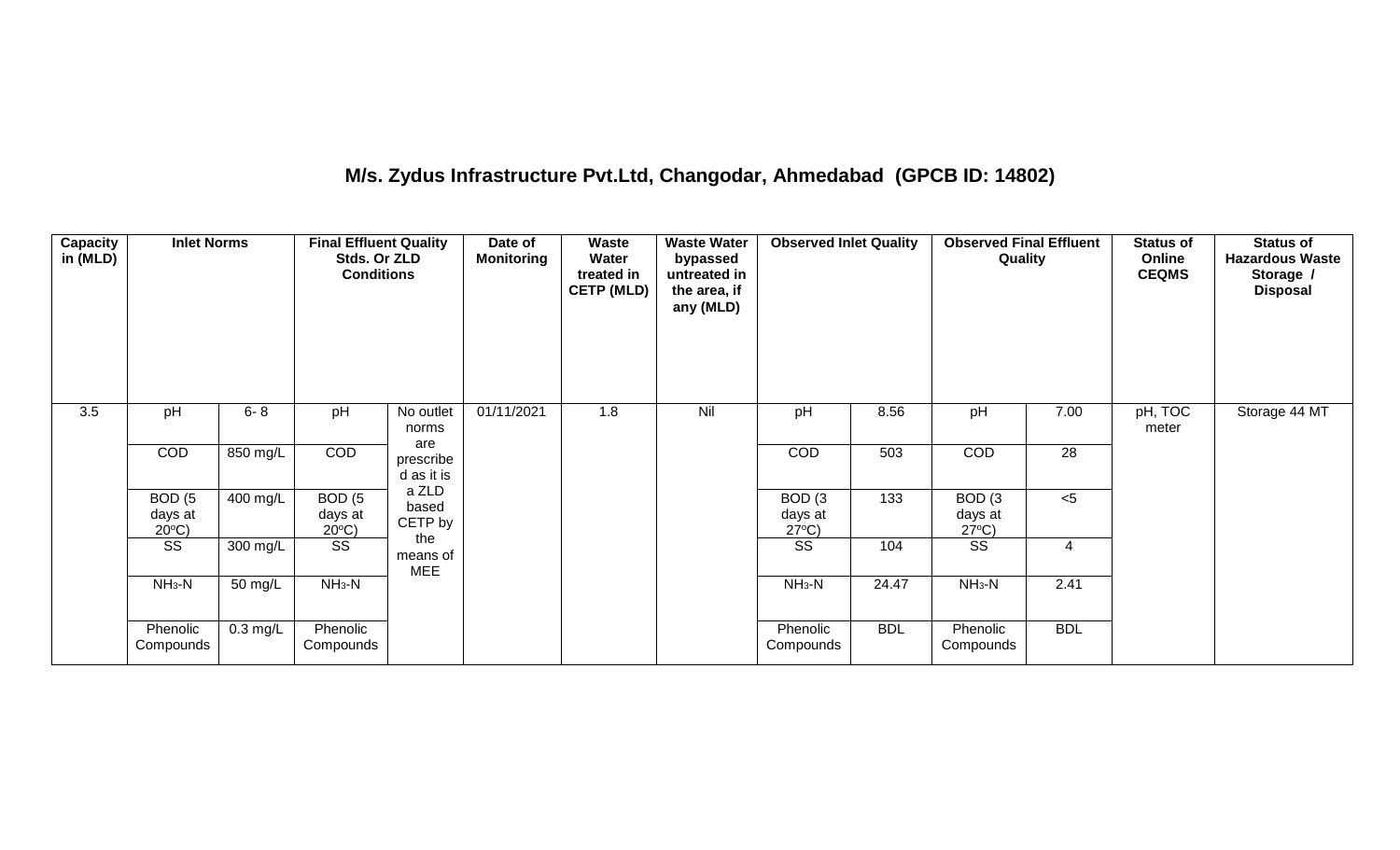## **M/s. Bavla Eco Project Ltd., Bavla, Ahmedabad (GPCB ID: 10653)**

| <b>Capacity</b><br>in (MLD) | <b>Inlet Norms</b>     |              | <b>Final Effluent Quality</b><br>Stds. Or ZLD<br><b>Conditions</b> |                    | Date of<br><b>Monitoring</b> | Waste<br>Water<br>treated in<br><b>CETP (MLD)</b> | <b>Waste Water</b><br>bypassed<br>untreated in<br>the area, if<br>any (MLD) | <b>Observed Inlet Quality</b> |                | <b>Observed Final Effluent</b><br>Quality |                  | <b>Status of</b><br>Online<br><b>CEQMS</b> | <b>Status of</b><br><b>Hazardous Waste</b><br>Storage /<br><b>Disposal</b> |
|-----------------------------|------------------------|--------------|--------------------------------------------------------------------|--------------------|------------------------------|---------------------------------------------------|-----------------------------------------------------------------------------|-------------------------------|----------------|-------------------------------------------|------------------|--------------------------------------------|----------------------------------------------------------------------------|
| 1.00                        | pH                     | $5.5 - 8.5$  | pH                                                                 | $6 - 10.5$         | 02/11/2021                   | 0.3                                               | Nil                                                                         | pH                            |                | pH                                        | 7.56             | $\overline{\phantom{a}}$                   |                                                                            |
|                             | COD                    | 4500<br>mg/L | COD                                                                | 250 mg/L           |                              |                                                   |                                                                             | COD                           | ۰              | COD                                       | <mark>331</mark> |                                            |                                                                            |
|                             | <b>BOD</b>             | 1500<br>mg/L | <b>BOD</b>                                                         | $100 \text{ mg/L}$ |                              |                                                   |                                                                             | <b>BOD</b>                    | ۰              | <b>BOD</b>                                | 66               |                                            |                                                                            |
|                             | $\overline{\text{ss}}$ | 300 mg/L     | $\overline{\text{ss}}$                                             | 100 mg/L           |                              |                                                   |                                                                             | $\overline{\text{ss}}$        | $\blacksquare$ | $\overline{\text{SS}}$                    | 202              |                                            |                                                                            |
|                             | $NH3-N$                | $\sim$       | $NH3-N$                                                            | 50 mg/L            |                              |                                                   |                                                                             | $NH3-N$                       | ٠              | $NH3-N$                                   | 35.22            |                                            |                                                                            |
|                             | Phenolic<br>Compounds  | $\sim$       | Phenolic<br>Compounds                                              | $\sim$             |                              |                                                   |                                                                             | Phenolic<br>Compounds         | $\sim$         | Phenolic<br>Compounds                     | $\sim$           |                                            |                                                                            |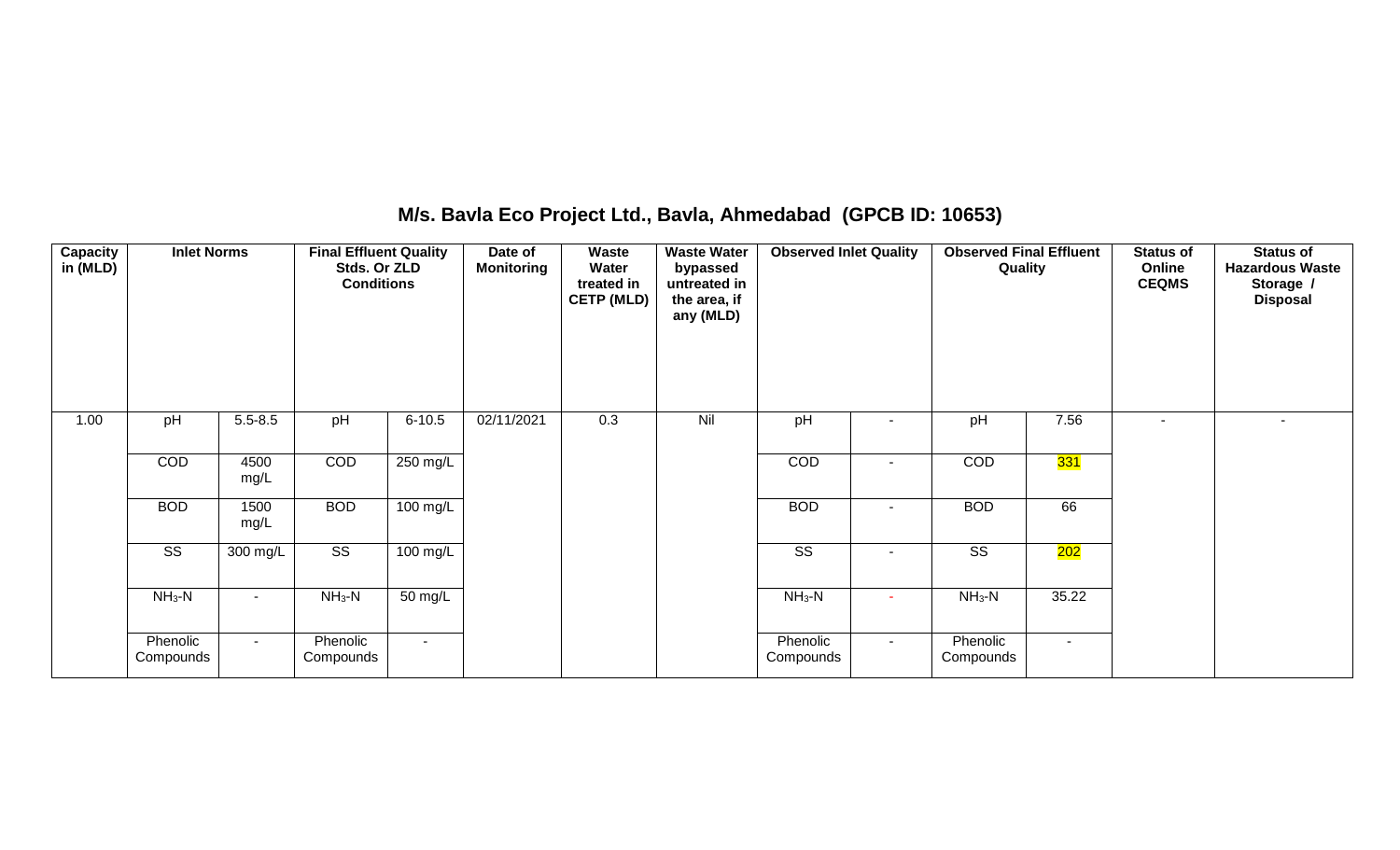## **M/s. Vinayak Jal SudhikaranSahakariMandali Ltd, Bavla, Ahmedabad (GPCB ID: 14686)**

| Capacity<br>in (MLD) | <b>Inlet Norms</b>     |              | <b>Final Effluent Quality</b><br>Stds. Or ZLD<br><b>Conditions</b> |                      | Date of<br><b>Monitoring</b> | Waste<br>Water<br>treated in<br><b>CETP (MLD)</b> | <b>Waste Water</b><br>bypassed<br>untreated in<br>the area, if<br>any (MLD) | <b>Observed Inlet Quality</b> |        | <b>Observed Final Effluent</b><br>Quality |        | <b>Status of</b><br>Online<br><b>CEQMS</b> | <b>Status of</b><br><b>Hazardous Waste</b><br>Storage /<br><b>Disposal</b> |
|----------------------|------------------------|--------------|--------------------------------------------------------------------|----------------------|------------------------------|---------------------------------------------------|-----------------------------------------------------------------------------|-------------------------------|--------|-------------------------------------------|--------|--------------------------------------------|----------------------------------------------------------------------------|
| 1.50                 | pH                     | $5.5 - 8.5$  | pH                                                                 | 6 to 10.5            | 01/11/2021                   | 4                                                 | Nil                                                                         | pH                            |        | pH                                        | 7.58   |                                            | $\sim$                                                                     |
|                      | COD                    | 4500<br>mg/L | COD                                                                | 250 mg/L             |                              |                                                   |                                                                             | COD                           |        | COD                                       | 125    |                                            |                                                                            |
|                      | <b>BOD</b>             | 1500<br>mg/L | <b>BOD</b>                                                         | 100 mg/L             |                              |                                                   |                                                                             | <b>BOD</b>                    | $\sim$ | <b>BOD</b>                                | 16     |                                            |                                                                            |
|                      | $\overline{\text{SS}}$ | 300 mg/L     | $\overline{\text{SS}}$                                             | $100 \text{ mg/L}$   |                              |                                                   |                                                                             | $\overline{\text{ss}}$        |        | $\overline{\text{ss}}$                    | 98     |                                            |                                                                            |
|                      | $NH3-N$                |              | $NH3-N$                                                            | $\overline{50}$ mg/L |                              |                                                   |                                                                             | $NH3-N$                       | $\sim$ | $NH3-N$                                   | 11.93  |                                            |                                                                            |
|                      | Phenolic<br>Compounds  | $\sim$       | Phenolic<br>Compounds                                              | $\sim$               |                              |                                                   |                                                                             | Phenolic<br>Compounds         | $\sim$ | Phenolic<br>Compounds                     | $\sim$ |                                            |                                                                            |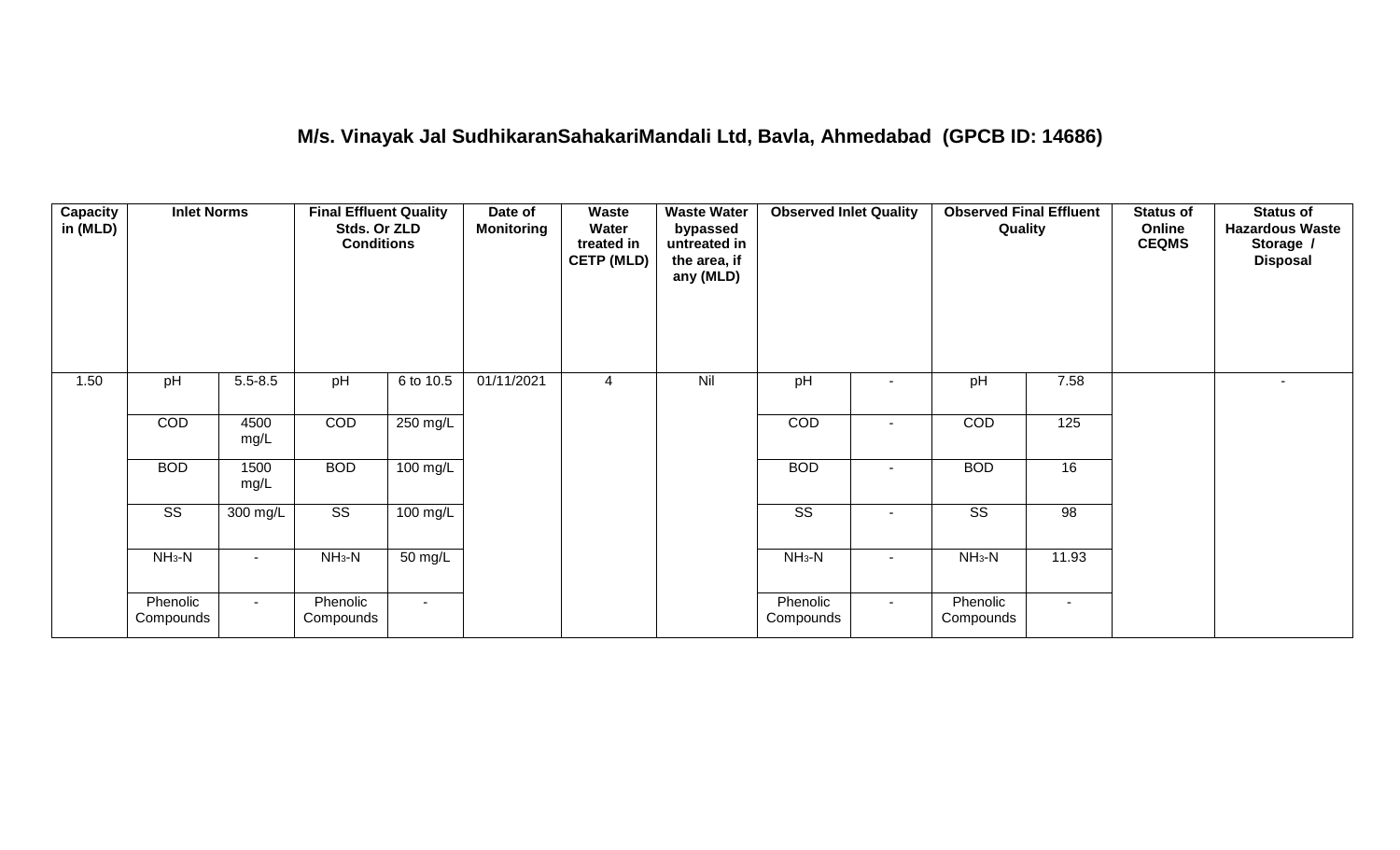## **M/s. Nandesari Industrial Association (CETP), GIDC-Nandesari, Vadodara (GPCB ID: 22336)**

| Capacity<br>in (MLD) | <b>Inlet Norms</b>     |              | <b>Final Effluent Quality</b><br>Stds. Or ZLD<br><b>Conditions</b> |                      | Date of<br><b>Monitoring</b> | <b>Waste</b><br>Water<br>treated in<br><b>CETP (MLD)</b> | <b>Waste Water</b><br>bypassed<br>untreated in<br>the area, if<br>any (MLD) | <b>Observed Inlet Quality</b> |                  | <b>Observed Final Effluent</b><br>Quality |       | <b>Status of</b><br>Online<br><b>CEQMS</b>          | <b>Status of</b><br><b>Hazardous Waste</b><br>Storage /<br><b>Disposal</b> |
|----------------------|------------------------|--------------|--------------------------------------------------------------------|----------------------|------------------------------|----------------------------------------------------------|-----------------------------------------------------------------------------|-------------------------------|------------------|-------------------------------------------|-------|-----------------------------------------------------|----------------------------------------------------------------------------|
| 12                   | pH                     | 5 to 9       | pH                                                                 | 6.5 to 8.5           | 08/11/2021                   | 6.4                                                      | Nil                                                                         | pH                            | 8.07             | pH                                        | 7.65  | pH, COD,<br>BOD, TSS,<br>NH <sub>3</sub> -N, Color, | $\sim$                                                                     |
|                      | COD                    | 1500<br>mg/L | COD                                                                | 250 mg/L             |                              |                                                          |                                                                             | COD                           | 978              | COD                                       | 229   | TOC,<br>Temperature                                 |                                                                            |
|                      | <b>BOD</b>             | 500 mg/L     | <b>BOD</b>                                                         | $100$ mg/L           |                              |                                                          |                                                                             | <b>BOD</b>                    | $\overline{275}$ | <b>BOD</b>                                | 61    |                                                     |                                                                            |
|                      | $\overline{\text{ss}}$ | 600 mg/L     | $\overline{\text{ss}}$                                             | $100 \text{ mg/L}$   |                              |                                                          |                                                                             | $\overline{\text{ss}}$        | 86               | $\overline{\text{ss}}$                    | 44    |                                                     |                                                                            |
|                      | $NH_3-N$               | 50 mg/L      | $NH3-N$                                                            | $\overline{50}$ mg/L |                              |                                                          |                                                                             | $NH3-N$                       | 26.77            | $NH_3-N$                                  | 11.54 |                                                     |                                                                            |
|                      | Phenolic<br>Compounds  | 5 mg/L       | Phenolic<br>Compounds                                              | 1 mg/L               |                              |                                                          |                                                                             | Phenolic<br>Compounds         | 0.53             | Phenolic<br>Compounds                     | 0.22  |                                                     |                                                                            |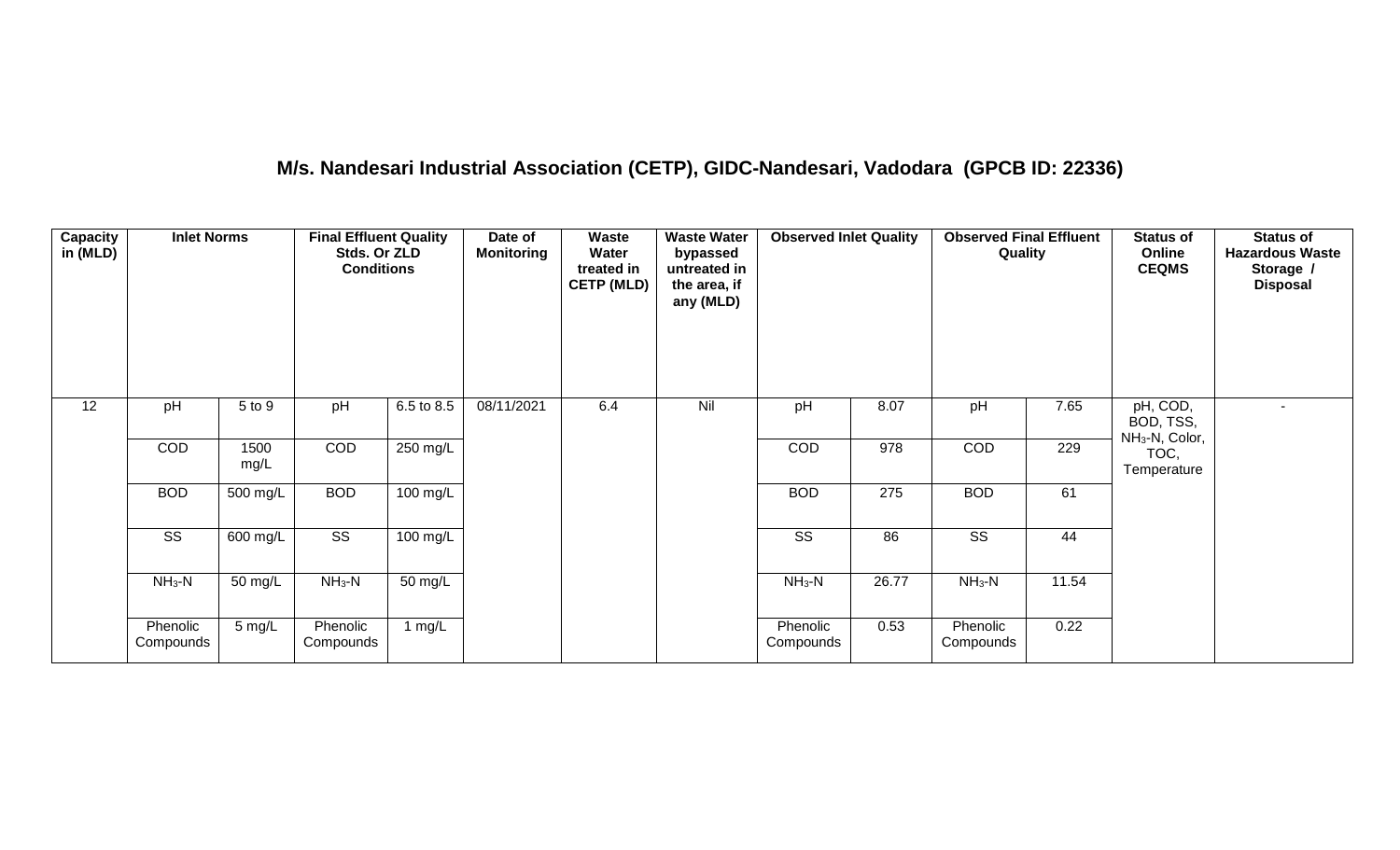| <b>Capacity</b><br>in (MLD) | <b>Inlet Norms</b>     |                       | <b>Final Effluent Quality</b><br>Stds. Or ZLD<br><b>Conditions</b> |                    | Date of<br><b>Monitoring</b> | Waste<br>Water<br>treated in<br><b>CETP (MLD)</b> | <b>Waste Water</b><br>bypassed<br>untreated in<br>the area, if<br>any (MLD) | <b>Observed Inlet Quality</b> |       | <b>Observed Final Effluent</b><br>Quality |            | <b>Status of</b><br>Online<br><b>CEQMS</b> | <b>Status of</b><br><b>Hazardous Waste</b><br>Storage /<br><b>Disposal</b> |
|-----------------------------|------------------------|-----------------------|--------------------------------------------------------------------|--------------------|------------------------------|---------------------------------------------------|-----------------------------------------------------------------------------|-------------------------------|-------|-------------------------------------------|------------|--------------------------------------------|----------------------------------------------------------------------------|
| 4.50                        | pH                     | 5 to 9                | pH                                                                 | 6.5 to 8.5         | 20/11/2021                   | 2.2                                               | Nil                                                                         | pH                            | 7.55  | pH                                        | 7.87       | pH, Flow<br>Meter, TOC,<br>TSS, Color,     | Storage 150 MT,<br>Disposal 34.720<br>МT                                   |
|                             | COD                    | 2000<br>mg/L          | COD                                                                | 250 mg/L           |                              |                                                   |                                                                             | COD                           | 8.01  | COD                                       | 238        | $NH3-N$                                    |                                                                            |
|                             | <b>BOD</b>             | 500 mg/L              | <b>BOD</b>                                                         | $100$ mg/L         |                              |                                                   |                                                                             | <b>BOD</b>                    | 175   | <b>BOD</b>                                | 56         |                                            |                                                                            |
|                             | $\overline{\text{SS}}$ | $\overline{600}$ mg/L | $\overline{\text{ss}}$                                             | $100 \text{ mg/L}$ |                              |                                                   |                                                                             | $\overline{\text{SS}}$        | 212   | $\overline{\text{ss}}$                    | 64         |                                            |                                                                            |
|                             | $NH3-N$                | 50 mg/L               | $NH_3-N$                                                           | 50 mg/L            |                              |                                                   |                                                                             | $NH3-N$                       | 18.31 | $NH3-N$                                   | 8.12       |                                            |                                                                            |
|                             | Phenolic<br>Compounds  | 5 mg/L                | Phenolic<br>Compounds                                              | 1 mg/L             |                              |                                                   |                                                                             | Phenolic<br>Compounds         | 0.17  | Phenolic<br>Compounds                     | <b>BDL</b> |                                            |                                                                            |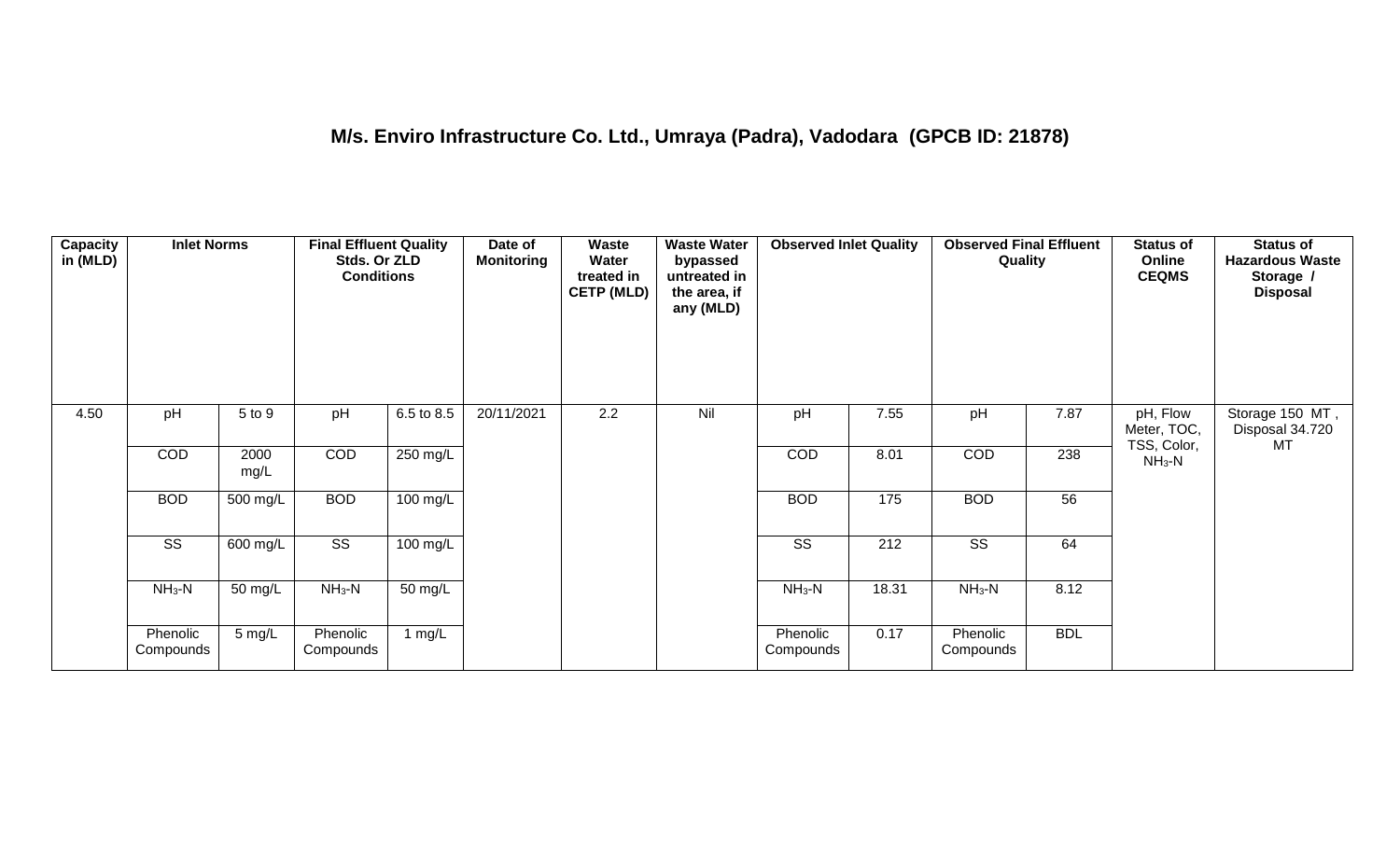## **M/s. Enviro Technology Ltd., GIDC-Ankleshwar, Bharuch (GPCB ID: 15074)**

| Capacity<br>in (MLD) | <b>Inlet Norms</b>     |               | <b>Final Effluent Quality</b><br>Stds. Or ZLD<br><b>Conditions</b> |                  | Date of<br><b>Monitoring</b> | <b>Waste</b><br>Water<br>treated in<br><b>CETP (MLD)</b> | <b>Waste Water</b><br>bypassed<br>untreated in<br>the area, if<br>any (MLD) | <b>Observed Inlet Quality</b>                   |        | <b>Observed Final Effluent</b><br>Quality       |       | <b>Status of</b><br>Online<br><b>CEQMS</b> | <b>Status of</b><br><b>Hazardous Waste</b><br>Storage /<br><b>Disposal</b> |
|----------------------|------------------------|---------------|--------------------------------------------------------------------|------------------|------------------------------|----------------------------------------------------------|-----------------------------------------------------------------------------|-------------------------------------------------|--------|-------------------------------------------------|-------|--------------------------------------------|----------------------------------------------------------------------------|
| 3.5                  | pH                     | $6.5 - 8.5$   | pH                                                                 | $6.5 - 8.5$      | 22/11/2021                   | 2.31                                                     | Nil                                                                         | pH                                              | 7.715  | pH                                              | 7.82  | pH, Flow,<br>COD, BOD,<br>TSS, TOC         | $\blacksquare$                                                             |
|                      | COD                    | 11000<br>mg/L | <b>COD</b>                                                         | 1000<br>mg/L     |                              |                                                          |                                                                             | <b>COD</b>                                      | 4216   | <b>COD</b>                                      | 744   |                                            |                                                                            |
|                      | <b>BOD</b>             | 3600<br>mg/L  | <b>BOD</b>                                                         | 200 mg/L         |                              |                                                          |                                                                             | BOD <sub>(3</sub><br>days at<br>$27^{\circ}C$ ) | 1129   | BOD <sub>(3</sub><br>days at<br>$27^{\circ}C$ ) | 32    |                                            |                                                                            |
|                      | $\overline{\text{ss}}$ | $\sim$        | $\overline{\text{ss}}$                                             | 150 mg/L         |                              |                                                          |                                                                             | $\overline{\text{ss}}$                          | 222    | $\overline{\text{SS}}$                          | 60    |                                            |                                                                            |
|                      | $NH_3-N$               |               | $NH_3-N$                                                           | 50 mg/L          |                              |                                                          |                                                                             | $NH3-N$                                         | 122.36 | $NH_3-N$                                        | 45.36 |                                            |                                                                            |
|                      | Phenolic<br>Compounds  | 1 mg/ $L$     | Phenolic<br>Compounds                                              | $5 \text{ mg/L}$ |                              |                                                          |                                                                             | Phenolic<br>Compounds                           | 3.37   | Phenolic<br>Compounds                           | 0.25  |                                            |                                                                            |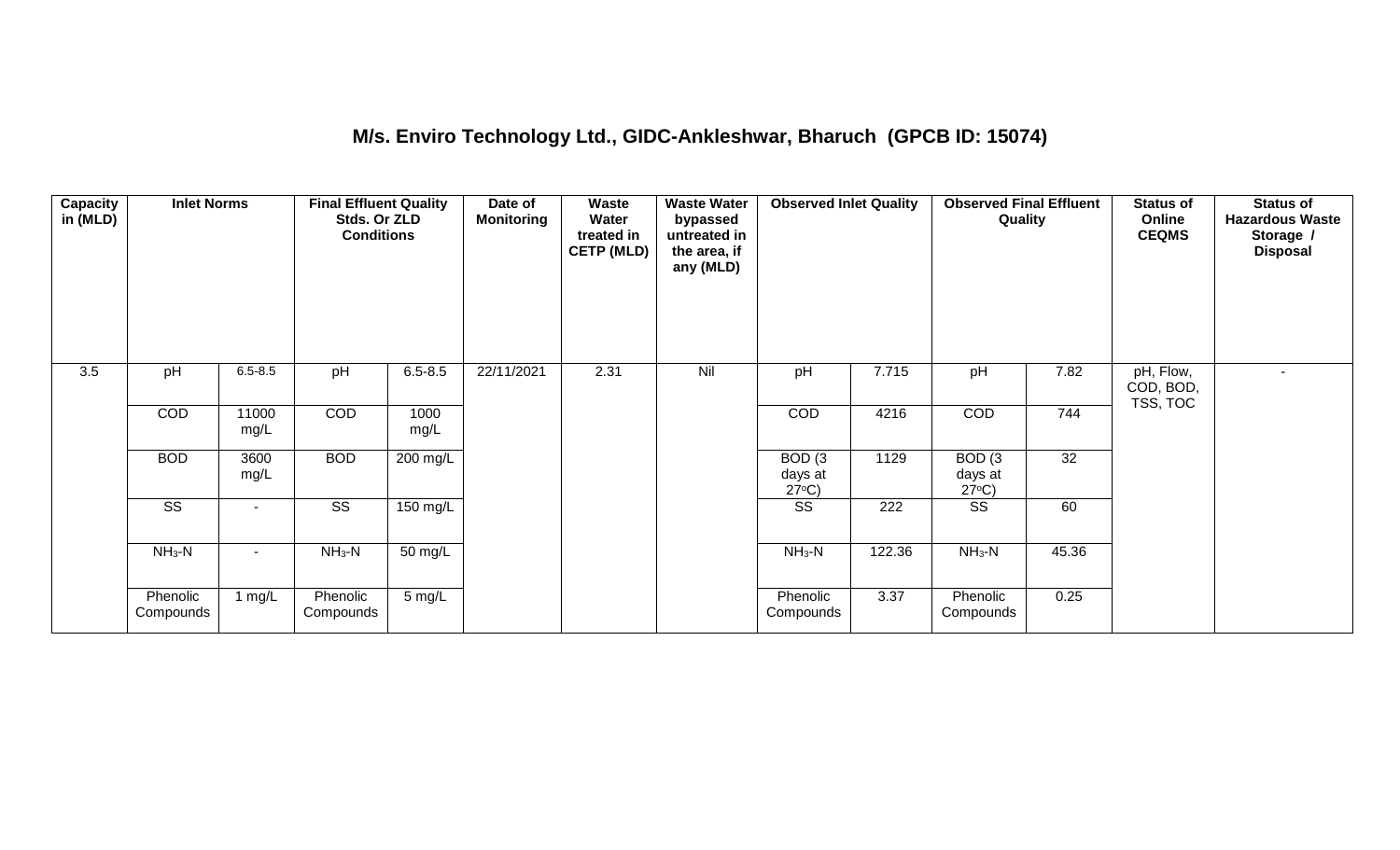#### **M/s. Narmada Clean Tech Ltd., (Bharuch Eco-Aqua Infrastructure Ltd.,) (BEAIL), Ankleshwar (GPCB ID: 27833)**

| Capacity<br>in (MLD) | <b>Inlet Norms</b>    |                     | <b>Final Effluent Quality</b><br>Stds. Or ZLD<br><b>Conditions</b> |                  | Date of<br><b>Monitoring</b> | Waste<br>Water<br>treated in<br><b>CETP (MLD)</b> | <b>Waste Water</b><br>bypassed<br>untreated in<br>the area, if<br>any (MLD) | <b>Observed Inlet Quality</b> |                | <b>Observed Final Effluent</b><br>Quality |                          | <b>Status of</b><br>Online<br><b>CEQMS</b> | <b>Status of</b><br><b>Hazardous Waste</b><br>Storage /<br><b>Disposal</b> |
|----------------------|-----------------------|---------------------|--------------------------------------------------------------------|------------------|------------------------------|---------------------------------------------------|-----------------------------------------------------------------------------|-------------------------------|----------------|-------------------------------------------|--------------------------|--------------------------------------------|----------------------------------------------------------------------------|
| 40                   | pH                    | $6.5 - 8.5$         | pH                                                                 | $6-9$            | 15/11/2021                   | 31.92                                             | Nil                                                                         | pH                            |                | pH                                        | $\blacksquare$           | pH, Flow<br>Meter, TOC,                    | $\sim$                                                                     |
|                      | COD                   | 1000<br>mg/L        | <b>COD</b>                                                         | 500 mg/L         |                              |                                                   |                                                                             | <b>COD</b>                    | $\sim$         | COD                                       | $\sim$                   | <b>TSS</b>                                 |                                                                            |
|                      | <b>BOD</b>            | 200 mg/L            | <b>BOD</b>                                                         | 100 mg/L         |                              |                                                   |                                                                             | <b>BOD</b>                    | ٠              | <b>BOD</b>                                | $\overline{\phantom{a}}$ |                                            |                                                                            |
|                      | SS                    | 150 mg/L            | SS                                                                 | 100 mg/L         |                              |                                                   |                                                                             | SS                            | $\sim$         | SS                                        | $\blacksquare$           |                                            |                                                                            |
|                      | $NH3-N$               | 50 mg/L             | $NH3-N$                                                            | 50 mg/L          |                              |                                                   |                                                                             | $NH3-N$                       | $\blacksquare$ | $NH3-N$                                   | $\overline{\phantom{a}}$ |                                            |                                                                            |
|                      | Phenolic<br>Compounds | <mark>5 mg/L</mark> | Phenolic<br>Compounds                                              | $5 \text{ mg/L}$ |                              |                                                   |                                                                             | Phenolic<br>Compounds         | $\sim$         | Phenolic<br>Compounds                     | $\blacksquare$           |                                            |                                                                            |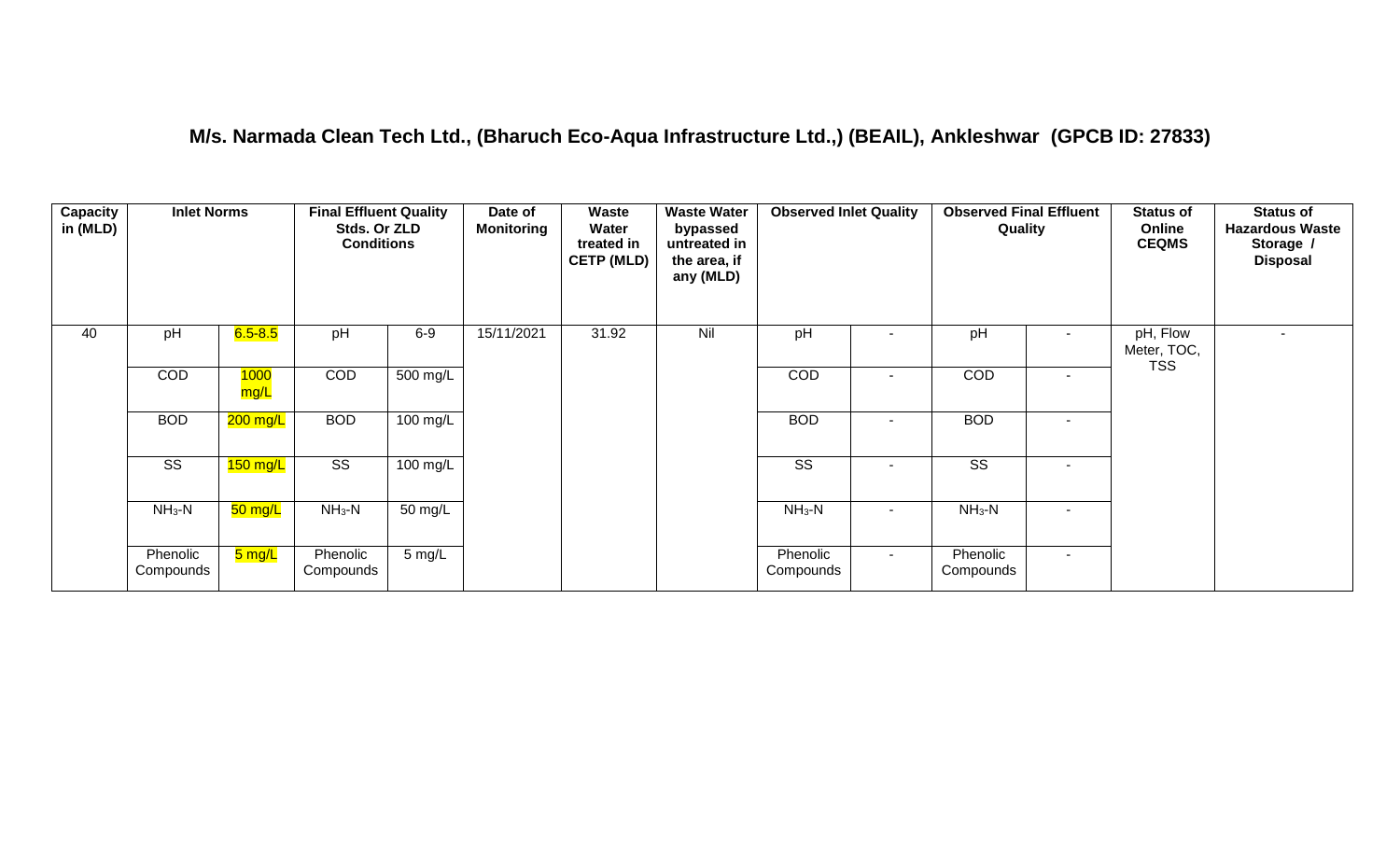#### **M/s. Panoli Enviro Technology Ltd., GIDC-Panoli, Bharuch (GPCB ID: 15460)**

| Capacity<br>in (MLD) | <b>Inlet Norms</b>    |                          | <b>Final Effluent Quality</b><br>Stds. Or ZLD<br><b>Conditions</b> |                  | Date of<br><b>Monitoring</b> | Waste<br>Water<br>treated in<br><b>CETP (MLD)</b> | <b>Waste Water</b><br>bypassed<br>untreated in<br>the area, if<br>any (MLD) | <b>Observed Inlet Quality</b> |      | <b>Observed Final Effluent</b><br>Quality |       | <b>Status of</b><br>Online<br><b>CEQMS</b> | <b>Status of</b><br><b>Hazardous Waste</b><br>Storage /<br><b>Disposal</b> |
|----------------------|-----------------------|--------------------------|--------------------------------------------------------------------|------------------|------------------------------|---------------------------------------------------|-----------------------------------------------------------------------------|-------------------------------|------|-------------------------------------------|-------|--------------------------------------------|----------------------------------------------------------------------------|
| 1.02                 | pH                    | $6.5 - 8.5$              | pH                                                                 | $6.5 - 8.5$      | 22/11/2021                   | 0.45                                              | Nil                                                                         | pH                            | 7.2  | pH                                        | 8.03  | pH, Flow<br>Meter, TOC                     | Storage 140 MT                                                             |
|                      | COD                   | 10000<br>mg/L            | <b>COD</b>                                                         | 1000<br>mg/L     |                              |                                                   |                                                                             | COD                           | 3454 | <b>COD</b>                                | 669   |                                            |                                                                            |
|                      | <b>BOD</b>            | 3000<br>mg/L             | <b>BOD</b>                                                         | 200 mg/L         |                              |                                                   |                                                                             | <b>BOD</b>                    | 894  | <b>BOD</b>                                | 136   |                                            |                                                                            |
|                      | SS                    | $\overline{\phantom{a}}$ | SS                                                                 | 150 mg/L         |                              |                                                   |                                                                             | SS                            | 398  | <b>SS</b>                                 | 50    |                                            |                                                                            |
|                      | $NH3-N$               | 50 mg/L                  | $NH3-N$                                                            | 50 mg/L          |                              |                                                   |                                                                             | $NH3-N$                       | 39.2 | $NH3-N$                                   | 41.44 |                                            |                                                                            |
|                      | Phenolic<br>Compounds | 1 $mg/L$                 | Phenolic<br>Compounds                                              | $5 \text{ mg/L}$ |                              |                                                   |                                                                             | Phenolic<br>Compounds         | 3.85 | Phenolic<br>Compounds                     | 0.63  |                                            |                                                                            |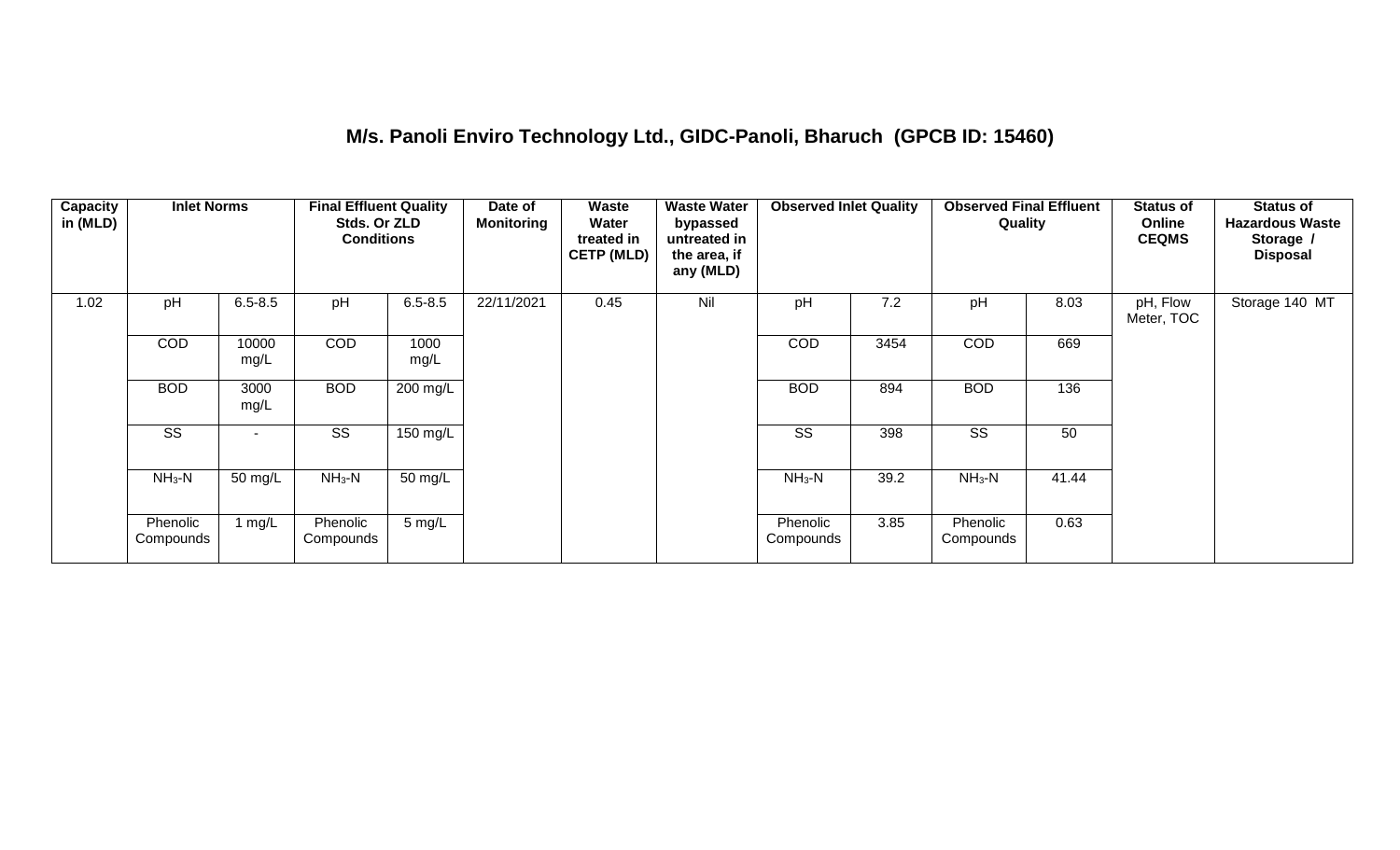#### **M/s. Globe Enviro Care Ltd. [chemical units], GIDC-Sachin, Surat (GPCB ID: 20721)**

| Capacity<br>in (MLD) | <b>Inlet Norms</b>     |              | <b>Final Effluent Quality</b><br>Stds. Or ZLD<br><b>Conditions</b> |                          | Date of<br>Monitoring | <b>Waste</b><br>Water<br>treated in<br><b>CETP (MLD)</b> | <b>Waste Water</b><br>bypassed<br>untreated in<br>the area, if<br>any (MLD) | <b>Observed Inlet Quality</b> |      | <b>Observed Final Effluent</b><br>Quality |      | <b>Status of</b><br>Online<br><b>CEQMS</b> | <b>Status of</b><br><b>Hazardous Waste</b><br>Storage /<br><b>Disposal</b> |
|----------------------|------------------------|--------------|--------------------------------------------------------------------|--------------------------|-----------------------|----------------------------------------------------------|-----------------------------------------------------------------------------|-------------------------------|------|-------------------------------------------|------|--------------------------------------------|----------------------------------------------------------------------------|
| $\overline{ }$       | pH                     | 6.5 to 8.5   | pH                                                                 | 6.5 <sub>to</sub><br>8.5 | 01/11/2021            | 0.236                                                    | Nil                                                                         | pH                            | 7.46 | pH                                        | 7.26 | pH, TOC,<br>TSS, Flow<br>meter             | Storage 1149.970<br>МT                                                     |
|                      | COD                    | 3000<br>mg/L | COD                                                                | 250<br>mg/L              |                       |                                                          |                                                                             | COD                           | 2149 | COD                                       | 248  |                                            |                                                                            |
|                      | <b>BOD</b>             | 1200<br>mg/L | <b>BOD</b>                                                         | 30 mg/L                  |                       |                                                          |                                                                             | <b>BOD</b>                    | 573  | <b>BOD</b>                                | 28   |                                            |                                                                            |
|                      | $\overline{\text{SS}}$ | 300 mg/L     | $\overline{\text{ss}}$                                             | 100<br>mg/L              |                       |                                                          |                                                                             | $\overline{\text{ss}}$        | 578  | $\overline{\text{ss}}$                    | 98   |                                            |                                                                            |
|                      | $NH_3-N$               | 50 mg/L      | $NH3-N$                                                            | 50 mg/L                  |                       |                                                          |                                                                             | $NH3-N$                       | 62.7 | $NH3-N$                                   | 47   |                                            |                                                                            |
|                      | Phenolic<br>Compounds  | 1 mg/L       | Phenolic<br>Compounds                                              | 1 mg/L                   |                       |                                                          |                                                                             | Phenolic<br>Compounds         | 0.94 | Phenolic<br>Compounds                     | 0.52 |                                            |                                                                            |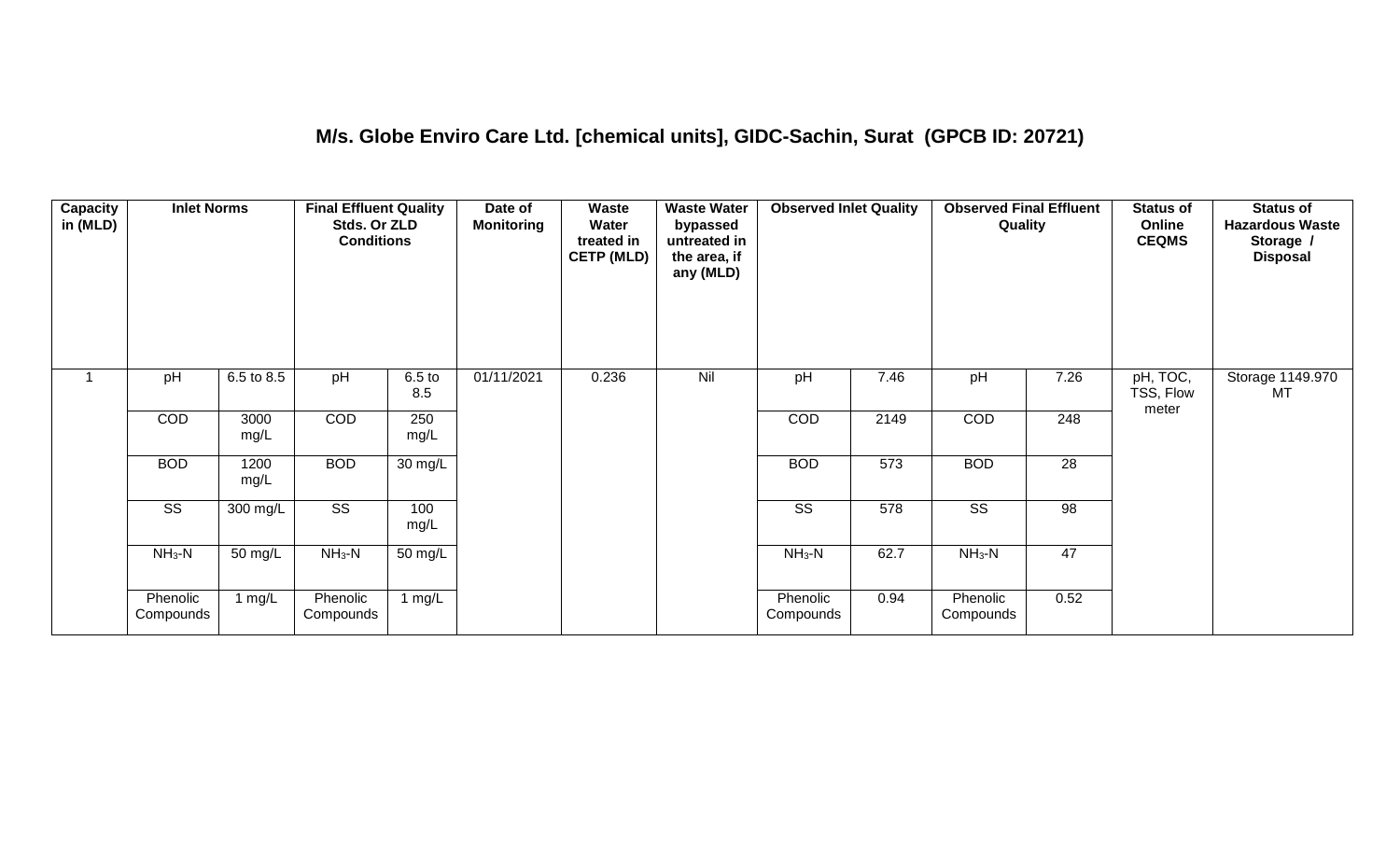#### **M/s. Sachin Infra Environment Ltd., GIDC-Sachin, Surat (GPCB ID: 21204)**

| Capacity<br>in (MLD) | <b>Inlet Norms</b>     |                        | <b>Final Effluent Quality</b><br>Stds. Or ZLD<br><b>Conditions</b> |                    | Date of<br><b>Monitoring</b> | <b>Waste</b><br>Water<br>treated in<br><b>CETP (MLD)</b> | <b>Waste Water</b><br>bypassed<br>untreated in<br>the area, if<br>any (MLD) | <b>Observed Inlet Quality</b> |      | <b>Observed Final Effluent</b><br>Quality |      | <b>Status of</b><br>Online<br><b>CEQMS</b> | <b>Status of</b><br><b>Hazardous Waste</b><br>Storage /<br><b>Disposal</b> |
|----------------------|------------------------|------------------------|--------------------------------------------------------------------|--------------------|------------------------------|----------------------------------------------------------|-----------------------------------------------------------------------------|-------------------------------|------|-------------------------------------------|------|--------------------------------------------|----------------------------------------------------------------------------|
| 50                   | pH                     | <mark>6.5 - 8.5</mark> | pH                                                                 | $6.5 - 8.5$        | 01/11/2021                   | 32.83                                                    | Nil                                                                         | pH                            | 7.28 | pH                                        | 7.31 | pH, Flow<br>Meter, TOC                     | $\blacksquare$                                                             |
|                      | COD                    | <b>1000</b><br>mg/L    | COD                                                                | 250 mg/L           |                              |                                                          |                                                                             | COD                           | 1041 | COD                                       | 238  |                                            |                                                                            |
|                      | <b>BOD</b>             | $400$ mg/L             | <b>BOD</b>                                                         | 30 mg/L            |                              |                                                          |                                                                             | <b>BOD</b>                    | 280  | <b>BOD</b>                                | 23   |                                            |                                                                            |
|                      | $\overline{\text{SS}}$ | 300 mg/L               | $\overline{\text{ss}}$                                             | $100 \text{ mg/L}$ |                              |                                                          |                                                                             | $\overline{\text{SS}}$        | 178  | $\overline{\text{SS}}$                    | 58   |                                            |                                                                            |
|                      | $NH3-N$                | 50 mg/L                | $NH_3-N$                                                           | 50 mg/L            |                              |                                                          |                                                                             | $NH3-N$                       | 13.4 | $NH3-N$                                   | 7.8  |                                            |                                                                            |
|                      | Phenolic<br>Compounds  | 1 mg/L                 | Phenolic<br>Compounds                                              | 1 mg/L             |                              |                                                          |                                                                             | Phenolic<br>Compounds         | 0.29 | Phenolic<br>Compounds                     | 0.21 |                                            |                                                                            |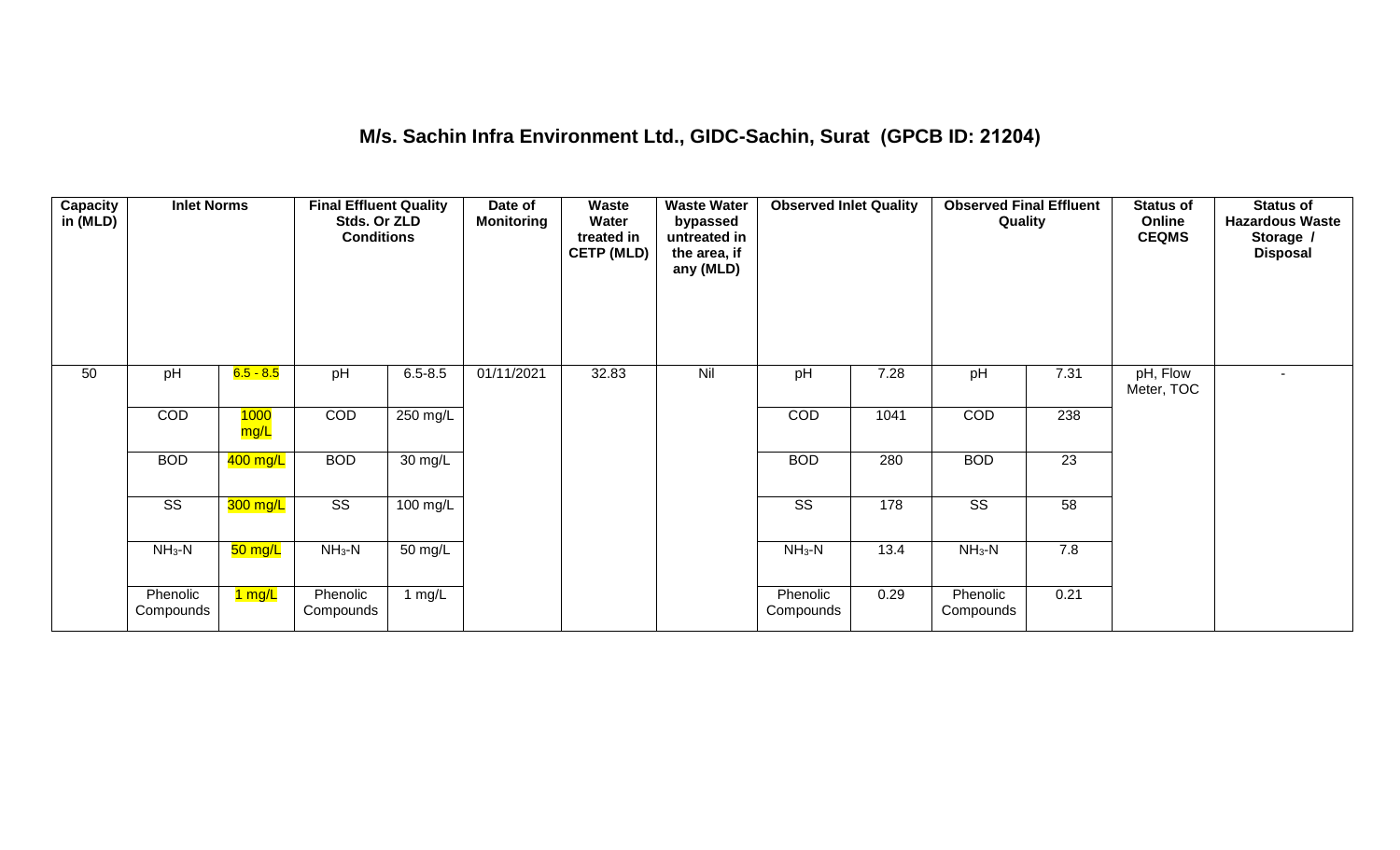#### **M/s. Palsana Enviro Protection Ltd., (PEPL), Kadodara, Surat (GPCB ID: 21044)**

| Capacity<br>in (MLD) | <b>Inlet Norms</b>     |              | <b>Final Effluent Quality</b><br>Stds. Or ZLD<br><b>Conditions</b> |            | Date of<br>Monitoring | Waste<br>Water<br>treated in<br><b>CETP (MLD)</b> | <b>Waste Water</b><br>bypassed<br>untreated in<br>the area, if<br>any (MLD) | <b>Observed Inlet Quality</b> |      | <b>Observed Final Effluent</b><br>Quality |      | <b>Status of</b><br>Online<br><b>CEQMS</b> | <b>Status of</b><br><b>Hazardous Waste</b><br>Storage /<br><b>Disposal</b> |
|----------------------|------------------------|--------------|--------------------------------------------------------------------|------------|-----------------------|---------------------------------------------------|-----------------------------------------------------------------------------|-------------------------------|------|-------------------------------------------|------|--------------------------------------------|----------------------------------------------------------------------------|
| 150                  | pH                     | 6.5 to 8.5   | pH                                                                 | 6.5 to 8.5 | 01/11/2021            | 98                                                | Nil                                                                         | pH                            | 7.63 | pH                                        | 7.94 | pH, Flow<br>Meter, COD,<br>BOD, TSS        | Storage 764.321<br>MT ,                                                    |
|                      | COD                    | 1000<br>mg/L | COD                                                                | 250 mg/L   |                       |                                                   |                                                                             | COD                           | 978  | COD                                       | 242  |                                            | Disposal 366.78<br>MT                                                      |
|                      | <b>BOD</b>             | 400 mg/L     | <b>BOD</b>                                                         | 30 mg/L    |                       |                                                   |                                                                             | <b>BOD</b>                    | 258  | <b>BOD</b>                                | 27   |                                            |                                                                            |
|                      | $\overline{\text{SS}}$ | 300 mg/L     | $\overline{\text{ss}}$                                             | $100$ mg/L |                       |                                                   |                                                                             | $\overline{\text{ss}}$        | 224  | $\overline{\text{SS}}$                    | 52   |                                            |                                                                            |
|                      | $NH3-N$                | 50 mg/L      | $NH3-N$                                                            | 50 mg/L    |                       |                                                   |                                                                             | $NH3-N$                       | 14.6 | $NH3-N$                                   | 5.6  |                                            |                                                                            |
|                      | Phenolic<br>Compounds  | 1 mg/L       | Phenolic<br>Compounds                                              | 1 mg/L     |                       |                                                   |                                                                             | Phenolic<br>Compounds         | 0.62 | Phenolic<br>Compounds                     | 0.24 |                                            |                                                                            |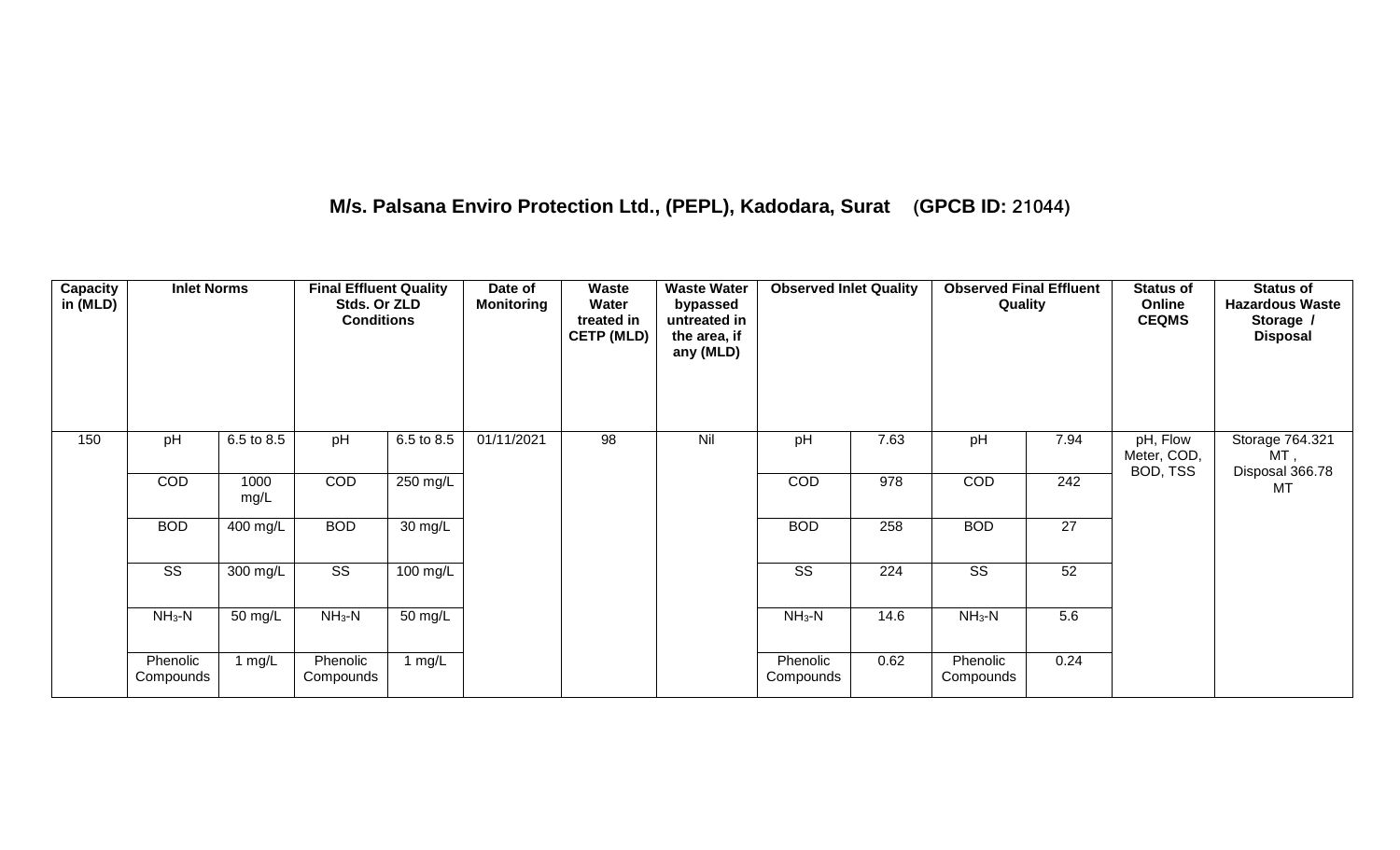#### **M/s. Pandesara Infrastructure Ltd., GIDC-Pandesara, Surat (GPCB ID: 11142)**

| Capacity<br>in (MLD) | <b>Inlet Norms</b>     |              | <b>Final Effluent Quality</b><br>Stds. Or ZLD<br><b>Conditions</b> |                    | Date of<br><b>Monitoring</b> | <b>Waste</b><br>Water<br>treated in<br><b>CETP (MLD)</b> | <b>Waste Water</b><br>bypassed<br>untreated in<br>the area, if<br>any (MLD) | <b>Observed Inlet Quality</b> |      | <b>Observed Final Effluent</b><br>Quality |      | <b>Status of</b><br>Online<br><b>CEQMS</b> | <b>Status of</b><br><b>Hazardous Waste</b><br>Storage /<br><b>Disposal</b> |
|----------------------|------------------------|--------------|--------------------------------------------------------------------|--------------------|------------------------------|----------------------------------------------------------|-----------------------------------------------------------------------------|-------------------------------|------|-------------------------------------------|------|--------------------------------------------|----------------------------------------------------------------------------|
| 100                  | pH                     | $6.5 - 8.5$  | pH                                                                 | $6.5 - 8.5$        | 01/11/2021                   | 81.5                                                     | Nil                                                                         | pH                            | 6.63 | pH                                        | 7.53 | pH, Flow<br>Meter, TOC,                    | Storage 1653.429<br>MT,                                                    |
|                      | COD                    | 1000<br>mg/L | COD                                                                | $250$ mg/L         |                              |                                                          |                                                                             | COD                           | 949  | COD                                       | 212  | COD                                        | Disposal 172.8 MT                                                          |
|                      | <b>BOD</b>             | 400 mg/L     | <b>BOD</b>                                                         | 30 mg/L            |                              |                                                          |                                                                             | <b>BOD</b>                    | 240  | <b>BOD</b>                                | 27   |                                            |                                                                            |
|                      | $\overline{\text{ss}}$ | 300 mg/L     | $\overline{\text{ss}}$                                             | $100 \text{ mg/L}$ |                              |                                                          |                                                                             | SS                            | 278  | $\overline{\text{SS}}$                    | 68   |                                            |                                                                            |
|                      | $NH3-N$                | 50 mg/L      | $NH_3-N$                                                           | 50 mg/L            |                              |                                                          |                                                                             | $NH_3-N$                      | 8.4  | $NH3-N$                                   | 3.4  |                                            |                                                                            |
|                      | Phenolic<br>Compounds  | 1 $mg/L$     | Phenolic<br>Compounds                                              | 1 $mg/L$           |                              |                                                          |                                                                             | Phenolic<br>Compounds         | 0.43 | Phenolic<br>Compounds                     | 0.23 |                                            |                                                                            |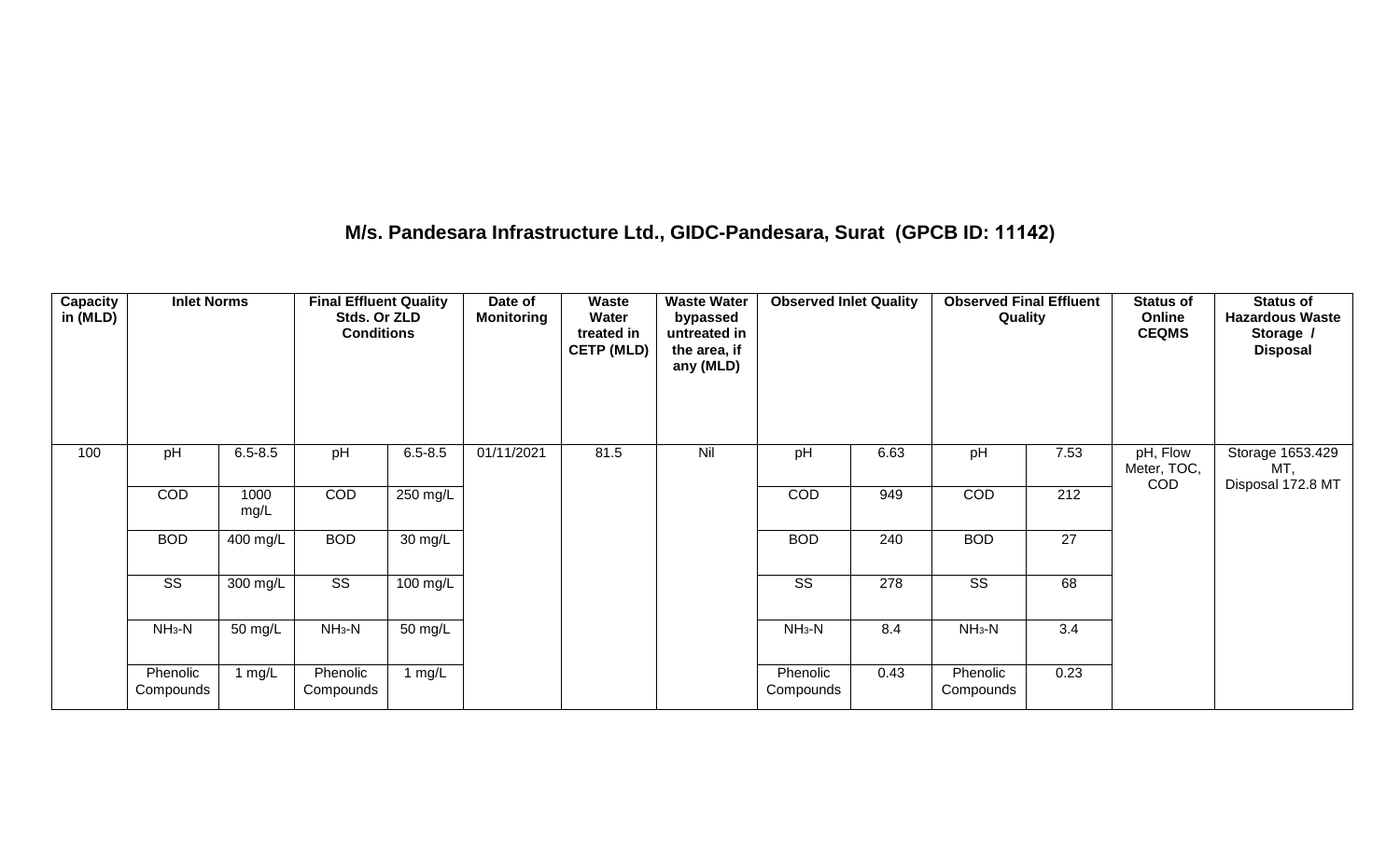#### **M/s. CETP of Kejriwal Integrated Textile Park Ltd – KITPL (GPCB ID: 41302)**

| Capacity<br>in (MLD) | <b>Inlet Norms</b>     |               | <b>Final Effluent Quality</b><br>Stds. Or ZLD<br><b>Conditions</b> |                | Date of<br><b>Monitoring</b> | Waste<br>Water<br>treated in<br><b>CETP (MLD)</b> | <b>Waste Water</b><br>bypassed<br>untreated in<br>the area, if<br>any (MLD) | <b>Observed Inlet Quality</b> |                          | <b>Observed Final Effluent</b><br>Quality |                | <b>Status of</b><br>Online<br><b>CEQMS</b> | <b>Status of</b><br><b>Hazardous Waste</b><br>Storage /<br><b>Disposal</b> |
|----------------------|------------------------|---------------|--------------------------------------------------------------------|----------------|------------------------------|---------------------------------------------------|-----------------------------------------------------------------------------|-------------------------------|--------------------------|-------------------------------------------|----------------|--------------------------------------------|----------------------------------------------------------------------------|
| 1.25                 | pH                     | $6.5 - 8.5$   | pH                                                                 | $6.5 - 8.5$    | 01/11/2021                   | 0.1                                               | Nil                                                                         | pH                            |                          | pH                                        | 7.29           | $\blacksquare$                             | $\overline{\phantom{a}}$                                                   |
|                      | COD                    | $500$<br>mg/L | COD                                                                | $<$ 20 mg/L    |                              |                                                   |                                                                             | COD                           |                          | <b>COD</b>                                | 20             |                                            |                                                                            |
|                      | <b>BOD</b>             | $200$<br>mg/L | <b>BOD</b>                                                         | $<$ 5 mg/L     |                              |                                                   |                                                                             | <b>BOD</b>                    | $\blacksquare$           | <b>BOD</b>                                | $<$ 5          |                                            |                                                                            |
|                      | $\overline{\text{ss}}$ | < 150<br>mg/L | $\overline{\text{ss}}$                                             | $<$ 5 mg/L     |                              |                                                   |                                                                             | $\overline{\text{ss}}$        | $\overline{\phantom{a}}$ | $\overline{\text{SS}}$                    | $\overline{4}$ |                                            |                                                                            |
|                      | $NH3-N$                |               | $NH3-N$                                                            | $\blacksquare$ |                              |                                                   |                                                                             | $NH3-N$                       | $\overline{\phantom{0}}$ | $NH_3-N$                                  | <b>BDL</b>     |                                            |                                                                            |
|                      | Phenolic<br>Compounds  | $\sim$        | Phenolic<br>Compounds                                              | $\sim$         |                              |                                                   |                                                                             | Phenolic<br>Compounds         | $\sim$                   | Phenolic<br>Compounds                     | <b>BDL</b>     |                                            |                                                                            |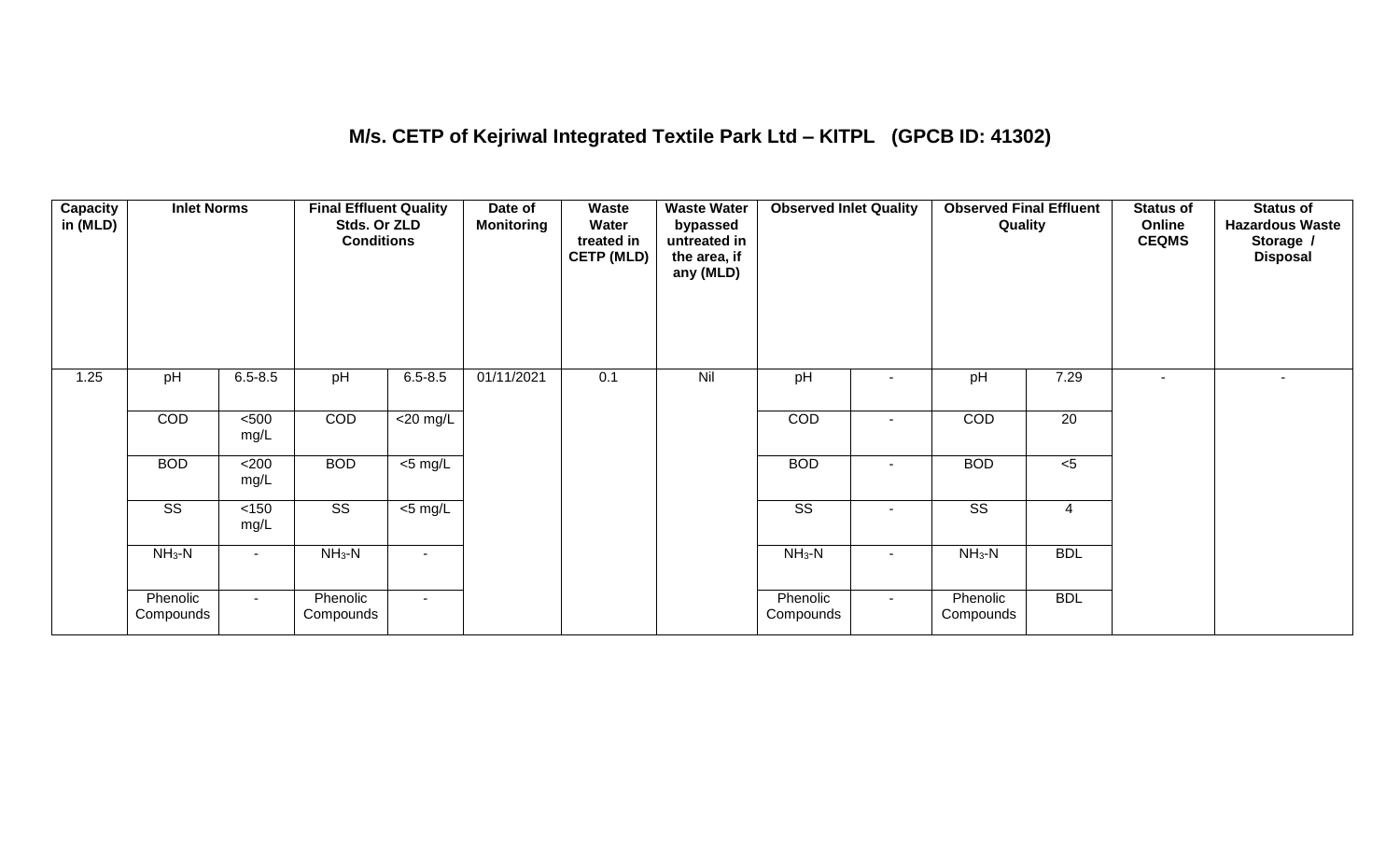## **M/s. Gujarat Eco Textile Park Pvt Ltd, Palsana, Surat (GPCB ID: 31233)**

| Capacity<br>in (MLD) | <b>Inlet Norms</b>    |              | <b>Final Effluent Quality</b><br>Stds. Or ZLD<br><b>Conditions</b> |            | Date of<br><b>Monitoring</b> | Waste<br>Water<br>treated in<br><b>CETP (MLD)</b> | <b>Waste Water</b><br>bypassed<br>untreated in<br>the area, if<br>any (MLD) |                       |      | <b>Observed Final Effluent</b><br>Quality |      | <b>Status of</b><br>Online<br><b>CEQMS</b> | <b>Status of</b><br><b>Hazardous Waste</b><br>Storage /<br><b>Disposal</b> |
|----------------------|-----------------------|--------------|--------------------------------------------------------------------|------------|------------------------------|---------------------------------------------------|-----------------------------------------------------------------------------|-----------------------|------|-------------------------------------------|------|--------------------------------------------|----------------------------------------------------------------------------|
| 60                   | pH                    | $6.5 - 8.5$  | pH                                                                 | 6.5 to 8.5 | 01/11/2021                   | 29                                                | Nil                                                                         | pH                    | 7.50 | pH                                        | 7.77 | pH, Flow<br>Meter, COD<br>Meter            | Storage 1496 MT,<br>Disposal 19.77 MT                                      |
|                      | COD                   | 1000<br>mg/L | COD                                                                | 250 mg/L   |                              |                                                   |                                                                             | COD                   | 1090 | COD                                       | 246  | including<br><b>TOC</b>                    |                                                                            |
|                      | <b>BOD</b>            | 400 mg/L     | <b>BOD</b>                                                         | 30 mg/L    |                              |                                                   |                                                                             | <b>BOD</b>            | 273  | <b>BOD</b>                                | 24   |                                            |                                                                            |
|                      | SS                    | 300 mg/L     | SS                                                                 | 100 mg/L   |                              |                                                   |                                                                             | SS                    | 312  | SS                                        | 32   |                                            |                                                                            |
|                      | $NH3-N$               | 50 mg/L      | $NH3-N$                                                            | 50 mg/L    |                              |                                                   |                                                                             | $NH3-N$               | 11.8 | $NH3-N$                                   | 6.2  |                                            |                                                                            |
|                      | Phenolic<br>Compounds | 1 $mg/L$     | Phenolic<br>Compounds                                              | 1 mg/L     |                              |                                                   |                                                                             | Phenolic<br>Compounds | 0.44 | Phenolic<br>Compounds                     | 0.32 |                                            |                                                                            |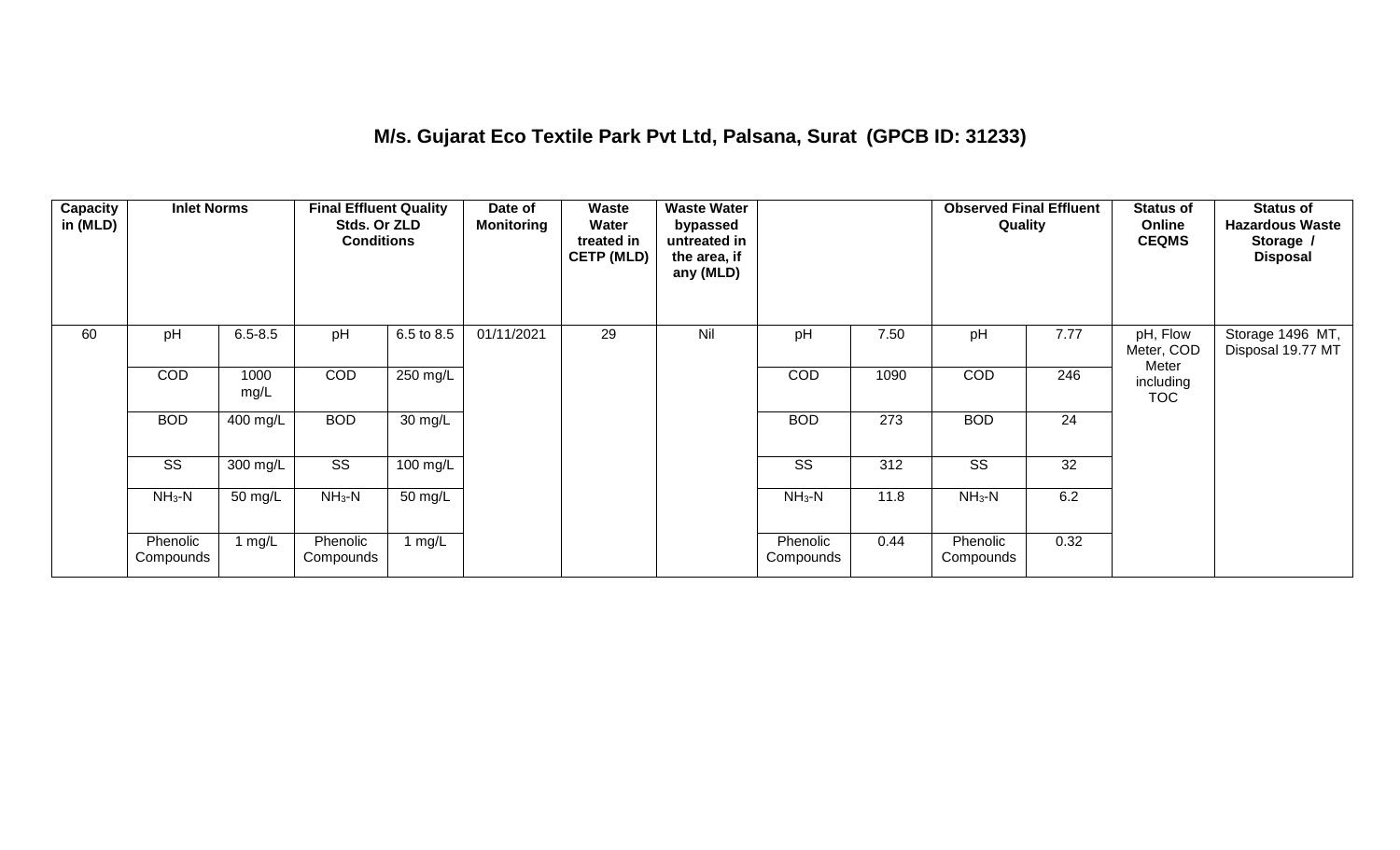## **M/s. Fairdeal Textile Parks Pvt. Ltd, Kosamaba, Surat (GPCB ID:34209 )**

| <b>Capacity</b><br>in (MLD) | <b>Inlet Norms</b>    |             | <b>Final Effluent Quality</b><br>Stds. Or ZLD<br><b>Conditions</b> |                       | Date of<br><b>Monitoring</b> | Waste<br>Water<br>treated in<br><b>CETP (MLD)</b> | <b>Waste Water</b><br>bypassed<br>untreated in<br>the area, if<br>any (MLD) | <b>Observed Inlet Quality</b> |                | <b>Observed Final Effluent</b><br>Quality |                | <b>Status of</b><br>Online<br><b>CEQMS</b> | <b>Status of</b><br><b>Hazardous Waste</b><br>Storage /<br><b>Disposal</b> |
|-----------------------------|-----------------------|-------------|--------------------------------------------------------------------|-----------------------|------------------------------|---------------------------------------------------|-----------------------------------------------------------------------------|-------------------------------|----------------|-------------------------------------------|----------------|--------------------------------------------|----------------------------------------------------------------------------|
| 2.25                        | pH                    | $6.5 - 7.5$ | pH                                                                 | $7$ to $8$            | 02/11/2021                   | 1.39                                              | Nil                                                                         | pH                            |                | pH                                        | 8.49           | pH, Flow<br>Meter                          | Storage 6.6 MT                                                             |
|                             | COD                   | 500 mg/L    | COD                                                                | $<$ 100<br>mg/L       |                              |                                                   |                                                                             | COD                           |                | COD                                       | 58             |                                            |                                                                            |
|                             | <b>BOD</b>            | $200$ mg/L  | <b>BOD</b>                                                         | $<$ 30 mg/L           |                              |                                                   |                                                                             | <b>BOD</b>                    | $\blacksquare$ | <b>BOD</b>                                | 15             |                                            |                                                                            |
|                             | SS                    | 100 mg/L    | SS                                                                 | $\overline{<}60$ mg/L |                              |                                                   |                                                                             | SS                            | $\blacksquare$ | SS                                        | 8              |                                            |                                                                            |
|                             | $NH_3-N$              | $\sim$      | $NH_3-N$                                                           | $\blacksquare$        |                              |                                                   |                                                                             | $NH3-N$                       | $\blacksquare$ | $NH3-N$                                   | <b>BDL</b>     |                                            |                                                                            |
|                             | Phenolic<br>Compounds | $\sim$      | Phenolic<br>Compounds                                              | $\sim$                |                              |                                                   |                                                                             | Phenolic<br>Compounds         | $\sim$         | Phenolic<br>Compounds                     | $\blacksquare$ |                                            |                                                                            |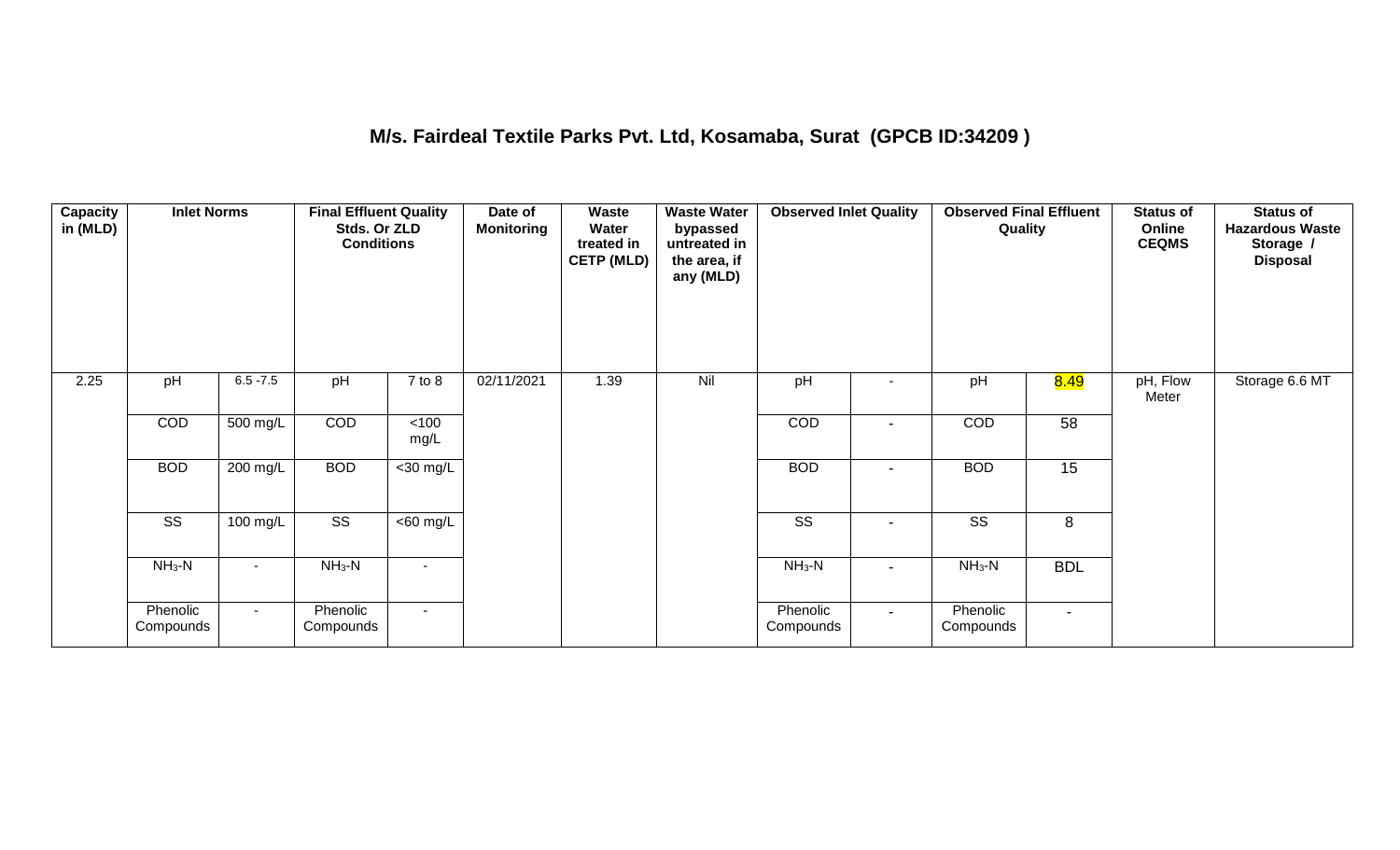## **M/s. New Palsana Industrial Co. Op. Society Ltd., Palsana, Surat (GPCB ID: 10462)**

| Capacity<br>in (MLD) | <b>Inlet Norms</b>    |              | <b>Final Effluent Quality</b><br>Stds. Or ZLD<br><b>Conditions</b> |             | Date of<br><b>Monitoring</b> | Waste<br>Water<br>treated in<br><b>CETP (MLD)</b> | <b>Waste Water</b><br>bypassed<br>untreated in<br>the area, if<br>any (MLD) | <b>Observed Inlet Quality</b> |      | <b>Observed Final Effluent</b><br>Quality |      | <b>Status of</b><br>Online<br><b>CEQMS</b> | <b>Status of</b><br><b>Hazardous Waste</b><br>Storage /<br><b>Disposal</b> |
|----------------------|-----------------------|--------------|--------------------------------------------------------------------|-------------|------------------------------|---------------------------------------------------|-----------------------------------------------------------------------------|-------------------------------|------|-------------------------------------------|------|--------------------------------------------|----------------------------------------------------------------------------|
| 45                   | pH                    | $6.5 - 8.5$  | pH                                                                 | $6.5 - 8.5$ | 01/11/2021                   | 25                                                | Nil                                                                         | pH                            | 7.43 | pH                                        | 7.92 | pH, Flow<br>meter, COD,                    | Storage 914 MT                                                             |
|                      | COD                   | 1000<br>mg/L | COD                                                                | 250 mg/L    |                              |                                                   |                                                                             | <b>COD</b>                    | 710  | COD                                       | 198  | BOD, TSS                                   |                                                                            |
|                      | <b>BOD</b>            | 400 mg/L     | <b>BOD</b>                                                         | 30 mg/L     |                              |                                                   |                                                                             | <b>BOD</b>                    | 190  | <b>BOD</b>                                | 25   |                                            |                                                                            |
|                      | SS                    | 300 mg/L     | SS                                                                 | $<$ 60 mg/L |                              |                                                   |                                                                             | SS                            | 204  | SS                                        | 54   |                                            |                                                                            |
|                      | $NH_3-N$              | 50 mg/L      | $NH3-N$                                                            | 50 mg/L     |                              |                                                   |                                                                             | $NH3-N$                       | 8.4  | $NH3-N$                                   | 3.4  |                                            |                                                                            |
|                      | Phenolic<br>Compounds | 1 $mg/L$     | Phenolic<br>Compounds                                              | 1 mg/L      |                              |                                                   |                                                                             | Phenolic<br>Compounds         | 0.72 | Phenolic<br>Compounds                     | 0.52 |                                            |                                                                            |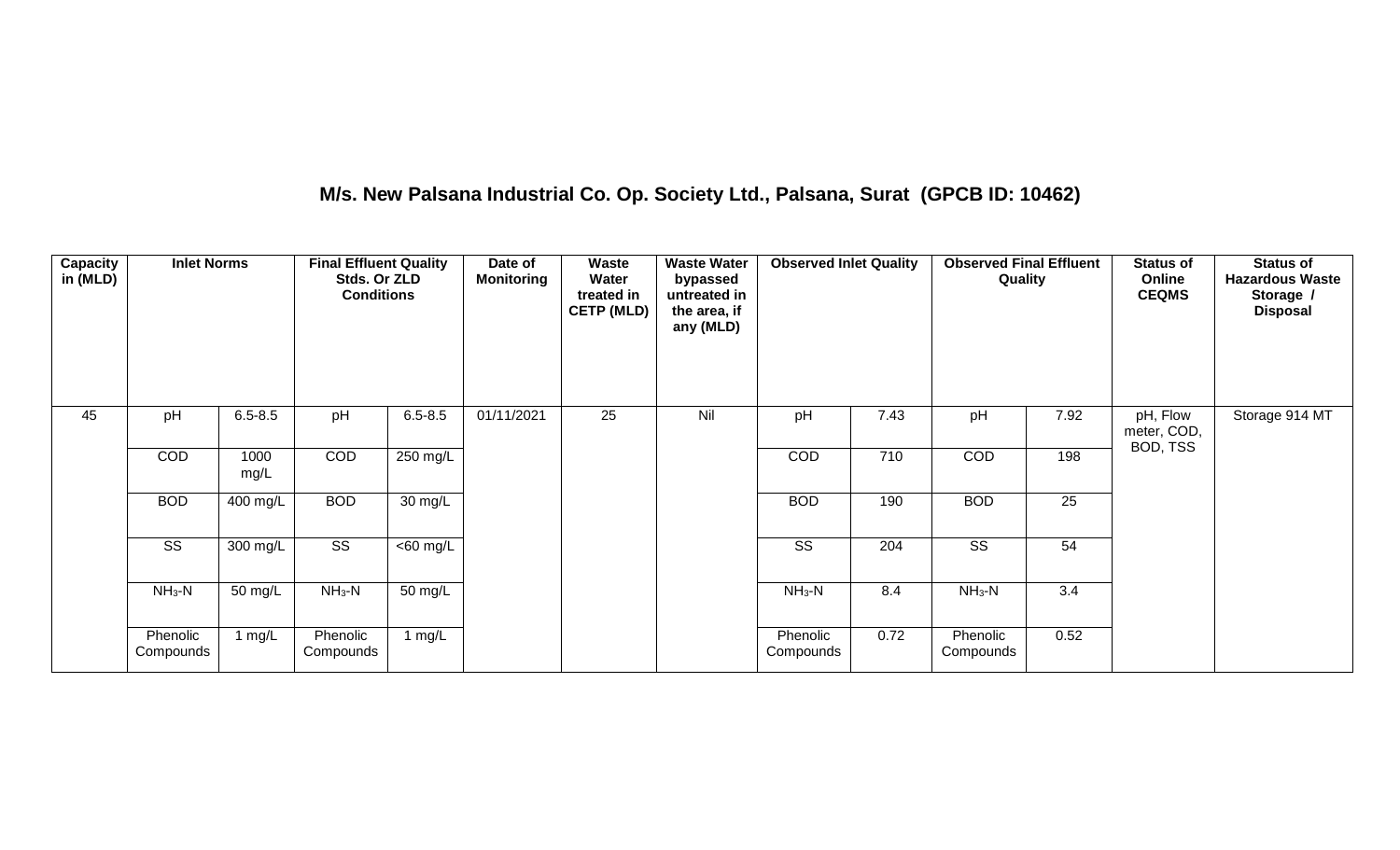| Capacity<br>in (MLD) | <b>Inlet Norms</b>     |              | <b>Final Effluent Quality</b><br>Stds. Or ZLD<br><b>Conditions</b> |                   | Date of<br><b>Monitoring</b> | Waste<br>Water<br>treated in<br><b>CETP (MLD)</b> | <b>Waste Water</b><br>bypassed<br>untreated in<br>the area, if<br>any (MLD) | <b>Observed Inlet Quality</b> |       | <b>Observed Final Effluent</b><br>Quality |       | <b>Status of</b><br>Online<br><b>CEQMS</b> | <b>Status of</b><br><b>Hazardous Waste</b><br>Storage /<br><b>Disposal</b> |
|----------------------|------------------------|--------------|--------------------------------------------------------------------|-------------------|------------------------------|---------------------------------------------------|-----------------------------------------------------------------------------|-------------------------------|-------|-------------------------------------------|-------|--------------------------------------------|----------------------------------------------------------------------------|
| 55                   | pH                     | $6.5 - 8.5$  | pH.                                                                | $6.5 - 8.5$       | 11/11/2021,<br>24/11/2021    | 54                                                | Nil                                                                         | pH                            | 7.795 | pH                                        | 7.81  | pH, Flow<br>Meter, TOC &<br>DO Meter       | Storage 15000 MT                                                           |
|                      | COD                    | 1000<br>mg/L | COD                                                                | 250 mg/L          |                              |                                                   |                                                                             | COD                           | 1149  | COD                                       | 236.5 |                                            |                                                                            |
|                      | <b>BOD</b>             | $400$ mg/L   | <b>BOD</b>                                                         | $30 \text{ mg/L}$ |                              |                                                   |                                                                             | <b>BOD</b>                    | 235   | <b>BOD</b>                                | 26.5  |                                            |                                                                            |
|                      | $\overline{\text{ss}}$ | 300 mg/L     | $\overline{\text{ss}}$                                             | 100 mg/L          |                              |                                                   |                                                                             | $\overline{\text{SS}}$        | 278   | $\overline{\text{SS}}$                    | 58    |                                            |                                                                            |
|                      | $NH_3-N$               | 50 mg/L      | $NH3-N$                                                            | 50 mg/L           |                              |                                                   |                                                                             | $NH_3-N$                      | 58.52 | $NH3-N$                                   | 29.96 |                                            |                                                                            |
|                      | Phenolic<br>Compounds  | 1 $mg/L$     | Phenolic<br>Compounds                                              | 1 $mg/L$          |                              |                                                   |                                                                             | Phenolic<br>Compounds         | 1.375 | Phenolic<br>Compounds                     | 0.615 |                                            |                                                                            |

#### **Vapi Green Enviro Ltd(VGEL,Vapi) (OldName-Vapi Waste & Effluent Management Co.Ltd) (GPCB ID: 24764)**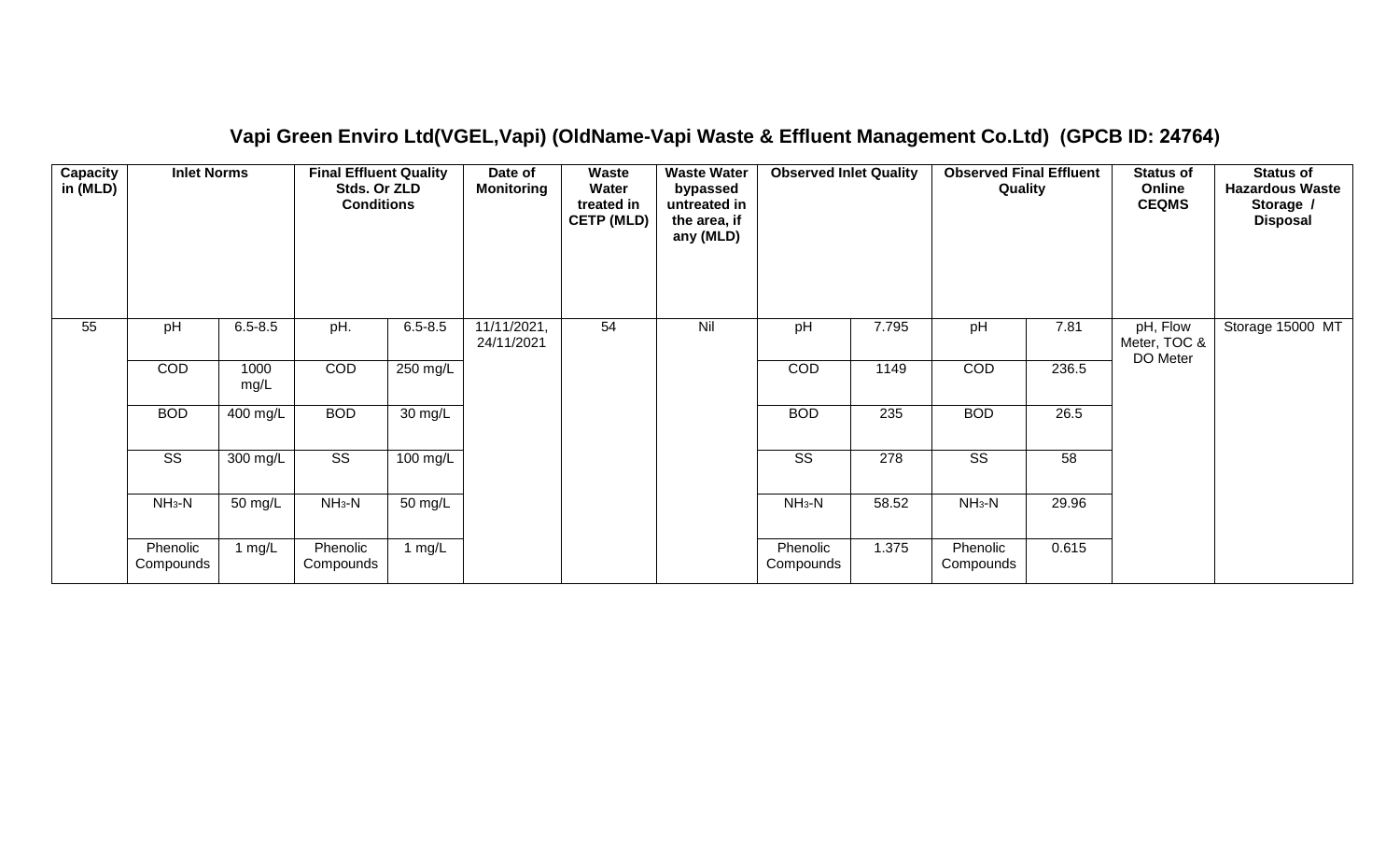#### **M/s. Sarigam Clean Initiative (Old Name-Gujarat Industrial Development Corporation), Sarigam (GPCB ID: 43677)**

| Capacity<br>in (MLD) | <b>Inlet Norms</b>     |              | <b>Final Effluent Quality</b><br>Stds. Or ZLD<br><b>Conditions</b> |                      | Date of<br><b>Monitoring</b> | Waste<br>Water<br>treated in<br><b>CETP (MLD)</b> | <b>Waste Water</b><br>bypassed<br>untreated in<br>the area, if<br>any (MLD) | <b>Observed Inlet Quality</b>        |      | <b>Observed Final Effluent</b><br>Quality |                 | <b>Status of</b><br>Online<br><b>CEQMS</b> | <b>Status of</b><br><b>Hazardous Waste</b><br>Storage /<br><b>Disposal</b> |
|----------------------|------------------------|--------------|--------------------------------------------------------------------|----------------------|------------------------------|---------------------------------------------------|-----------------------------------------------------------------------------|--------------------------------------|------|-------------------------------------------|-----------------|--------------------------------------------|----------------------------------------------------------------------------|
| 12.5                 | pH                     | $6.5 - 8.5$  | pH                                                                 | $6.5 - 8.5$          | 11/11/2021                   | 9                                                 | Nil                                                                         | pH                                   | 7.68 | pH                                        | 7.59            | Flow Meter,<br>TOC meter                   | Storage 675 MT                                                             |
|                      | COD                    | 1000<br>mg/L | COD                                                                | $250 \text{ mg/L}$   |                              |                                                   |                                                                             | COD                                  | 2822 | COD                                       | 163             |                                            |                                                                            |
|                      | <b>BOD</b>             | 400 mg/L     | <b>BOD</b>                                                         | 30 mg/L              |                              |                                                   |                                                                             | BOD(3)<br>days at<br>$27^{\circ}C$ ) | 588  | BOD (3 days<br>at $27^{\circ}$ C)         | $\overline{22}$ |                                            |                                                                            |
|                      | $\overline{\text{ss}}$ | $300$ mg/L   | $\overline{\text{SS}}$                                             | $100$ mg/L           |                              |                                                   |                                                                             | $\overline{\text{ss}}$               | 592  | $\overline{\text{ss}}$                    | 56              |                                            |                                                                            |
|                      | $NH3-N$                | 50 mg/L      | $NH3-N$                                                            | $\overline{50}$ mg/L |                              |                                                   |                                                                             | $NH3-N$                              | 53.2 | $NH_3-N$                                  | 22.4            |                                            |                                                                            |
|                      | Phenolic<br>Compounds  | 1 $mg/L$     | Phenolic<br>Compounds                                              | 1 mg/L               |                              |                                                   |                                                                             | Phenolic<br>Compounds                | 0.30 | Phenolic<br>Compounds                     | 0.21            |                                            |                                                                            |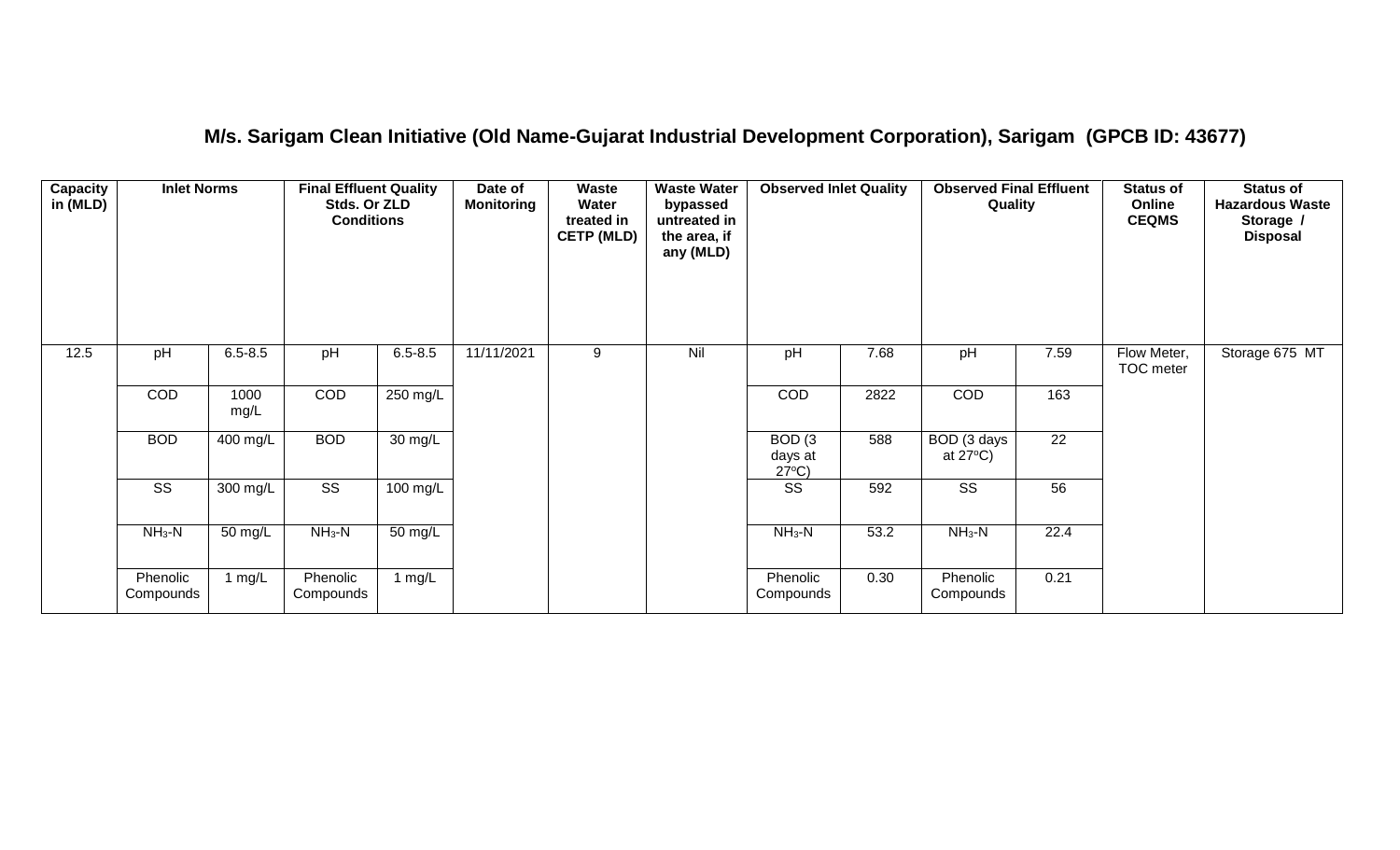## **M/s. Veraval Industries Association, Veraval, Junagadh (GPCB ID: 17197)**

| <b>Capacity</b><br>in (MLD) | <b>Inlet Norms</b>     |              | <b>Final Effluent Quality</b><br>Stds. Or ZLD<br><b>Conditions</b> |                      | Date of<br><b>Monitoring</b> | Waste<br>Water<br>treated in<br><b>CETP (MLD)</b> | <b>Waste Water</b><br>bypassed<br>untreated in<br>the area, if<br>any (MLD) | <b>Observed Inlet Quality</b> |        | <b>Observed Final Effluent</b><br>Quality |        | <b>Status of</b><br>Online<br><b>CEQMS</b> | <b>Status of</b><br><b>Hazardous Waste</b><br>Storage /<br><b>Disposal</b> |
|-----------------------------|------------------------|--------------|--------------------------------------------------------------------|----------------------|------------------------------|---------------------------------------------------|-----------------------------------------------------------------------------|-------------------------------|--------|-------------------------------------------|--------|--------------------------------------------|----------------------------------------------------------------------------|
| $5\phantom{.0}$             | pH                     | 5.5 to 9     | pH                                                                 | 5.5 to 9.5           | 10/11/2021                   | 5                                                 | Nil                                                                         | pH                            | 6.82   | pH                                        | 6.99   |                                            | Storage 2.8 MT                                                             |
|                             | COD                    | 3500<br>mg/L | COD                                                                | 250 mg/L             |                              |                                                   |                                                                             | COD                           | 1853   | COD                                       | 155    |                                            |                                                                            |
|                             | <b>BOD</b>             | 1000<br>mg/L | <b>BOD</b>                                                         | 100 mg/L             |                              |                                                   |                                                                             | <b>BOD</b>                    | 630    | <b>BOD</b>                                | 52     |                                            |                                                                            |
|                             | $\overline{\text{ss}}$ | 200 mg/L     | $\overline{\text{ss}}$                                             | 100 mg/L             |                              |                                                   |                                                                             | $\overline{\text{ss}}$        | 392    | $\overline{\text{ss}}$                    | 288    |                                            |                                                                            |
|                             | $NH3-N$                | 50 mg/L      | $NH3-N$                                                            | $\overline{50}$ mg/L |                              |                                                   |                                                                             | $NH3-N$                       | 291.2  | $NH3-N$                                   | 101    |                                            |                                                                            |
|                             | Phenol                 | $\sim$       | Phenol                                                             | $\blacksquare$       |                              |                                                   |                                                                             | Phenolic<br>Compounds         | $\sim$ | Phenolic<br>Compounds                     | $\sim$ |                                            |                                                                            |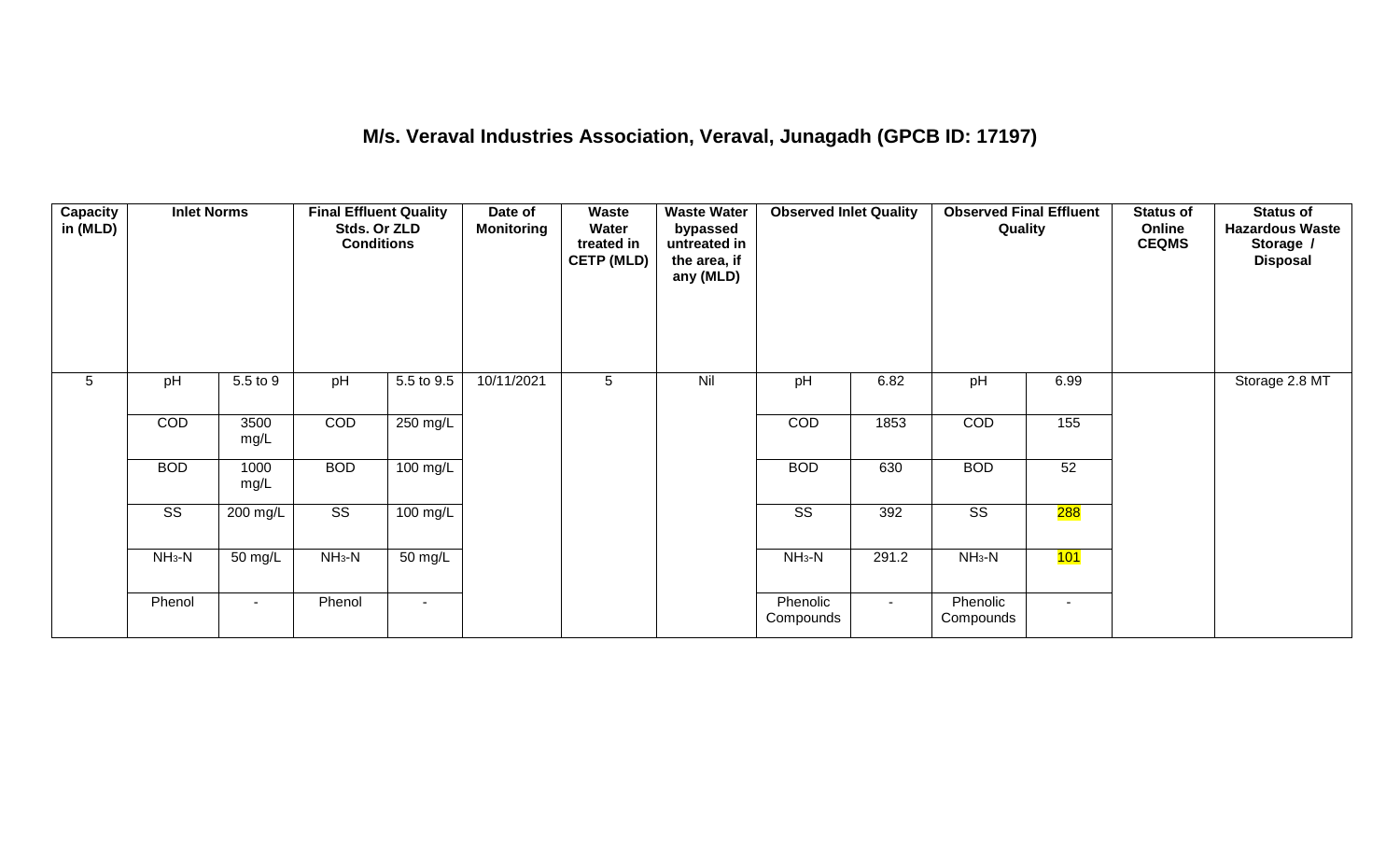#### **M/s. Bhatgam Washing GhatSuddhikaranYojana Pvt. Ltd., Bhatgam,Rajkot (GPCB ID: 23674 )**

| Capacity<br>in (MLD) | <b>Inlet Norms</b>     |                      | <b>Final Effluent Quality</b><br>Stds. Or ZLD<br><b>Conditions</b> |                      | Date of<br><b>Monitoring</b> | Waste<br>Water<br>treated in<br><b>CETP (MLD)</b> | <b>Waste Water</b><br>bypassed<br>untreated in<br>the area, if<br>any (MLD) | <b>Observed Inlet Quality</b> |                 | <b>Observed Final Effluent</b><br>Quality |                 | <b>Status of</b><br>Online<br><b>CEQMS</b> | <b>Status of</b><br><b>Hazardous Waste</b><br>Storage /<br><b>Disposal</b> |
|----------------------|------------------------|----------------------|--------------------------------------------------------------------|----------------------|------------------------------|---------------------------------------------------|-----------------------------------------------------------------------------|-------------------------------|-----------------|-------------------------------------------|-----------------|--------------------------------------------|----------------------------------------------------------------------------|
| 30                   | pH                     | $10.5 - 12$          | pH                                                                 | $6-9$                | 18/11/2021                   | 10                                                | Nil                                                                         | pH                            | 10.90           | pH                                        | 8.32            | pH, Flow<br>meter, SS,<br>Color, MLSS,     | Storage 1050 MT                                                            |
|                      | COD                    | 1000<br>mg/L         | COD                                                                | $250$ mg/L           |                              |                                                   |                                                                             | COD                           | 235             | COD                                       | 135             | COD                                        |                                                                            |
|                      | <b>BOD</b>             | 350 mg/L             | <b>BOD</b>                                                         | 100 mg/L             |                              |                                                   |                                                                             | <b>BOD</b>                    | $\overline{72}$ | <b>BOD</b>                                | $\overline{34}$ |                                            |                                                                            |
|                      | $\overline{\text{ss}}$ | 2000<br>mg/L         | $\overline{\text{SS}}$                                             | $100$ mg/L           |                              |                                                   |                                                                             | $\overline{\text{ss}}$        | 102             | $\overline{\text{SS}}$                    | 52              |                                            |                                                                            |
|                      | $NH3-N$                | $\overline{75}$ mg/L | $NH3-N$                                                            | $\overline{50}$ mg/L |                              |                                                   |                                                                             | $NH3-N$                       | $\overline{20}$ | $NH3-N$                                   | 8.4             |                                            |                                                                            |
|                      | Phenolic<br>Compounds  | $5 \text{ mg/L}$     | Phenolic<br>Compounds                                              | 1 mg/L               |                              |                                                   |                                                                             | Phenolic<br>Compounds         | $\sim$          | Phenolic<br>Compounds                     | <b>BDL</b>      |                                            |                                                                            |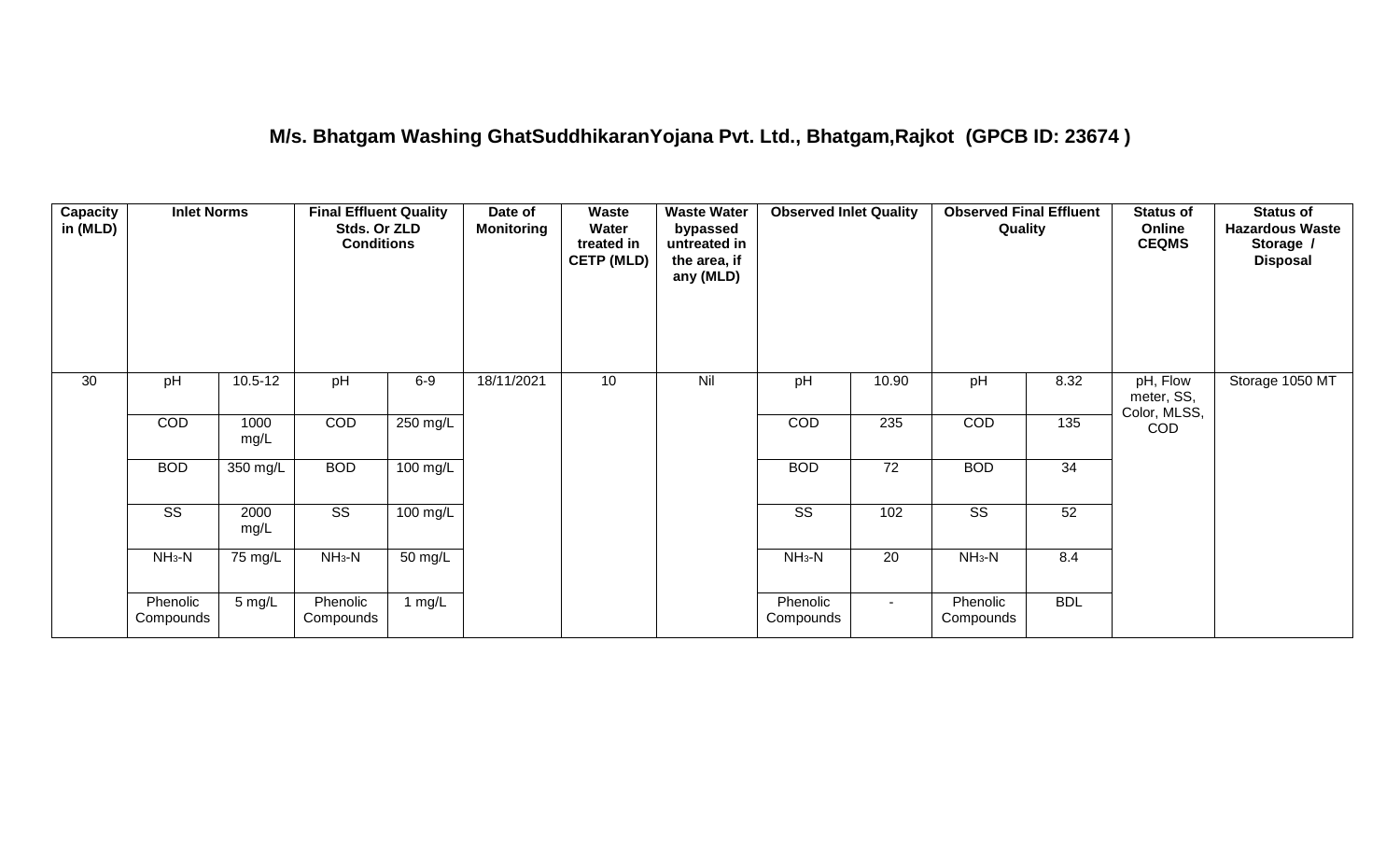## **M/s. Jetpur Dyeing & Printing Association, Jetpur, Rajkot (GPCB ID: 19722)**

| <b>Capacity</b><br>in (MLD) | <b>Inlet Norms</b>     |                   | <b>Final Effluent Quality</b><br>Stds. Or ZLD<br><b>Conditions</b> |                    | Date of<br><b>Monitoring</b> | Waste<br>Water<br>treated in<br><b>CETP (MLD)</b> | <b>Waste Water</b><br>bypassed<br>untreated in<br>the area, if<br>any (MLD) | <b>Observed Inlet Quality</b> |        | <b>Observed Final Effluent</b><br>Quality |                  | <b>Status of</b><br>Online<br><b>CEQMS</b> | <b>Status of</b><br><b>Hazardous Waste</b><br>Storage /<br><b>Disposal</b> |
|-----------------------------|------------------------|-------------------|--------------------------------------------------------------------|--------------------|------------------------------|---------------------------------------------------|-----------------------------------------------------------------------------|-------------------------------|--------|-------------------------------------------|------------------|--------------------------------------------|----------------------------------------------------------------------------|
|                             | pH                     | 10.5-12.0         | pH                                                                 | $6.5 - 9$          | 25/11/2021                   | 7.00                                              | Nil                                                                         | pH                            | 9.01   | pH                                        | 7.86             | pH, Flow<br>meter                          | Storage 488 MT                                                             |
|                             | <b>COD</b>             | 1000<br>mg/L      | <b>COD</b>                                                         | 250 mg/L           |                              |                                                   |                                                                             | <b>COD</b>                    | 3049   | <b>COD</b>                                | <mark>744</mark> |                                            |                                                                            |
|                             | <b>BOD</b>             | 350 mg/L          | <b>BOD</b>                                                         | $100 \text{ mg/L}$ |                              |                                                   |                                                                             | <b>BOD</b>                    | 931    | <b>BOD</b>                                | 225              |                                            |                                                                            |
|                             | $\overline{\text{ss}}$ | 2000<br>mg/L      | $\overline{\text{SS}}$                                             | $100 \text{ mg/L}$ |                              |                                                   |                                                                             | SS                            | 397.5  | $\overline{\text{SS}}$                    | 132              |                                            |                                                                            |
|                             | $NH3-N$                | $75 \text{ mg/L}$ | $NH3-N$                                                            | 50 mg/L            |                              |                                                   |                                                                             | $NH3-N$                       | 14.35  | $NH3-N$                                   | 8.4              |                                            |                                                                            |
|                             | Phenolic<br>Compounds  | 5 mg/L            | Phenolic<br>Compounds                                              | 1 $mg/L$           |                              |                                                   |                                                                             | Phenolic<br>Compounds         | $\sim$ | Phenolic<br>Compounds                     | 0.84             |                                            |                                                                            |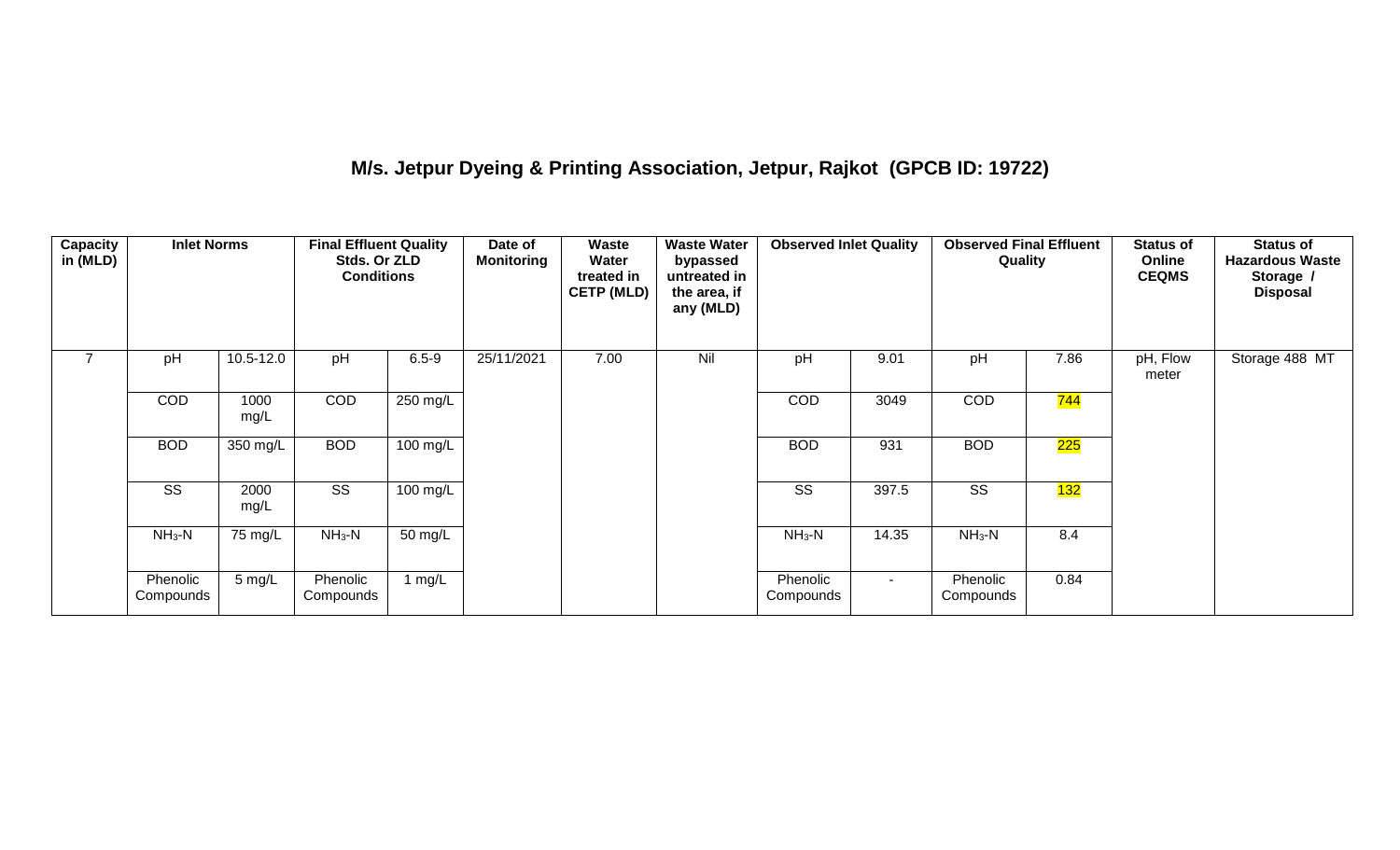#### **M/s. Shri Dhareshwar GIDC VistarAssociation,Dhareshwar, Rajkot (GPCB ID: 20111)**

| Capacity<br>in (MLD) | <b>Inlet Norms</b>    |              | <b>Final Effluent Quality</b><br>Stds. Or ZLD<br><b>Conditions</b> |          | Date of<br><b>Monitoring</b> | Waste<br>Water<br>treated in<br><b>CETP (MLD)</b> | <b>Waste Water</b><br>bypassed<br>untreated in<br>the area, if<br>any (MLD) | <b>Observed Inlet Quality</b> |            | <b>Observed Final Effluent</b><br>Quality |      | <b>Status of</b><br>Online<br><b>CEQMS</b> | <b>Status of</b><br><b>Hazardous Waste</b><br>Storage /<br><b>Disposal</b> |
|----------------------|-----------------------|--------------|--------------------------------------------------------------------|----------|------------------------------|---------------------------------------------------|-----------------------------------------------------------------------------|-------------------------------|------------|-------------------------------------------|------|--------------------------------------------|----------------------------------------------------------------------------|
| 0.09                 | pH                    | $10.5 - 12$  | pH                                                                 | 6.5 to 9 | 29/11/2021                   | 0.09                                              | Nil                                                                         | pH                            | 8.38       | pH                                        | 8.10 | pH, Flow Meter                             | Storage 21.2 MT                                                            |
|                      | COD                   | 1000<br>mg/L | COD                                                                | 250 mg/L |                              |                                                   |                                                                             | COD                           | 2091       | COD                                       | 514  |                                            |                                                                            |
|                      | <b>BOD</b>            | 350 mg/L     | <b>BOD</b>                                                         | 100 mg/L |                              |                                                   |                                                                             | <b>BOD</b>                    | 687        | <b>BOD</b>                                | 163  |                                            |                                                                            |
|                      | SS                    | 2000<br>mg/L | SS                                                                 | 100 mg/L |                              |                                                   |                                                                             | SS                            | 378        | SS                                        | 98   |                                            |                                                                            |
|                      | $NH_3-N$              | 75 mg/L      | $NH_3-N$                                                           | 50 mg/L  |                              |                                                   |                                                                             | $NH3-N$                       | 19.6       | $NH3-N$                                   | 8.4  |                                            |                                                                            |
|                      | Phenolic<br>Compounds | 5 mg/L       | Phenolic<br>Compounds                                              | 1 $mg/L$ |                              |                                                   |                                                                             | Phenolic<br>Compounds         | <b>BDL</b> | Phenolic<br>Compounds                     | 0.26 |                                            |                                                                            |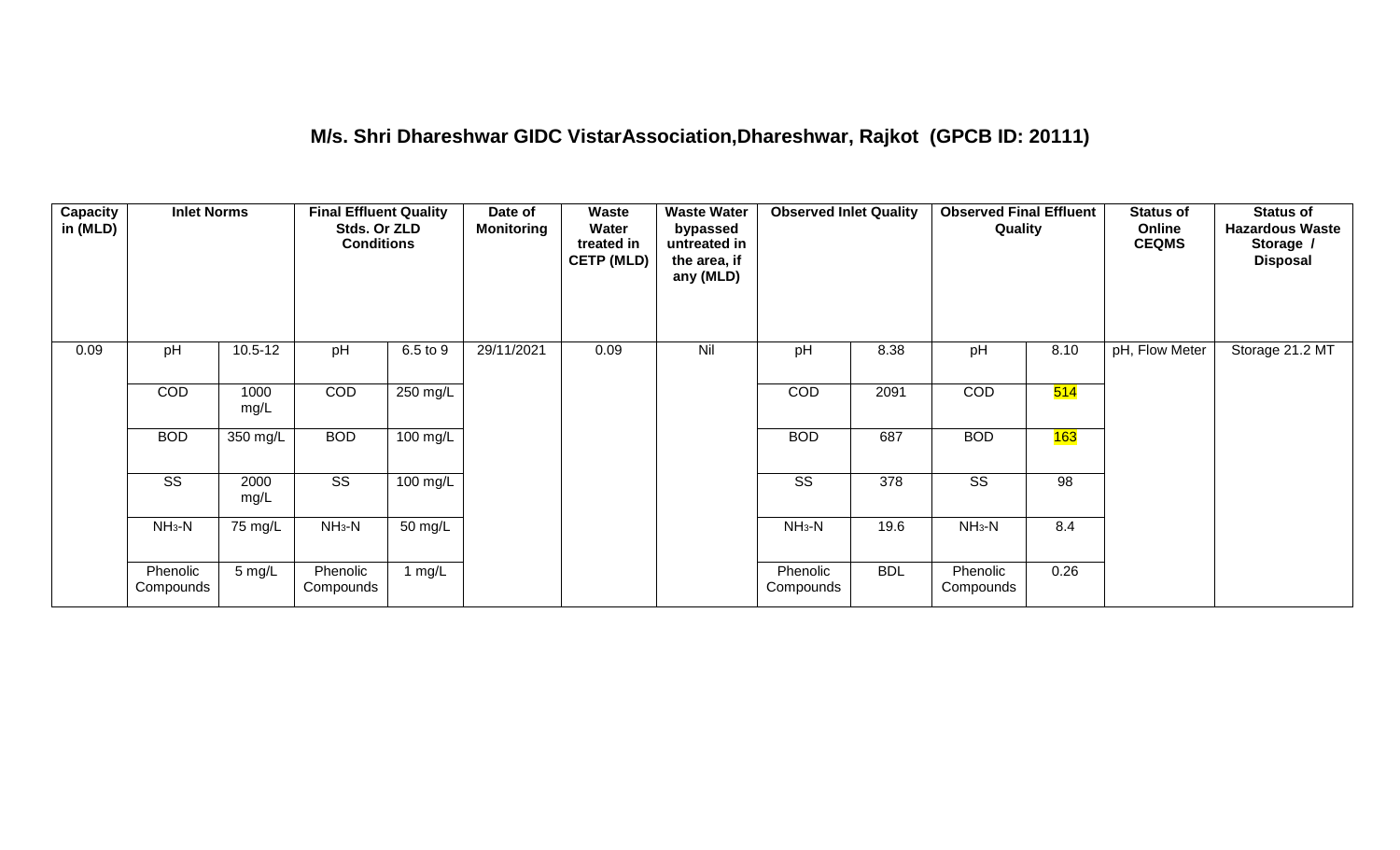## **M/s. Jay Khodiyar Enviro-Technologies Pvt. Ltd., Rajkot (GPCB ID: 19690)**

| <b>Capacity</b><br>in (MLD) | <b>Inlet Norms</b>     |           | <b>Final Effluent Quality</b><br>Stds. Or ZLD<br><b>Conditions</b> |                    | Date of<br><b>Monitoring</b> | <b>Waste</b><br>Water<br>treated in<br><b>CETP (MLD)</b> | <b>Waste Water</b><br>bypassed<br>untreated in<br>the area, if<br>any (MLD) | <b>Observed Inlet Quality</b> |            | <b>Observed Final Effluent</b><br>Quality |                  | <b>Status of</b><br>Online<br><b>CEQMS</b> | <b>Status of</b><br><b>Hazardous Waste</b><br>Storage /<br><b>Disposal</b> |
|-----------------------------|------------------------|-----------|--------------------------------------------------------------------|--------------------|------------------------------|----------------------------------------------------------|-----------------------------------------------------------------------------|-------------------------------|------------|-------------------------------------------|------------------|--------------------------------------------|----------------------------------------------------------------------------|
| 0.009                       | pH                     | Up to $5$ | pH                                                                 | 6.5 to 8.5         | 12/11/2021                   | 0.013                                                    | Nil                                                                         | pH                            | $<$ 2      | pH                                        | 8.24             |                                            | $\sim$                                                                     |
|                             | COD                    | 250 mg/L  | COD                                                                | $100 \text{ mg/L}$ |                              |                                                          |                                                                             | <b>COD</b>                    | 94         | COD                                       | 26               |                                            |                                                                            |
|                             | <b>BOD</b>             | 100 mg/L  | <b>BOD</b>                                                         | 30 mg/L            |                              |                                                          |                                                                             | <b>BOD</b>                    | 32         | <b>BOD</b>                                | $\overline{7}$   |                                            |                                                                            |
|                             | $\overline{\text{ss}}$ | 250 mg/L  | $\overline{\text{ss}}$                                             | $100 \text{ mg/L}$ |                              |                                                          |                                                                             | $\overline{\text{ss}}$        | 40         | $\overline{\text{ss}}$                    | 10               |                                            |                                                                            |
|                             | $NH3-N$                |           | $NH3-N$                                                            | $\blacksquare$     |                              |                                                          |                                                                             | $NH3-N$                       | 9.8        | $NH3-N$                                   | $\overline{2.8}$ |                                            |                                                                            |
|                             | Phenolic<br>Compounds  | $\sim$    | Phenolic<br>Compounds                                              | $\sim$             |                              |                                                          |                                                                             | Phenolic<br>Compounds         | <b>BDL</b> | Phenolic<br>Compounds                     | <b>BDL</b>       |                                            |                                                                            |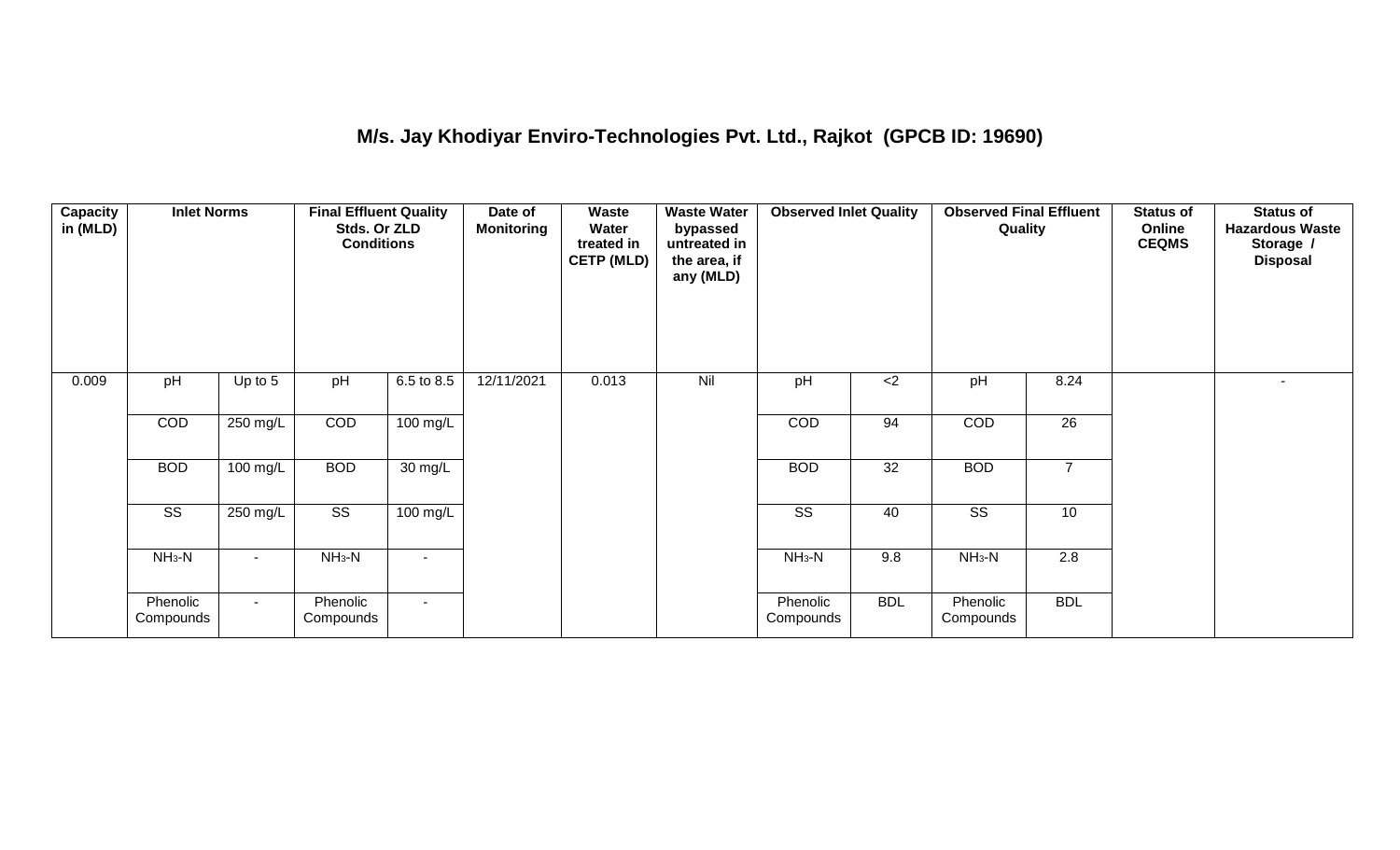## **M/s. Kalol GIDC Industries Association, Kadi, Gandhinagar (GPCB ID: 28811)**

| Capacity<br>in (MLD) | <b>Inlet Norms</b>     |              | <b>Final Effluent Quality</b><br>Stds. Or ZLD<br><b>Conditions</b> |                    | Date of<br><b>Monitoring</b> | Waste<br>Water<br>treated in<br><b>CETP</b><br>(MLD) | <b>Waste Water</b><br>bypassed<br>untreated in<br>the area, if<br>any (MLD) | <b>Observed Inlet Quality</b> |                 | <b>Observed Final Effluent</b><br>Quality |                 | <b>Status of</b><br>Online<br><b>CEQMS</b> | <b>Status of</b><br><b>Hazardous Waste</b><br>Storage /<br><b>Disposal</b> |
|----------------------|------------------------|--------------|--------------------------------------------------------------------|--------------------|------------------------------|------------------------------------------------------|-----------------------------------------------------------------------------|-------------------------------|-----------------|-------------------------------------------|-----------------|--------------------------------------------|----------------------------------------------------------------------------|
| 0.04                 | pH                     | 6.5 to 8.5   | pH                                                                 | 6.5 to 8.5         | 01/11/2021                   | 0.35                                                 | Nil                                                                         | pH                            | 7.39            | pH                                        | 7.59            |                                            | Storage 75 MT                                                              |
|                      | COD                    | 2000<br>mg/L | COD                                                                | 250 mg/L           |                              |                                                      |                                                                             | COD                           | 423             | COD                                       | 178             |                                            |                                                                            |
|                      | <b>BOD</b>             | 700 mg/L     | <b>BOD</b>                                                         | 100 mg/L           |                              |                                                      |                                                                             | <b>BOD</b>                    | 94              | <b>BOD</b>                                | $\overline{23}$ |                                            |                                                                            |
|                      | $\overline{\text{ss}}$ | $\sim$       | $\overline{\text{ss}}$                                             | $100 \text{ mg/L}$ |                              |                                                      |                                                                             | $\overline{\text{ss}}$        | $\overline{72}$ | $\overline{\text{ss}}$                    | 8               |                                            |                                                                            |
|                      | $NH_3-N$               | 50 mg/L      | $NH_3-N$                                                           | 50 mg/L            |                              |                                                      |                                                                             | $NH3-N$                       | 10.14           | $NH_3-N$                                  | 12.43           |                                            |                                                                            |
|                      | Phenolic<br>Compounds  | $\sim$       | Phenolic<br>Compounds                                              | 1 mg/L             |                              |                                                      |                                                                             | Phenolic<br>Compounds         | 0.68            | Phenolic<br>Compounds                     | 0.16            |                                            |                                                                            |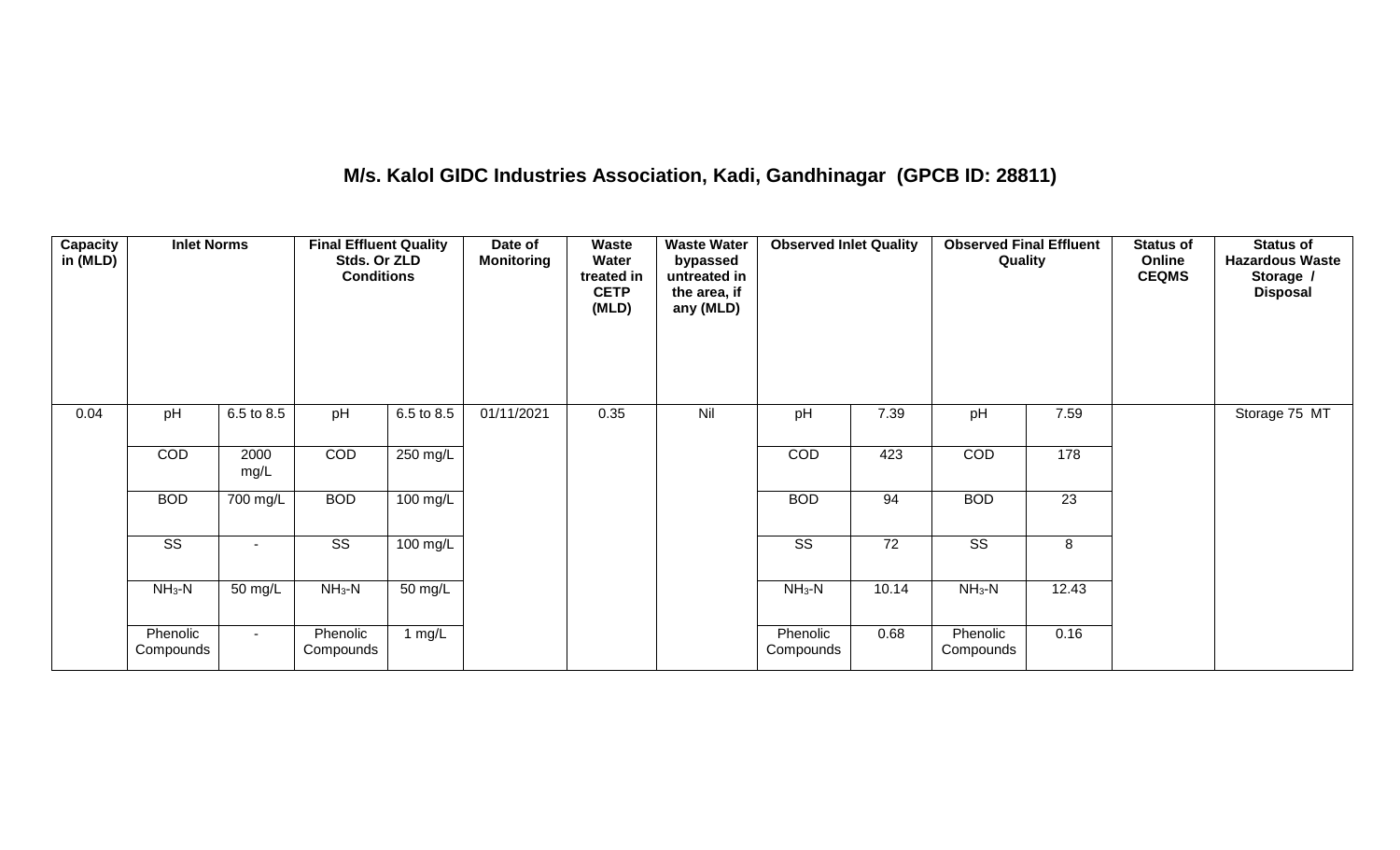## **M/s. MPSEZ Utilities (P) Limited, Mundra, Kutch (GPCB ID: 10605)**

| Capacity<br>in (MLD) | <b>Inlet Norms</b>     |                      | <b>Final Effluent Quality</b><br>Stds. Or ZLD<br><b>Conditions</b> |                      | Date of<br><b>Monitoring</b> | Waste<br>Water<br>treated in<br><b>CETP (MLD)</b> | <b>Waste Water</b><br>bypassed<br>untreated in<br>the area, if<br>any (MLD) | <b>Observed Inlet Quality</b>    |             | <b>Observed Final Effluent</b><br>Quality |             | <b>Status of</b><br>Online<br><b>CEQMS</b> | <b>Status of</b><br><b>Hazardous Waste</b><br>Storage /<br><b>Disposal</b> |
|----------------------|------------------------|----------------------|--------------------------------------------------------------------|----------------------|------------------------------|---------------------------------------------------|-----------------------------------------------------------------------------|----------------------------------|-------------|-------------------------------------------|-------------|--------------------------------------------|----------------------------------------------------------------------------|
| 2.5                  | pH                     | $6.5 - 8.5$          | pH                                                                 | $6-9$                | 01/11/2021                   | 0.15                                              | Nil                                                                         | pH                               | 7.55        | pH                                        | 8.02        | pH, COD,<br>BOD, TSS,<br>Ammonical         | Storage 6.2 MT                                                             |
|                      | COD                    | 2000<br>mg/L         | COD                                                                | 250 mg/L             |                              |                                                   |                                                                             | COD                              | 390         | COD                                       | 66          | Nitrogen                                   |                                                                            |
|                      | <b>BOD</b>             | 1000<br>mg/L         | <b>BOD</b>                                                         | $100 \text{ mg/L}$   |                              |                                                   |                                                                             | BOD(3 days<br>at $27^{\circ}$ C) | 126         | BOD(3 days<br>at $27^{\circ}$ C)          | 19          |                                            |                                                                            |
|                      | $\overline{\text{SS}}$ | 800 mg/L             | $\overline{\text{ss}}$                                             | 100 mg/L             |                              |                                                   |                                                                             | SS                               | 64          | $\overline{\text{SS}}$                    | 28          |                                            |                                                                            |
|                      | $NH3-N$                | $\overline{50}$ mg/L | $NH3-N$                                                            | $\overline{50}$ mg/L |                              |                                                   |                                                                             | $NH3-N$                          | 15.12       | $NH3-N$                                   | 7.84        |                                            |                                                                            |
|                      | Phenolic<br>Compounds  | 2 mg/L               | Phenolic<br>Compounds                                              | 1 $mg/L$             |                              |                                                   |                                                                             | Phenolic<br>Compounds            | $\mathbf 0$ | Phenolic<br>Compounds                     | $\mathbf 0$ |                                            |                                                                            |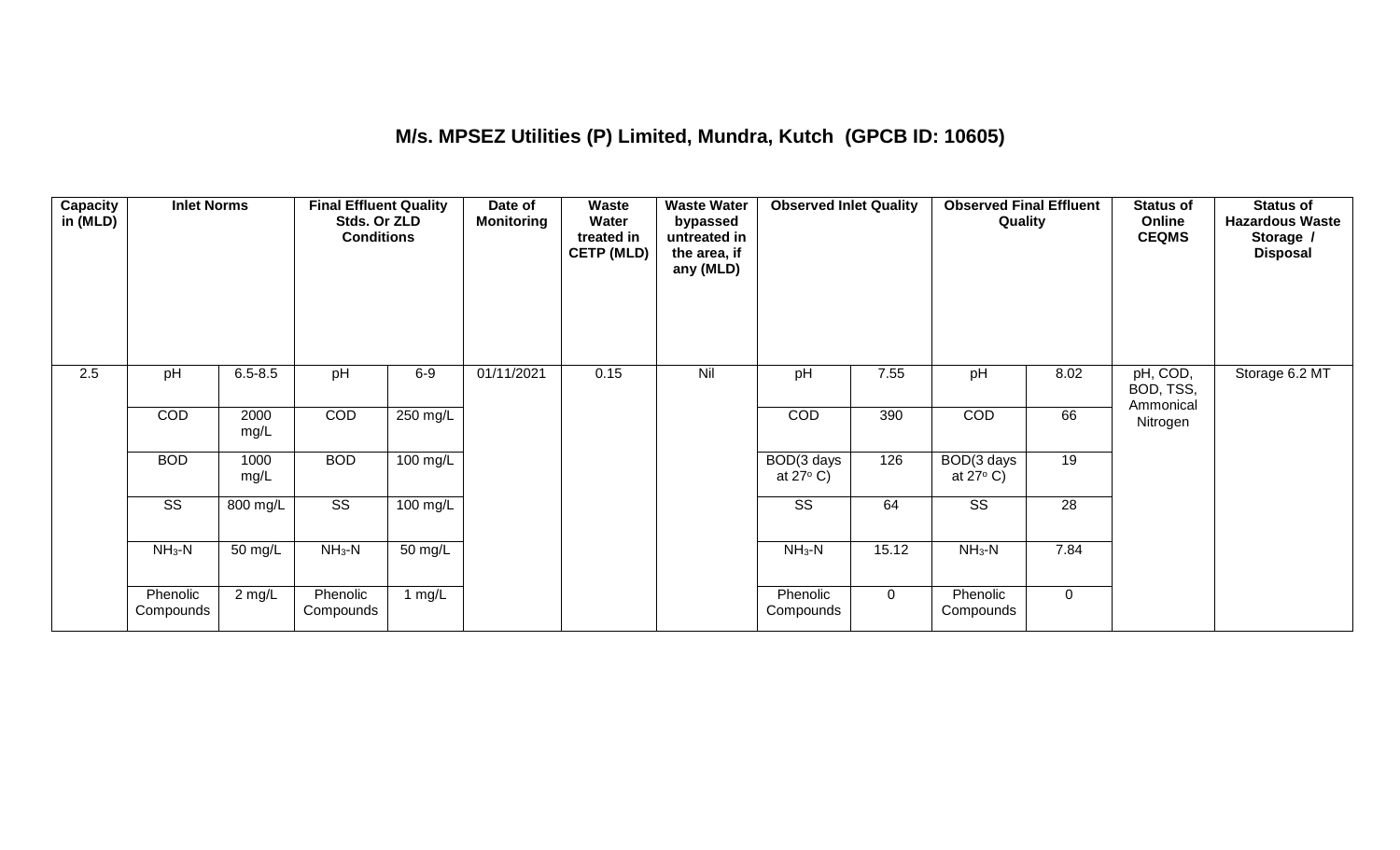## **M/s CETP of Dahej Industrial Estate (GPCB ID: 50837)**

| <b>Capacity</b><br>in (MLD) | <b>Inlet Norms</b>     |              |                           | <b>Final Effluent Quality</b><br>Stds. Or ZLD<br><b>Conditions</b> | Date of<br><b>Monitoring</b>        | Waste<br>Water<br>treated in<br><b>CETP (MLD)</b> | <b>Waste Water</b><br>bypassed<br>untreated in<br>the area, if<br>any (MLD) | <b>Observed Inlet Quality</b> |        | <b>Observed Final Effluent</b><br>Quality |        | <b>Status of</b><br>Online<br><b>CEQMS</b> | Status of<br><b>Hazardous Waste</b><br>Storage /<br><b>Disposal</b> |
|-----------------------------|------------------------|--------------|---------------------------|--------------------------------------------------------------------|-------------------------------------|---------------------------------------------------|-----------------------------------------------------------------------------|-------------------------------|--------|-------------------------------------------|--------|--------------------------------------------|---------------------------------------------------------------------|
| 40                          | pH                     | $6.5 - 8.5$  | pH                        | $6 - 9.0$                                                          | Not visited in<br>November<br>month | 0.66                                              | Nil                                                                         | pH                            |        | pH                                        | $\sim$ | pH, Flow<br>Meter, TOC,<br>COD, BOD,       |                                                                     |
|                             | COD                    | 3000<br>mg/L | COD                       | 250 mg/L                                                           |                                     |                                                   |                                                                             | COD                           | ٠      | COD                                       | $\sim$ | <b>TSS</b>                                 |                                                                     |
|                             | <b>BOD</b>             | 1000<br>mg/L | <b>BOD</b>                | $100 \text{ mg/L}$                                                 |                                     |                                                   |                                                                             | <b>BOD</b>                    |        | <b>BOD</b>                                | $\sim$ |                                            |                                                                     |
|                             | $\overline{\text{ss}}$ | 300 mg/L     | $\overline{\text{ss}}$    | $100$ mg/L                                                         |                                     |                                                   |                                                                             | $\overline{\text{ss}}$        |        | $\overline{\text{ss}}$                    | $\sim$ |                                            |                                                                     |
|                             | $NH3-N$                | 150 mg/L     | $NH3-N$                   | 50 mg/L                                                            |                                     |                                                   |                                                                             | $NH_3-N$                      | $\sim$ | $NH_3-N$                                  | $\sim$ |                                            |                                                                     |
|                             | Phenolic<br>Compounds  | 3 mg/L       | Phenolic<br>Compoun<br>ds | $5 \text{ mg/L}$                                                   |                                     |                                                   |                                                                             | Phenolic<br>Compounds         | $\sim$ | Phenolic<br>Compounds                     | $\sim$ |                                            |                                                                     |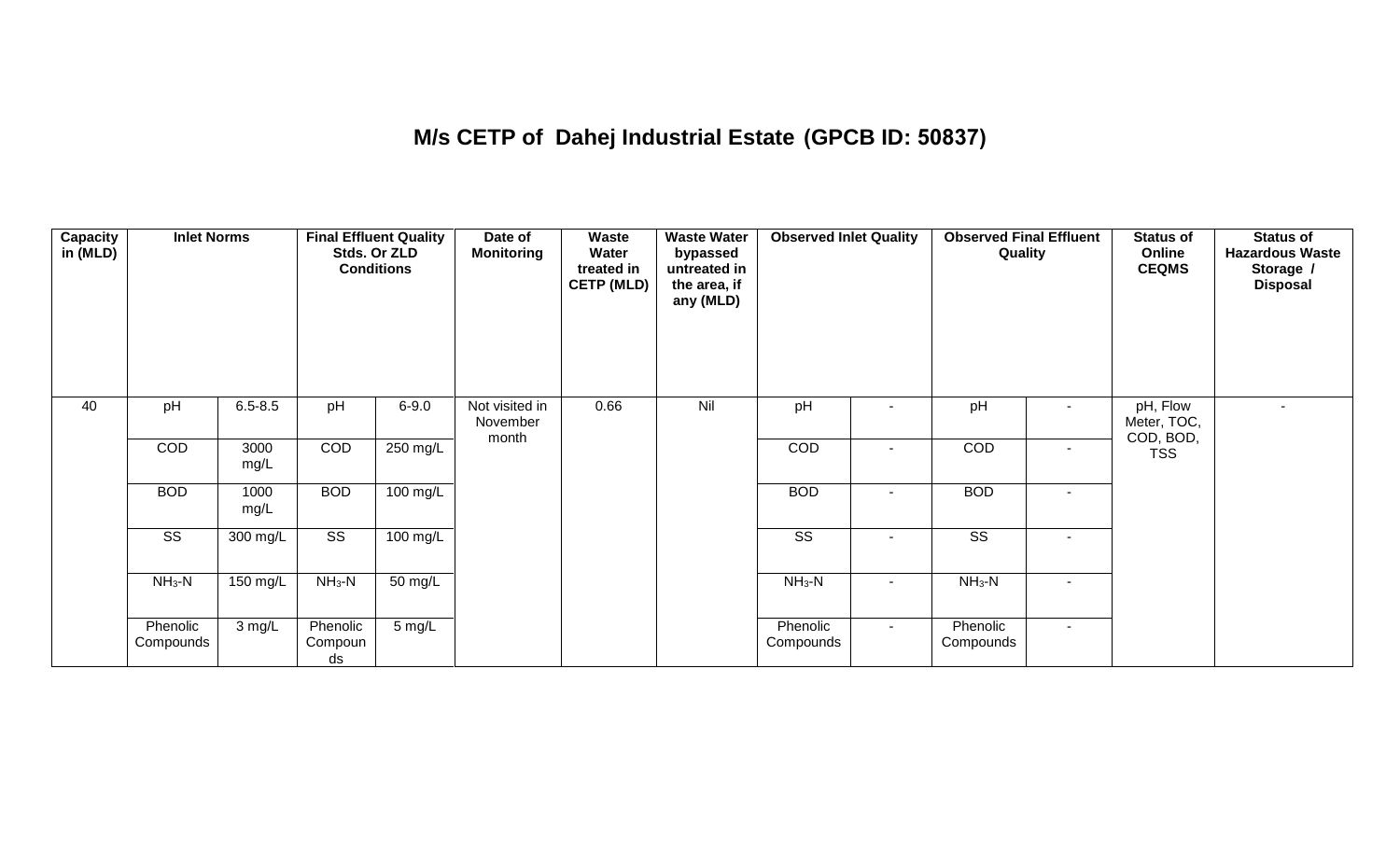## **M/s Mangrol Enviro Protection LLP (MEPL) (GPCB ID: 72852)**

| <b>Capacity</b><br>in (MLD) | <b>Inlet Norms</b>     |              |                           | <b>Final Effluent Quality</b><br>Stds. Or ZLD<br><b>Conditions</b> | Date of<br><b>Monitoring</b> | Waste<br>Water<br>treated in<br><b>CETP (MLD)</b> | <b>Waste Water</b><br>bypassed<br>untreated in<br>the area, if<br>any (MLD) | <b>Observed Inlet Quality</b> |        | <b>Observed Final Effluent</b><br>Quality |                 | <b>Status of</b><br>Online<br><b>CEQMS</b> | <b>Status of</b><br><b>Hazardous Waste</b><br>Storage /<br><b>Disposal</b> |
|-----------------------------|------------------------|--------------|---------------------------|--------------------------------------------------------------------|------------------------------|---------------------------------------------------|-----------------------------------------------------------------------------|-------------------------------|--------|-------------------------------------------|-----------------|--------------------------------------------|----------------------------------------------------------------------------|
| 1                           | pH                     | $6.5 - 7.5$  | pH                        | $6.5 - 8.5$                                                        | 02/11/2021                   |                                                   | Nil                                                                         | pH                            |        | pH                                        | 8.41            | pH, Flow<br>Meter, TOC,<br>COD, BOD,       | $\sim$                                                                     |
|                             | COD                    | 4000<br>mg/L | COD                       | 100 mg/L                                                           |                              |                                                   |                                                                             | COD                           | $\sim$ | COD                                       | 66              | <b>TSS</b>                                 |                                                                            |
|                             | <b>BOD</b>             | 2500<br>mg/L | <b>BOD</b>                | $30 \text{ mg/L}$                                                  |                              |                                                   |                                                                             | <b>BOD</b>                    |        | <b>BOD</b>                                | 16              |                                            |                                                                            |
|                             | $\overline{\text{SS}}$ | 500 mg/L     | $\overline{\text{SS}}$    | <60 mg/L                                                           |                              |                                                   |                                                                             | $\overline{\text{SS}}$        |        | $\overline{\text{SS}}$                    | 60              |                                            |                                                                            |
|                             | $NH3-N$                | $\sim$       | $NH3-N$                   | 50 mg/L                                                            |                              |                                                   |                                                                             | $NH3-N$                       | $\sim$ | $NH_3-N$                                  | 1.68            |                                            |                                                                            |
|                             | Phenolic<br>Compounds  | $\sim$       | Phenolic<br>Compoun<br>ds | 1 $mg/L$                                                           |                              |                                                   |                                                                             | Phenolic<br>Compounds         | $\sim$ | Phenolic<br>Compounds                     | $\sim$ 10 $\pm$ |                                            |                                                                            |